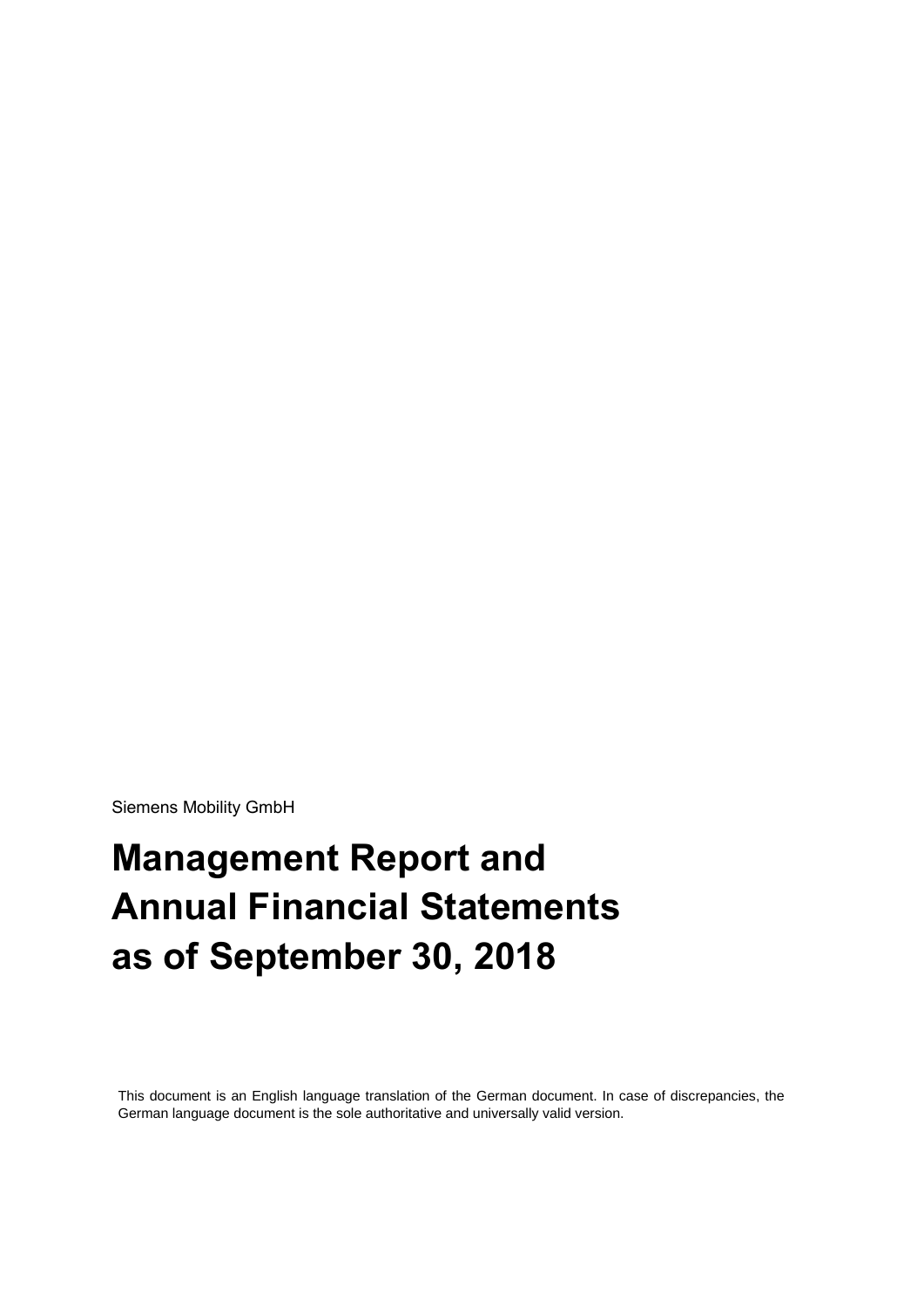Siemens Mobility GmbH

### **Management Report as of September 30, 2018**

#### **1. Basic principles**

#### **1.1 Organization and basis of reporting**

Siemens Mobility GmbH (hereinafter also referred to as the "Company") conducts major parts of the Siemens Group (Siemens) Mobility Division business, operating from Germany. Siemens Mobility GmbH took over this business from Siemens AG by contribution in kind on August 1, 2018 in view of the planned merger of the Mobility business with Alstom S.A., France (Alstom). Further information on the planned merger is provided in part 1.2.

In the shortened fiscal year from November 27, 2017 to September 30, 2018, Siemens Mobility GmbH's active operations therefore cover the period from August 1, 2018 to September 30, 2018.

As a "global enterprise", a Siemens Group Division has global business responsibility. The Company's Management Board also heads the Mobility Division (hereinafter also referred to as "Mobility"). Siemens Mobility GmbH is an integral part of the Mobility Division. Accordingly, information is provided in part from the point of view of the Mobility Division, in accordance with the Management Board's perspective.

#### **1.2 Business model**

The business model within Mobility is uniform throughout the Division and thus also includes Siemens Mobility GmbH. The Mobility Division comprises all Siemens operations that deal with the transportation of people and goods. This includes rail vehicles, railway automation, railway electrification, road traffic technology, digital solutions and related services. Mobility also offers its customers consulting services as well as the planning, financing, commissioning, servicing and operation of turnkey mobility systems. Integrated mobility solutions for interconnecting different traffic systems round off the offers. Mobility sells its products, systems and solutions through its worldwide network of sales units. Mobility's main customers are public and state-owned companies in the transport and logistics sector. The markets served by Mobility are therefore primarily dependent on public spending. Mobility's customers typically have planning and implementation horizons that extend over many years, and their tenders are largely unaffected by short-term economic developments. Mobility's main competitors are multinational companies. Consolidation among Mobility's competitors continues to progress. The consolidation has already resulted in a strong market leader in China who is planning to expand its international business. This is likely to change global market dynamics.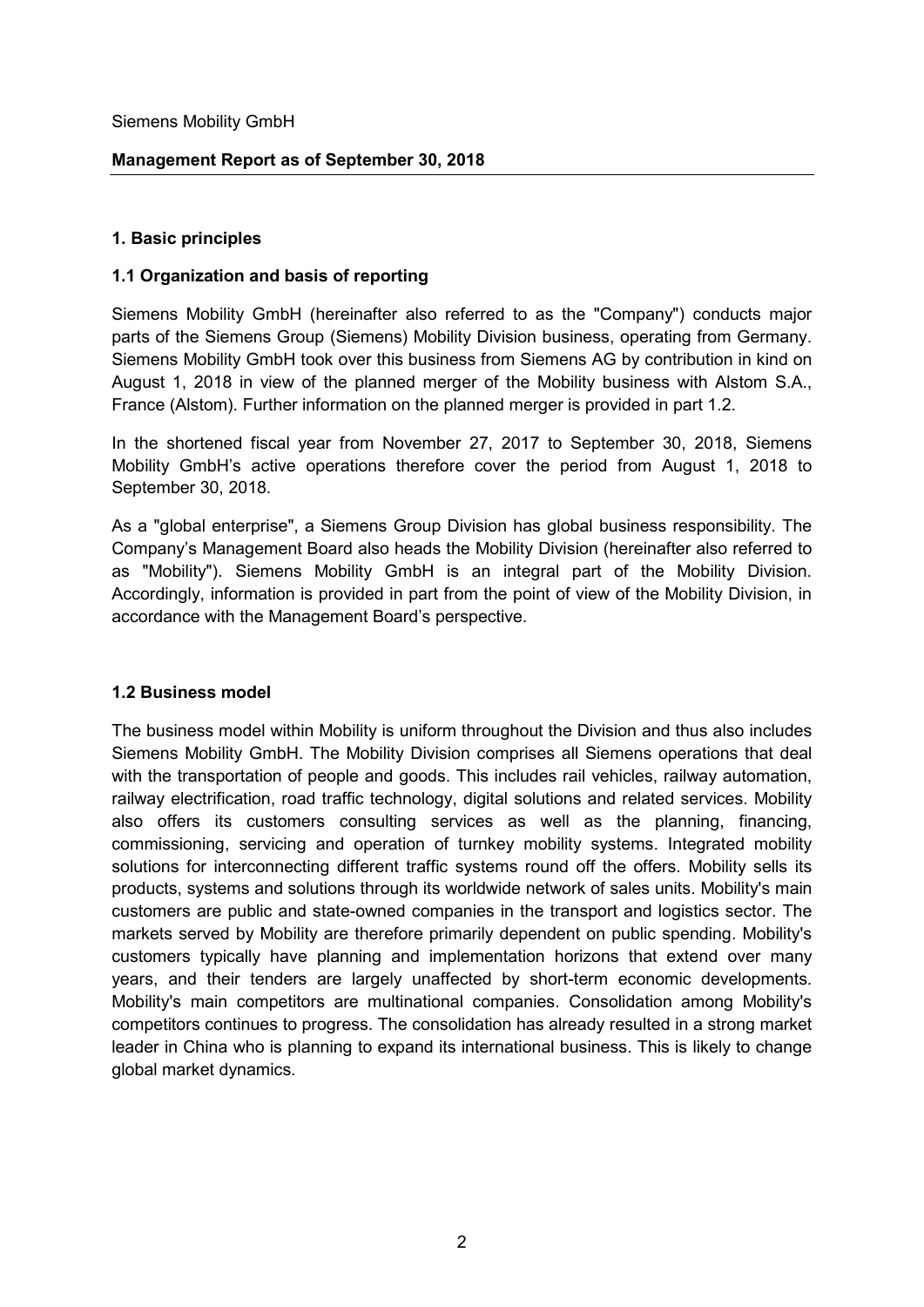In March 2018, Siemens AG and Alstom S.A., France (Alstom), signed a Business Combination Agreement on the merger of Siemens' Mobility business, including rail drives which, until the end of the 2018 fiscal year, were part of the Process Industries and Drives Division, with the listed company Alstom. The two entities largely complement each other in terms of their operations and geographical locations. The merged company is expected to offer a greatly expanded range of products, systems, solutions and services. Under the Business Combination Agreement, Siemens will receive newly issued shares in the merged company representing at least 50% of Alstom's share capital, calculated on the basis of a full dilution through the exercising of all potentially dilutive securities and stock-based remuneration plans. Siemens will also receive subscription rights for the acquisition of Alstom shares to the amount of two percentage points of the share capital, which can be exercised at the earliest four years after the closing of the transaction. In July 2018, Alstom's shareholders approved the proposed merger at the company's annual general meeting. In preparation for the merger, Siemens initiated the carve-out of the Mobility business. The merger is subject to approval by the relevant antitrust authorities. The transaction is expected to close in the first half of the 2019 calendar year. Upon closing of the transaction, the merged businesses will form the strategic company "Siemens Alstom".

#### **1.3 Research and development**

-

The Mobility Division's research and development strategy is geared to the customers' needs for maximum availability, high throughput and improved passenger comfort. Despite a growing need for global mobility, the possibilities for building new roads and railways are limited. Therefore, intelligent solutions are needed that make traffic more efficient and at the same time safe and environmentally friendly. Decarbonization and seamlessly interlinked intermodal (e-)mobility are key factors for the future of transport. Therefore, a major focus of Mobility's research and development activities is on digitization to develop modern mobility solutions for road and rail in combination with new business models, such as Availability as a Service<sup>[1](#page-2-0)</sup> (AaaS) based on our data analysis platform Railigent<sup>[2](#page-2-1)</sup> and other MindSphere<sup>[3](#page-2-2)</sup>-based applications. Together with next[4](#page-2-3)7<sup>4</sup>, Mobility and other partners are investing in the future of the mobility landscape in areas such as sensor technology, connectivity/ IoT solutions, software for intermodal transport and additive manufacturing.

<span id="page-2-0"></span><sup>1</sup> Performance-based contracts including digital services for vehicles and infrastructure

<span id="page-2-1"></span> $2$  Data analysis platform from Siemens Mobility Services; makes it possible to understand railway data, generate valuable information and increase the performance of the entire system.

<span id="page-2-2"></span><sup>&</sup>lt;sup>3</sup> MindSphere is the cloud-based, open IoT operating system from Siemens that connects products, plants, systems and machines and makes it possible to use the wealth of data from the Internet of Things (IoT) through extensive analyses.

<span id="page-2-3"></span><sup>&</sup>lt;sup>4</sup> Independent unit of Siemens to promote disruptive ideas more strongly and to advance new technologies more quickly. With next47, Siemens is bundling its commitment to start-ups.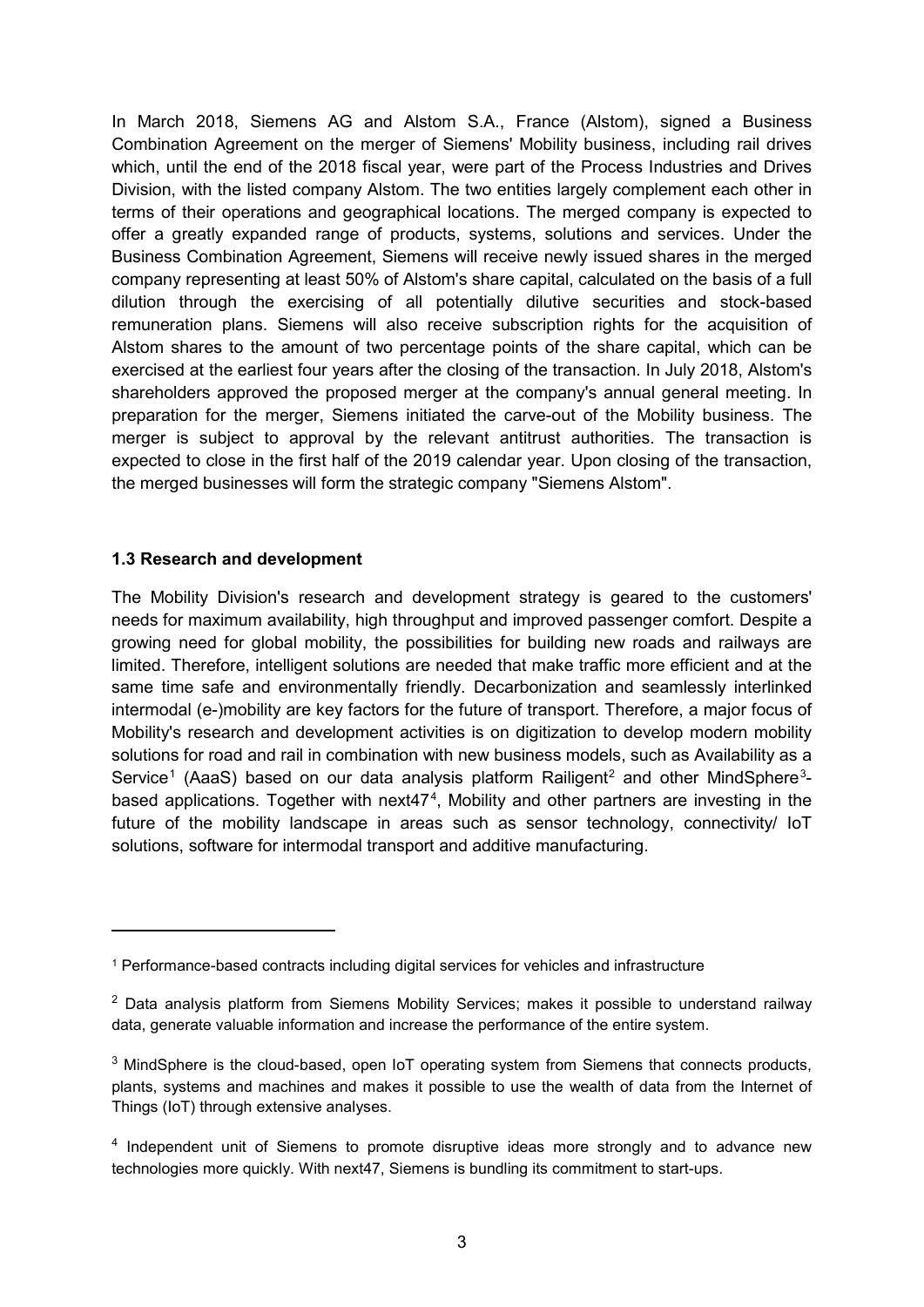In fiscal 2018, research and development expenses at Siemens Mobility GmbH amounted to EUR 70,215 thousand. The research intensity, which results from the ratio of research and development expenses to sales revenues, was 7.4%. Siemens Mobility GmbH does not capitalize any development costs as part of its financial statements according to the German Commercial Code (HGB). This means that current development costs are recognized in the income statement as research and development expenses when they are incurred. In fiscal 2018, Siemens Mobility GmbH had an average of approximately 1,333 employees (whereby the term "employee" includes persons of all sexes) in research and development.

# **2. Economic report**

#### **2.1 Economic environment**

#### **2.1.1 Macroeconomic environment**

Following global gross domestic product (GDP) growth of 3.2% in 2017, the global economy continued to grow at the beginning of fiscal 2018. Subsequently, disruptive developments began to have an adverse impact, first on the mood, and then on the economy itself. Therefore, GDP growth for 2018 is expected to remain at the level of 3.2% (based on market exchange rates).

In 2018, GDP growth in the industrialized countries is expected to remain unchanged from the previous year at 2.3%, primarily influenced by the U.S. economy which benefited from extensive tax cuts. The emerging markets, on the other hand, are expected to record a slight decline in GDP growth to 4.6%, compared to 4.7% in 2017. This relatively small difference, however, conceals significant adverse developments. Emerging markets that had to contend with currency devaluation and tightening lending terms experienced an outflow of international capital. This applies in particular to Argentina and Turkey whose economies were subject to substantial strains. This situation, together with various country-specific effects, was exacerbated by the monetary policy of the U.S. whose central bank continued its monetary tightening to a greater extent than expected. In addition, the announcement and introduction of new and higher tariffs led to fears of a global trade war and also significantly increased uncertainty about future economic developments. In the Middle East region, political tensions increased due to the reintroduction of U.S. sanctions against Iran.

In Europe, the negotiations on the UK's withdrawal from the European Union created considerable uncertainty. A lack of clarity about the future arrangement weighed on the propensity to invest. In addition, the significant disagreement between the European Commission and the new Italian government over an Italian budget proposal gave rise to fears of another euro crisis and led financial markets to react with increasing concern.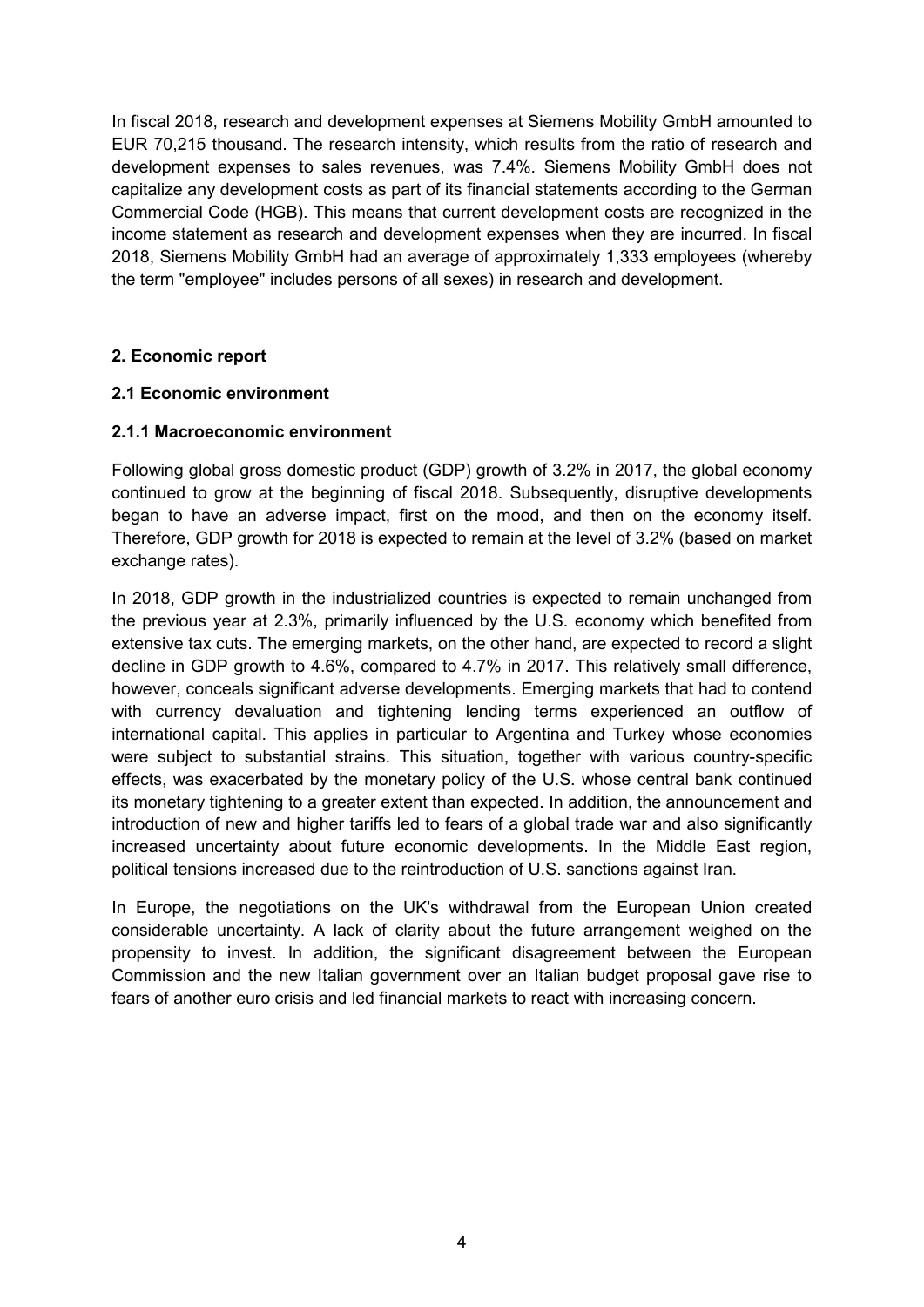Overall, these unfavorable influences led to a weakening at the end of calendar year 2018 of the economic recovery seen at the beginning of the year.

The partly estimated GDP data presented here are based on a report by IHS Markit dated October 15, 2018.

# **2.1.2 Sector-specific environment**

In the 2018 fiscal year, Mobility's markets recorded continued strong demand overall, although there were regional differences. Market development in Europe was characterized by the continued award of medium and large contracts. This was particularly evident in Germany, France and the UK. Demand from the Middle East and Africa was impacted by continued uncertainties related to budget constraints and the political environment. The stable investment activity in the Americas region was mainly driven by demand for longdistance and commuter trains. This applied in particular to the U.S. In the Asia/Australia region, markets in China recorded continued investment in high-speed trains, commuter transit and rail infrastructure. India is continuing to invest in the modernization of the country's transport infrastructure.

# **2.2 Business performance**

# **2.2.1 Business performance of the Siemens Mobility Division**

The key figures in the separate financial statements prepared in accordance with the German Commercial Code (HGB) are neither an internal control nor a planning parameter for Siemens Mobility GmbH. For this reason, the business of the Siemens Mobility Division is discussed below, as it is presented in the Siemens Group financial statements.

|               | Siemens fiscal year |       |      | Change                  |
|---------------|---------------------|-------|------|-------------------------|
| (EUR million) | 2018                | 2017  | Act. | Comparable <sup>5</sup> |
| Orders        | 10,959              | 8,963 | 22%  | 25%                     |
| Revenue       | 8,758               | 8,104 | 8%   | 11%                     |
| Income        | 872                 | 747   | 17%  |                         |
| Income margin | 10.0%               | 9.2%  |      |                         |

Orders in the Mobility Division rose sharply in the period from October 1, 2017 to September 30, 2018 due to a higher volume of major orders. The Division acquired these orders across businesses and regions, particularly in Europe, the CIS, Africa and the Middle East. Major orders in Siemens' past fiscal year (from October 1, 2017 to September 30, 2018) included a EUR 0.9 billion order for commuter trains (including servicing) in Israel, the largest rail infrastructure order in Siemens' history worth EUR 0.7 billion (including servicing) in Norway, a EUR 0.6 billion order for additional ICE 4 trains and railcars in Germany, and the first call-

<span id="page-4-0"></span> <sup>5</sup> Excluding currency translation and portfolio effects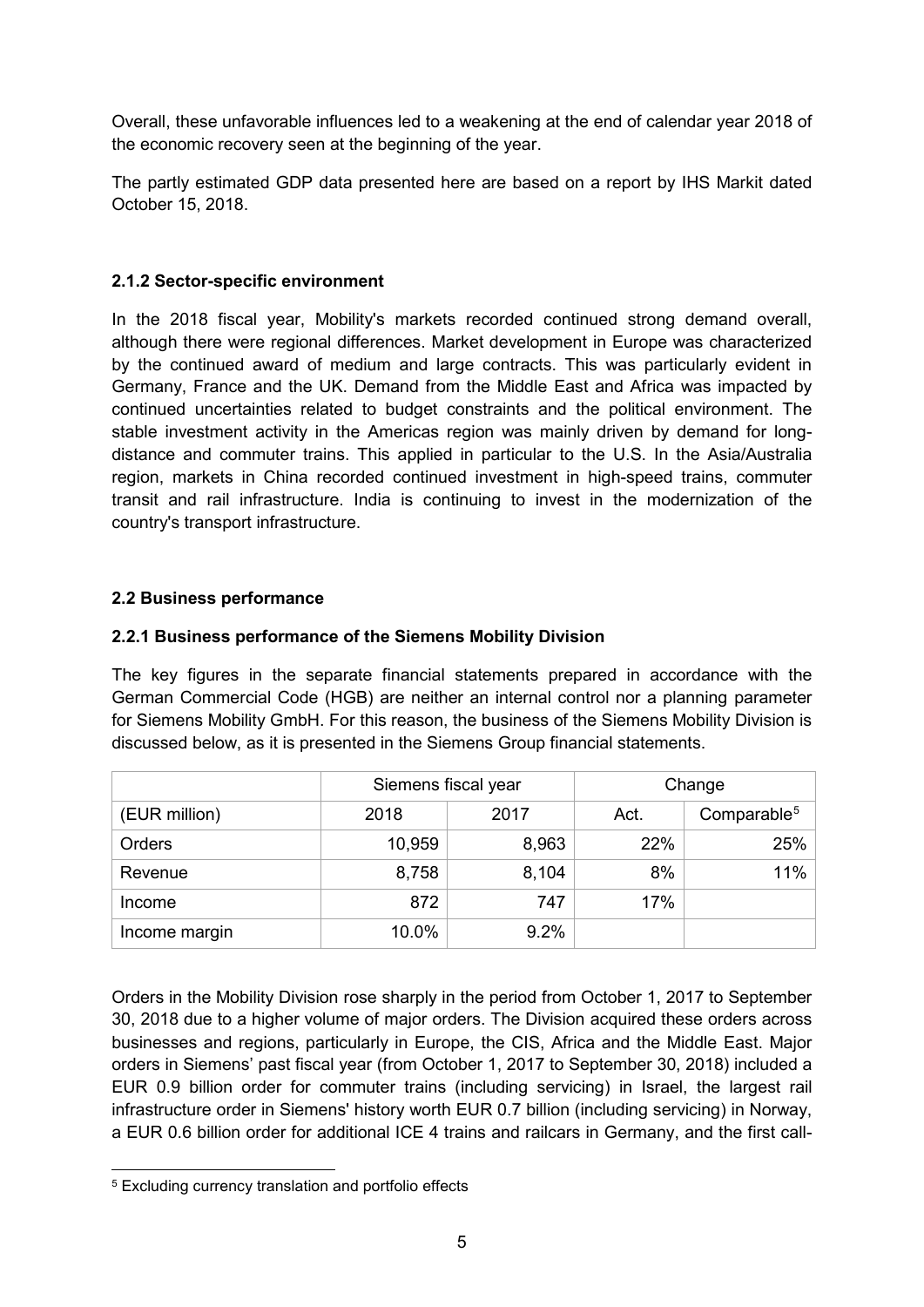off in the amount of EUR 0.4 billion from a major framework agreement for passenger carriages in Austria. In the 2017 fiscal year, the Division again won a number of major orders in all three reporting regions. Due to the successful processing of major projects, revenues increased in all areas of operations. Geographically, revenue growth was driven by a doubledigit percentage increase in Europe, the CIS, Africa, the Middle East and the Asia/Australia region. In the Americas, revenue declined due to negative currency translation effects. Revenue growth was particularly strong in Germany, where the first ICE 4 high-speed trains from the largest train order in the history of Siemens successfully went into regular service. Income rose considerably. With continued strong operational implementation, all Mobility businesses contributed double-digit percentage income growth and higher profitability yearon-year. Personnel restructuring expenses fell to EUR 13 million, down from EUR 46 million in fiscal 2017. Mobility's order backlog amounted to EUR 28 billion at the end of the fiscal year, of which EUR 7 billion is expected to be recognized as revenue in the 2019 fiscal year.

The growth in orders reflected the generally strong Mobility markets in the period between October 1, 2017 and September 30, 2018, which, however, differed in their regional dynamics. Market development in Europe was characterized by the continued placement of medium and large orders. This was particularly evident in Germany, France and the UK. Demand from the Middle East and Africa was impacted by continued uncertainties related to budget constraints and the political environment. The stable investment activity in the Americas region was mainly driven by demand for long-distance and commuter trains; this applied in particular to the U.S. In the Asia/Australia region, markets in China recorded continued investment in high-speed trains, commuter transit and rail infrastructure. India is continuing to invest in the modernization of the country's transport infrastructure.

#### **2.2.2 Business performance of Siemens Mobility GmbH**

On August 1, 2018, Siemens Mobility GmbH acquired net assets of EUR 1,243,928 thousand from Siemens AG by way of a contribution in kind and thus commenced operations as of that date. In this context, the share capital was increased by EUR 49,975 thousand to EUR 50,000 thousand. The net assets acquired consist primarily of property, plant and equipment in the amount of EUR 185,136 thousand, financial assets in the amount of EUR 3,245,337 thousand, trade receivables in the amount of EUR 320,579 thousand, provisions for pensions and similar obligations in the amount of EUR 568,521 thousand, other provisions in the amount of EUR 869,888 thousand, advance payments received in the amount of EUR 575,292 thousand (net liabilities), trade payables in the amount of EUR 430,540 thousand and other liabilities in the amount of EUR 142,603 thousand.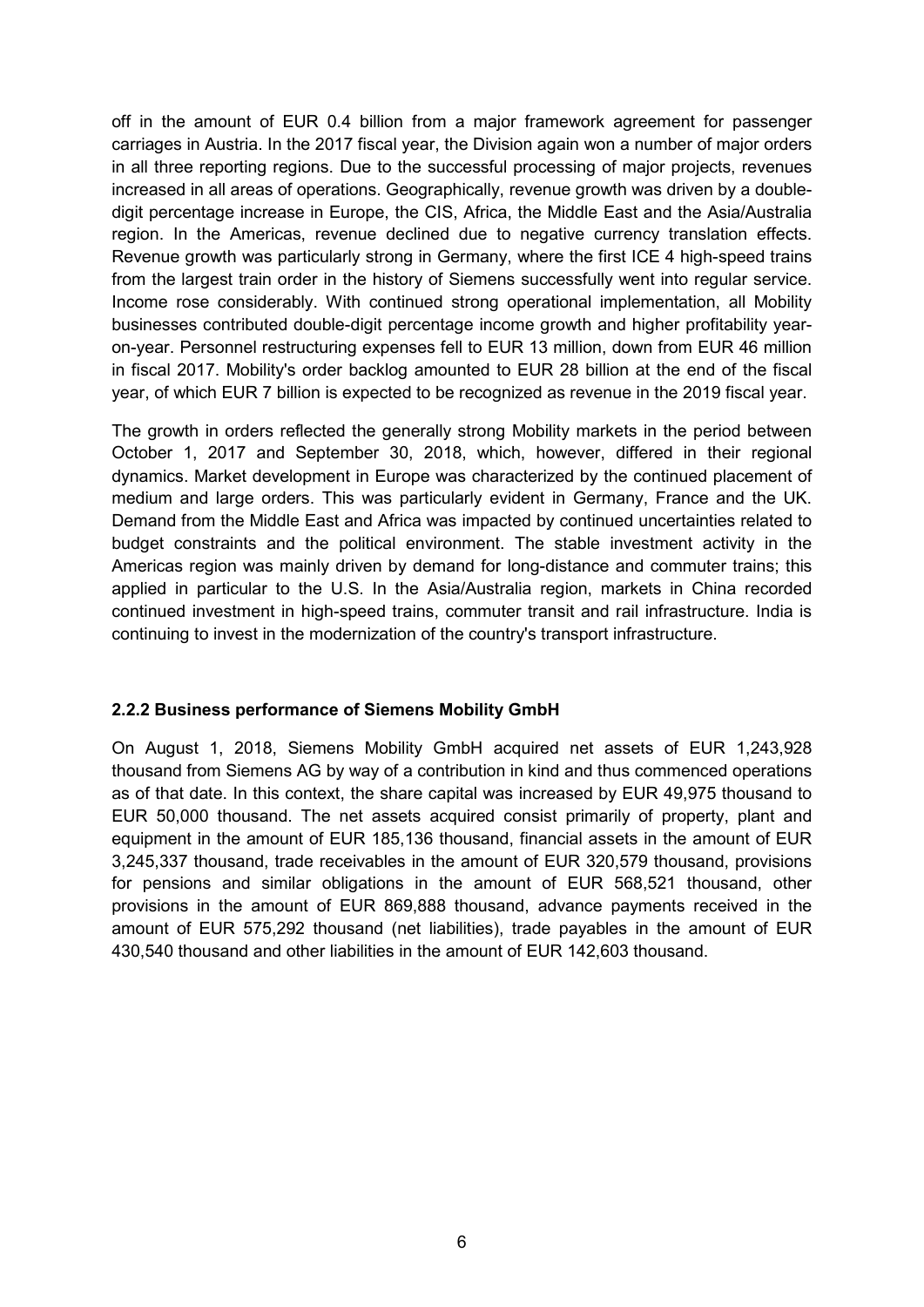The following statements relate to the period during which operating activities were carried out. Siemens Mobility GmbH commenced active business operations on August 1, 2018.

In August and September 2018, Siemens Mobility GmbH was able to maintain its leading competitive position.

Ongoing projects continued to be executed according to plan, with business performance being characterized by the scheduled completion of major projects in the area of high-speed trains as well as commuter and long-distance transport. The main revenue drivers that influenced business performance in August and September 2018 were the delivery of the fourth generation ICE (ICE 4) for Deutsche Bahn and the final acceptance of the Velaro Eurostar for Eurostar International Limited.

There are no particular seasonal influences on order processing.

# **2.3 Position of the Company**

#### **2.3.1 Earnings position**

Due to the shortened period under review, the informative value of the income statement is reduced. The information presented does not include any notable one-off effects.

|                               | Fiscal year 2018 |
|-------------------------------|------------------|
|                               | <b>EUR'000</b>   |
| Revenue                       | 950,657          |
| Income from business activity | 88,344           |
| Income margin                 | $9.3\%$          |

Siemens Mobility GmbH's revenue development in the past fiscal year was highly dependent on the processing and final invoicing of major projects in the sectors high-speed trains, commuter and long-distance transport. The main driver in August and September was the final acceptance of trains for the ICE 4 and Velaro Eurostar projects.

Distribution costs as well as general administration expenses (EUR 44,065 thousand and EUR 17,585 thousand, respectively) accounted for 6.5% of revenues in the period under review.

The ratio of research and development expenses (EUR 70,215 thousand) to revenues was 7.4%.

Like revenue, income from business activities was positively influenced by the processing of major projects for railcars. The projects in the signal technology sector also made a positive value contribution, but, at 20% (EUR 191,403 thousand), account for the lower share of sales.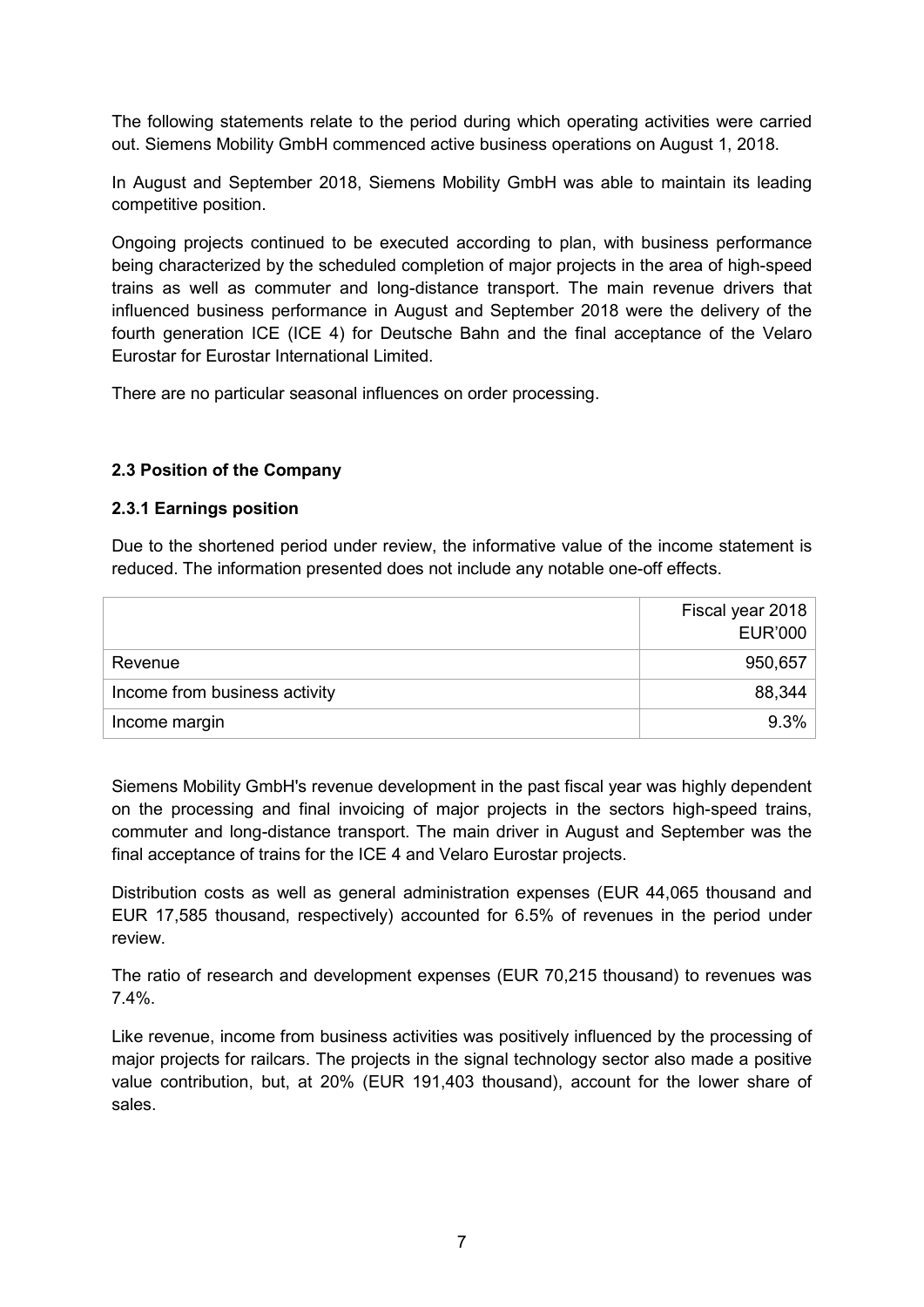# **2.3.2 Net assets position**

| Assets                                      | Sep. 30, 2018  |
|---------------------------------------------|----------------|
|                                             | <b>EUR'000</b> |
| <b>NON-CURRENT ASSETS</b>                   | 3,655,689      |
| Intangible assets                           | 13,892         |
| Property, plant and equipment               | 192,193        |
| <b>Financial assets</b>                     | 3,449,604      |
| <b>CURRENT ASSETS</b>                       | 741,873        |
| Total inventories (net)                     | 0              |
| Receivables and other assets                | 731,640        |
| Cash and cash equivalents                   | 10,233         |
| Prepaid expenses                            | 19,883         |
| Active difference resulting from offsetting | 1,874          |
| <b>TOTAL ASSETS</b>                         | 4,419,319      |

Property, plant and equipment mainly includes machinery for the production sites, test and laboratory equipment as well as office equipment.

Financial assets include in particular the carrying amounts of shareholdings in affiliated companies and investments in the Siemens Mobility companies in the United Kingdom (EUR 1,376,879 thousand), the United States (EUR 934,368 thousand), Switzerland (EUR 392,680 thousand) and Austria (EUR 339,872 thousand).

Due to the offsetting of advance payments received (EUR 3,800,720 thousand) against inventories, the excess of advance payments reported under liabilities amounts to EUR 270,182 thousand.

Gross inventories break down as follows:

|                                         | Sep. 30, 2018  |
|-----------------------------------------|----------------|
|                                         | <b>EUR'000</b> |
| <b>Total inventories (gross)</b>        | 3,530,538      |
| Raw materials, consumables and supplies | 137,635        |
| Work in progress and finished goods     | 393,233        |
| Uncharged deliveries and services       | 2,429,946      |
| Advance payments on inventories         | 569,724        |

Uncharged deliveries and services essentially comprise capitalized expenses incurred in connection with the provision of deliveries and services for projects in the plant business that had not yet been invoiced to the customer as of the balance sheet date.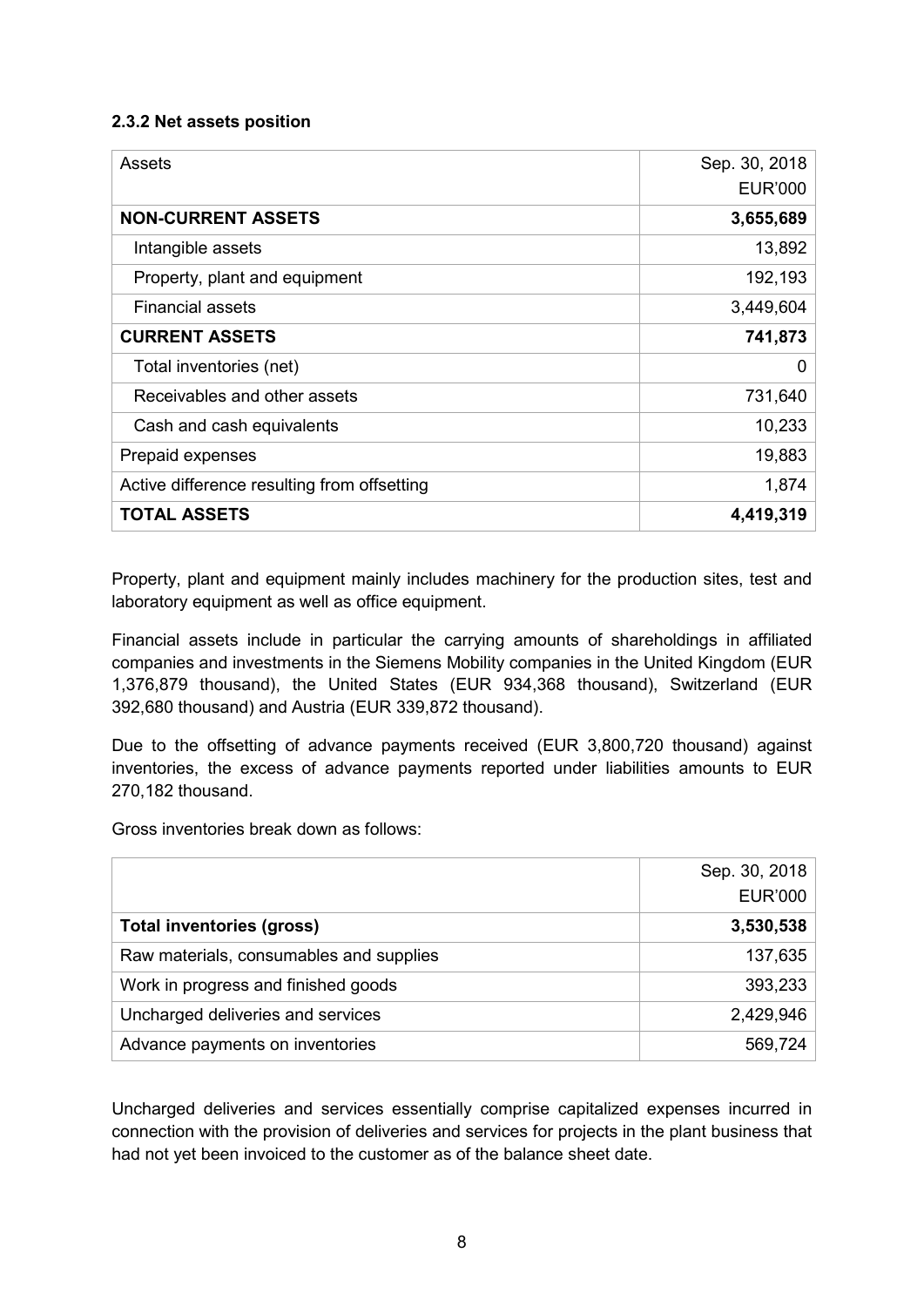Receivables and other assets break down as follows:

|                                       | Sep. 30, 2018  |
|---------------------------------------|----------------|
|                                       | <b>EUR'000</b> |
| <b>Receivables</b>                    | 731,640        |
| Trade receivables                     | 41,076         |
| Receivables from affiliated companies | 660,286        |
| Other receivables and other assets    | 30,278         |

The liabilities side of the balance sheet is as follows:

| Shareholders' equity and liabilities       | Sep. 30, 2018  |
|--------------------------------------------|----------------|
|                                            | <b>EUR'000</b> |
| <b>SHAREHOLDERS' EQUITY</b>                | 1,600,626      |
| Subscribed capital                         | 50,000         |
| Capital reserve                            | 1,494,053      |
| Unappropriated net income                  | 56,573         |
| <b>Provisions</b>                          | 1,461,941      |
| Liabilities                                | 1,335,395      |
| Deferred income                            | 21,357         |
| TOTAL SHAREHOLDERS' EQUITY AND LIABILITIES | 4,419,319      |

Provisions mainly consist of provisions for pensions and similar obligations (EUR 588,823 thousand) and provisions for warranties (EUR 391,294 thousand).

Liabilities consist of the excess of advance payments received over inventories (EUR 270,182 thousand), trade payables (EUR 403,265 thousand), liabilities to affiliated companies (EUR 439,191 thousand) and other liabilities (EUR 222,757 thousand). Liabilities to affiliated companies mainly exist in relation to the sole shareholder Siemens AG.

# **2.3.3 Financial position**

As of the balance sheet date, the Company had cash and cash equivalents of EUR 10,233 thousand.

Financing is provided through advance payments received and the liquidity of the Siemens Group. Accordingly, the Company assumes that it will be able to meet its payment obligations.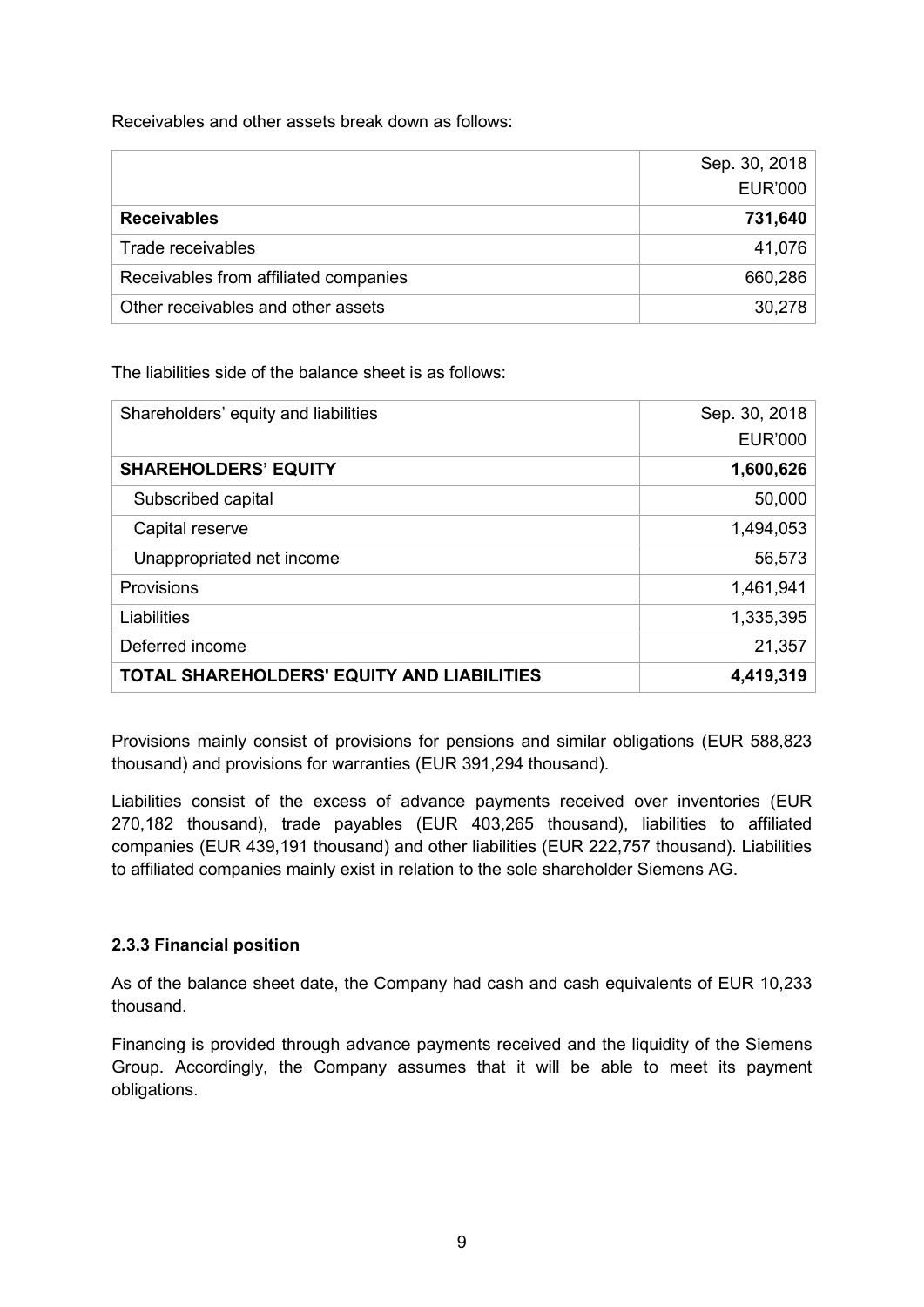Mobility's investments result primarily from project requirements and from the maintenance and expansion of production facilities.

# **2.3.4 Non-financial performance indicators**

#### **Employee issues**

#### *Working at Siemens Mobility GmbH*

At Siemens Mobility, we know that our employees make us who we are. We do everything in our power to attract and retain the best employees worldwide. We want to be the employer of choice, and one of the ways we do that is by empowering and motivating our employees within a culture focused on excellence, lifelong learning and personal development. We strive to create a work environment characterized by respect, inclusion and diversity.

At Siemens Mobility GmbH, we are convinced that talent and commitment should be the driving force behind professional development. Everyone should be able to rely on fair treatment regardless of race, sexual orientation, gender, age, disability, professional background or other personal characteristics. We aim to create an environment in which people are treated with respect and in which their individual strengths are valued.

Globalization, demographic change and digitalization are changing the world of work. This creates opportunities, but also involves challenges – especially for those who were used to earlier models of workplace design. The uninterrupted connectivity and intensification of work blurs the boundaries between work and private life.

As part of its family-friendly corporate policy, Siemens Mobility GmbH supports employees in Germany with tax-free childcare benefits of up to EUR 1,200 per child and year for external childcare, for instance in a kindergarten.

As of September 30, 2018, Siemens Mobility GmbH had 12,480 employees (active employees, not including inactive employees, apprentices, student trainees, interns). More than 96% of our employees – women and men alike – have permanent contracts.

The proportion of female employees is 20%.

The number of new employees since the transfer of business to Siemens Mobility GmbH (August 1, 2018) was 161 as of September 30, 2018 (of which 40 are female employees), with 39 employees (including 9 female employees) leaving the company.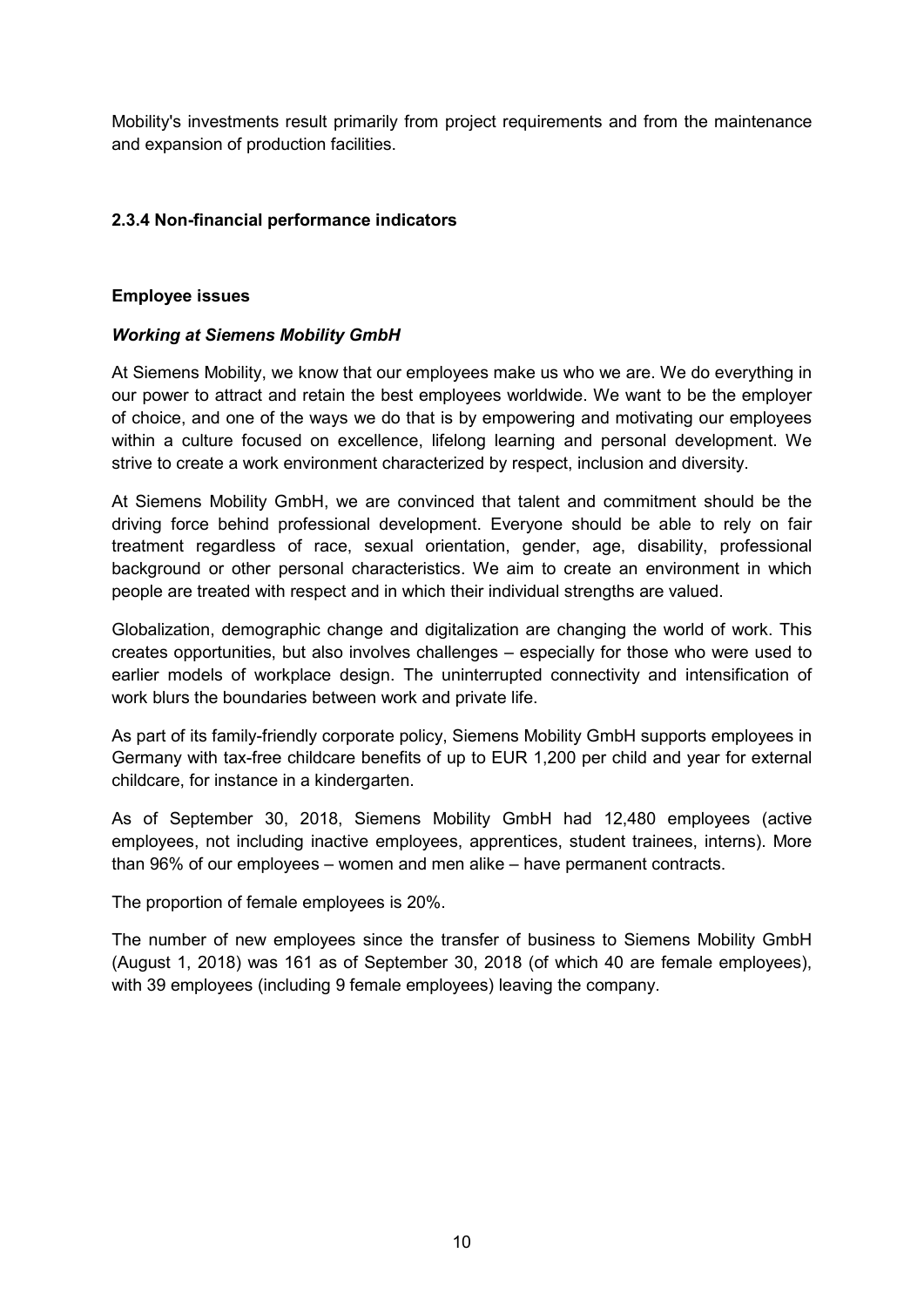### *Age structure at Siemens Mobility GmbH*

The age structure as of September 30, 2018 (in % of the total number of employees) is shown in the following table:

| Age category | $<$ 35 years | 35 – 44 years | $45 - 54$ years | $> 54$ years |
|--------------|--------------|---------------|-----------------|--------------|
| Percentage   | 21.6         | າາ 1          | 35.6            | 20.7         |

The average age was 45 years on September 30, 2018.

#### *Use of working time models*

As of September 30, 2018, 950 employees were working part-time and 554 were inactive.

# *Diversity of employees*

Siemens Mobility made a conscious decision to promote the diversity of its workforce. By employing staff with a variety of experience, backgrounds and skills, we are better able to meet a wide range of challenges and foster innovation. We want to strengthen our Company by recruiting diverse people who can uniquely create value for the Company, our customers and partners, and society as a whole.

Our geographic reach is in line with our staff diversity strategy: Employees of 73 nationalities work for us. In addition, we have taken a number of steps to promote and strengthen the diversity of our workforce, such as taking action against unconscious prejudice, promoting gender balance, supporting Ability @ Siemens - For People with Disabilities, strengthening the value of globalization and ensuring an inclusive corporate culture that values contributions by people from diverse backgrounds.

With these principles, we promote and develop a working environment that promotes highquality performance and individual commitment as a function of diverse teams.

Like many of our competitors in the plant and project business, however, we face a particular challenge when it comes to recruiting more women and supporting them in their professional development.

#### *Staff members in managerial positions*

As of September 30, 2018, Siemens Mobility GmbH had 976 employees in managerial positions. Employees in managerial positions include all executives with disciplinary responsibility and project managers. The proportion of women in managerial positions was 12%.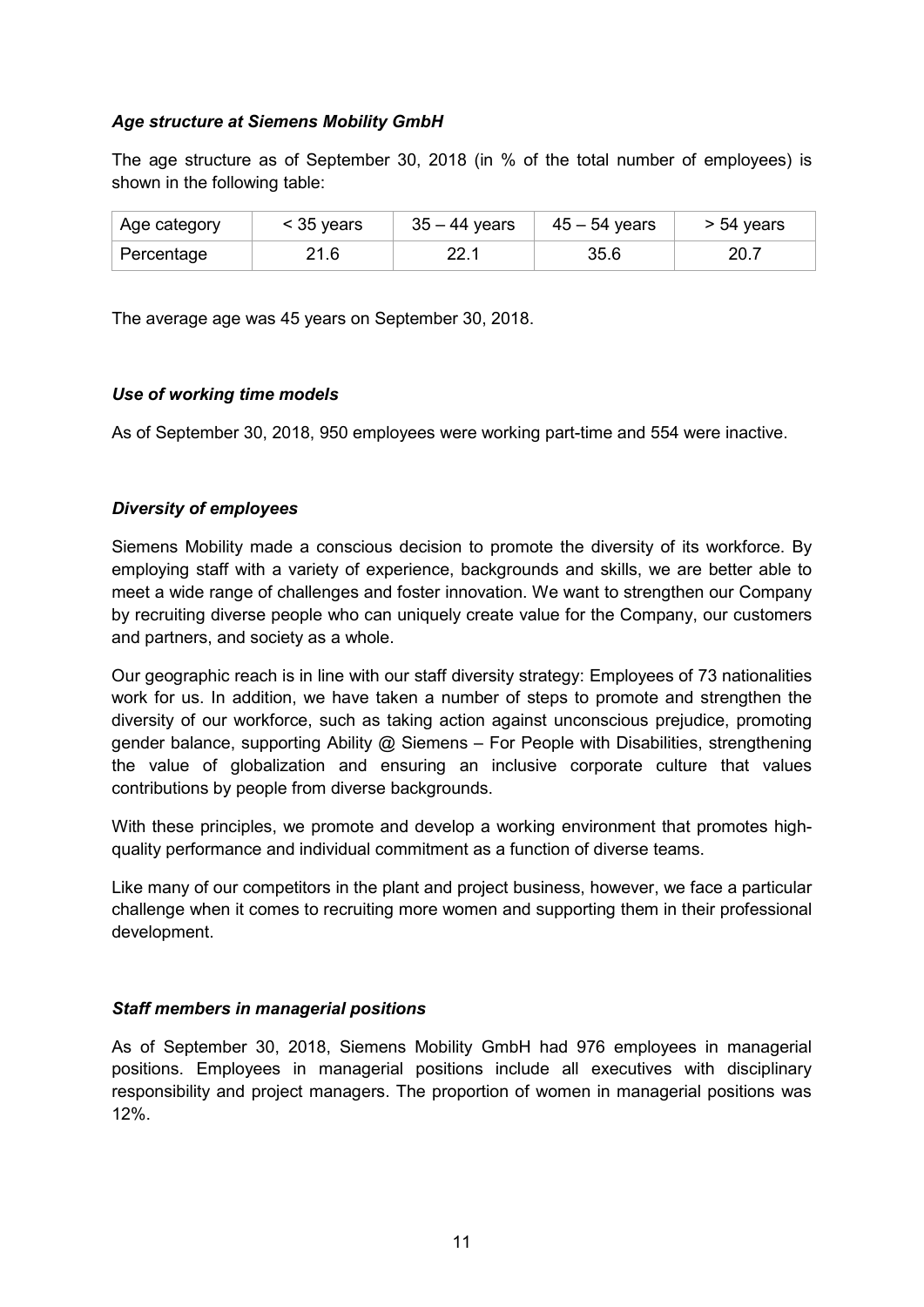Diversity has become a central element of our hiring, global recruitment and promotion processes. We are committed to ensuring the diversity of the candidate pool for top positions and in the teams that decide on recruitment and promotions. We will continue to strive for a strong culture of integration.

#### *Recruitment, development and retention of talent*

Our employees make our company what it is. We must inspire, develop and retain the brightest minds in order to be successful. Our talent acquisition efforts are focused on finding the best people, wherever they may be. Our development and retention programs help employees achieve their personal goals.

#### *Ownership culture and employee retention*

We contribute to the long-term financial stability of our employees through personal financial planning and awareness programs. We grant our employees an occupational pensions scheme and at the same time offer early retirement.

In response to the multi-faceted workforce, flexible additional benefits are a key issue on the list of benefits.

We believe that employees who hold shares in their company identify more strongly with it and act accordingly. Employees of Siemens Mobility GmbH are entitled to participate in a special stock option plan and can acquire shares in Siemens AG through this plan. One additional free share will be granted for every three shares acquired.

The prerequisite for this is that the employees keep the acquired shares for the prescribed period of two to three years and continue to be on the Siemens payroll. This means that every employee of Siemens Mobility GmbH can participate in the program, regardless of his or her income level.

We are always aware that employees are an integral part of our corporate culture. The process is becoming increasingly important for executives. Those who promote the ownership culture and act as role models are rewarded accordingly, because it is not just the result that counts, but also how it was achieved.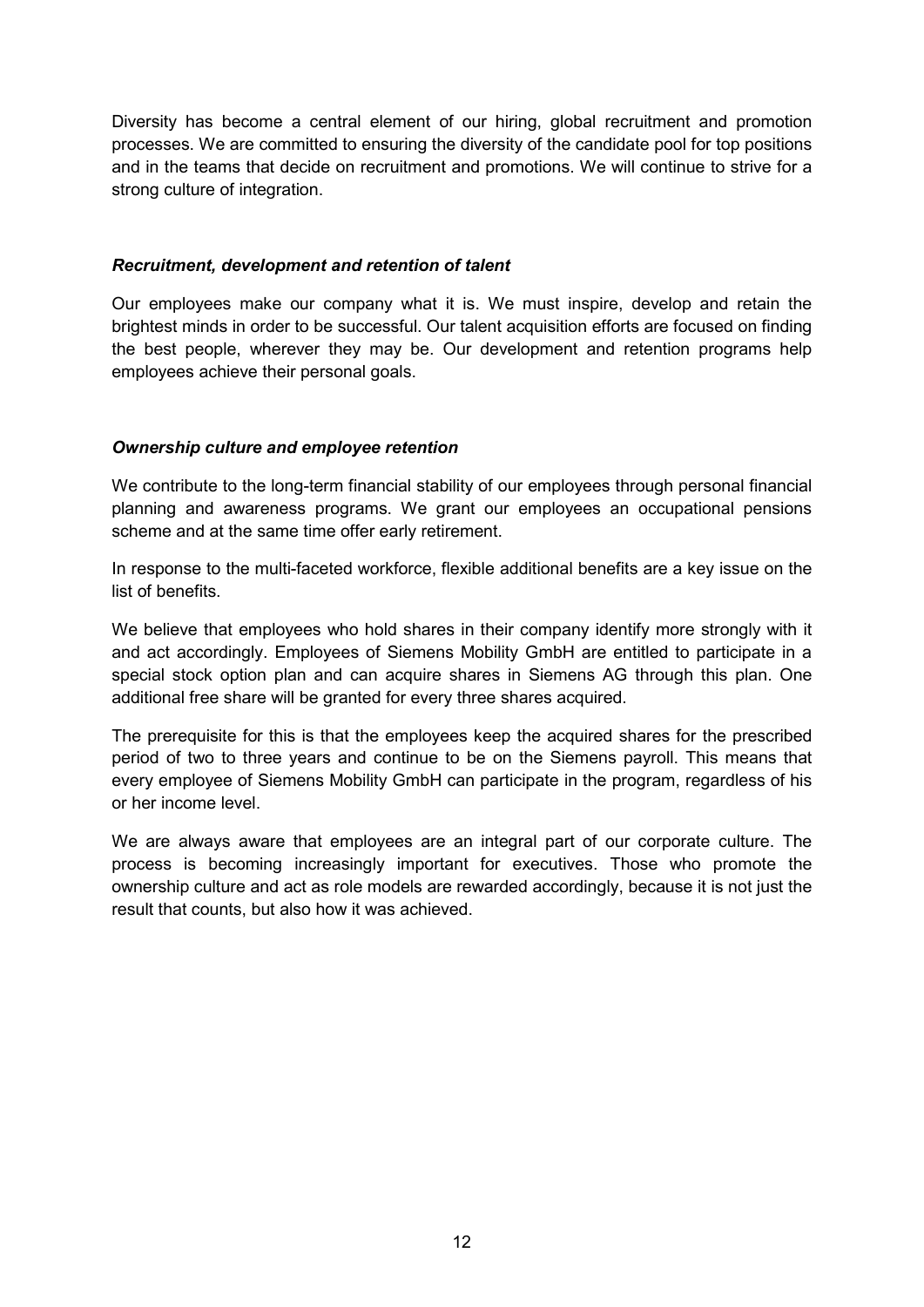# *Leadership and training*

To have the right employees with the right skills in the right place at the right time is important for our Company's success.

Siemens Mobility GmbH procures training and continuing education opportunities from the Siemens Group. The Siemens Global Learning Campus (SGLC) is an ongoing training program that enables employees around the globe to receive continuous training. The courses help employees to further develop their own skills, support executives in team development and help those responsible for central processes to think strategically and change procedures and processes. The core program provides the skills employees need to perform their tasks effectively, systematically improving the quality of our workforce. It addresses challenges in various areas of our business. These include sales, project management, procurement, development, manufacturing, service, product management and quality management. New learning techniques (such as hackathons, impulse workshops and digital business labs) contribute to the digital transformation of the Company. All employees have access to the new online platform Digitalization Learning World, which provides digital training materials.

Siemens Mobility GmbH is an important training company for school leavers. As of September 30, 2018, the number of apprentices and student trainees enrolled in so-called dual courses – programs that are common in Germany – was around 600.

The Siemens Professional Education (SPE) program comprises technical education and training as well as commercial training, including bachelor's degrees. Around 160 new apprentices and student trainees are due to start in 2019.

In cooperation with the Divisions and Business Units, the Siemens Product Schools provide comprehensive continuous development for employees to build long-term expertise on specific products and solutions. Traditional training methods (such as online and classroom training) are complemented by innovative distance learning and mobile courses as well as virtual classrooms. These highly practical courses help employees keep pace with product changes and new technologies.

Siemens creates networks among employees around the globe through expert communities, development programs and social media groups on topics of common interest. Many employees are active in various groups on our Siemens Social Network. The network promotes the exchange of knowledge, intercultural understanding and cooperation beyond national borders.

# **Environmental protection, health management and safety at work (EHS)**

#### *EHS management system*

With our integrated management system for environmental protection and occupational health and safety, we create the basis for meeting legal and other internal and external requirements as well as customer requirements at all times and with foresight, and for continuously improving our EHS performance.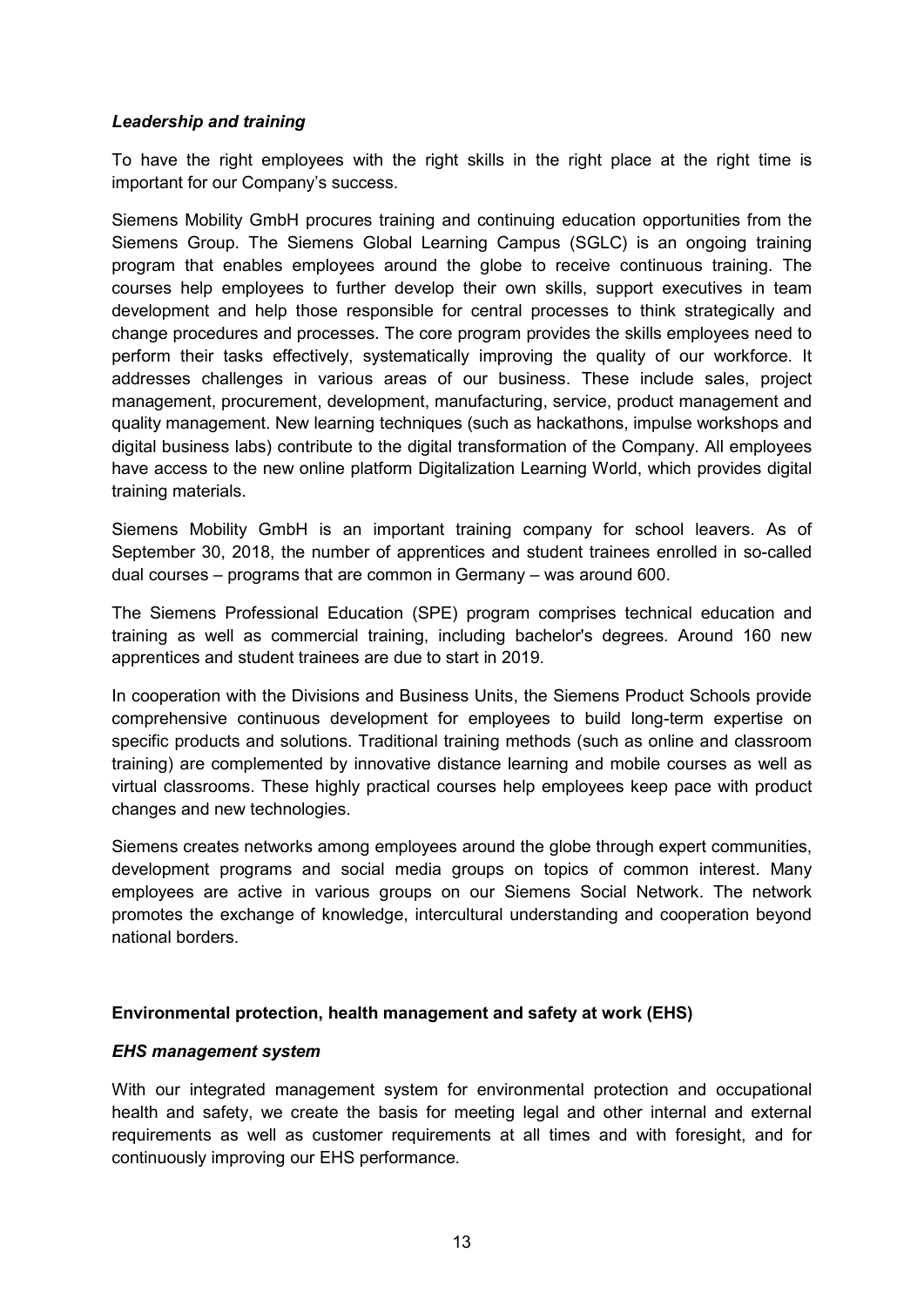The German production and office locations as well as our testing and validation center in Wegberg-Wildenrath have a certified EHS management system that meets the requirements of the International Organization for Standardization ISO 14001 and OSHAS 18001. In Germany, we are audited and/or recertified annually by the external company DNV GL as part of surveillance audits.

Energy management is taken into account within the framework of ISO 14001. In addition, energy audits in accordance with DIN EN 16247-1 are carried out to implement the Energy Services Act (*Energiedienstleistungsgesetz*) in Germany.

We check EHS performance internally through EHS system audits in accordance with ISO 14001 and OSHAS 18001 as well as through occupational safety audits by our internal audit department.

The following key figures – with the exception of the accident figures – are shown on the basis of the average values for the period from October 1, 2017 to September 30, 2018, calculated for the period of operating activity from August 1, 2018 to September 30, 2018 (reporting period).

At Siemens Mobility GmbH, we have set up programs on occupational safety ("Zero Harm Culture"), environmental protection ("Serve the Environment" and "Product Eco Excellence") and health management ("Healthy@Siemens").

# *Occupational safety and health protection*

As a responsible company, we are committed to society and our employees. We therefore attach particular importance to ergonomic and safe workplaces and thus contribute to the health and safety of our employees, as both we as a company and each individual employee are responsible for ensuring a safe working environment for everyone. This is critical for management, executives, employees, customers, suppliers, regulators and other stakeholders. These topics are also covered by the international framework agreement between Siemens Mobility GmbH and the trade unions.

#### *"Zero Harm Culture" program*

Our "Zero Harm Culture" program pursues three principles:

- Zero accidents that is our goal!
- No compromises: Health and safety of all employees is our top priority!
- We look after each other, intervene in dangerous situations and set a good example!

Management has made the program one of its priorities. For example, "Zero Harm Culture" training courses are held for executives and employees.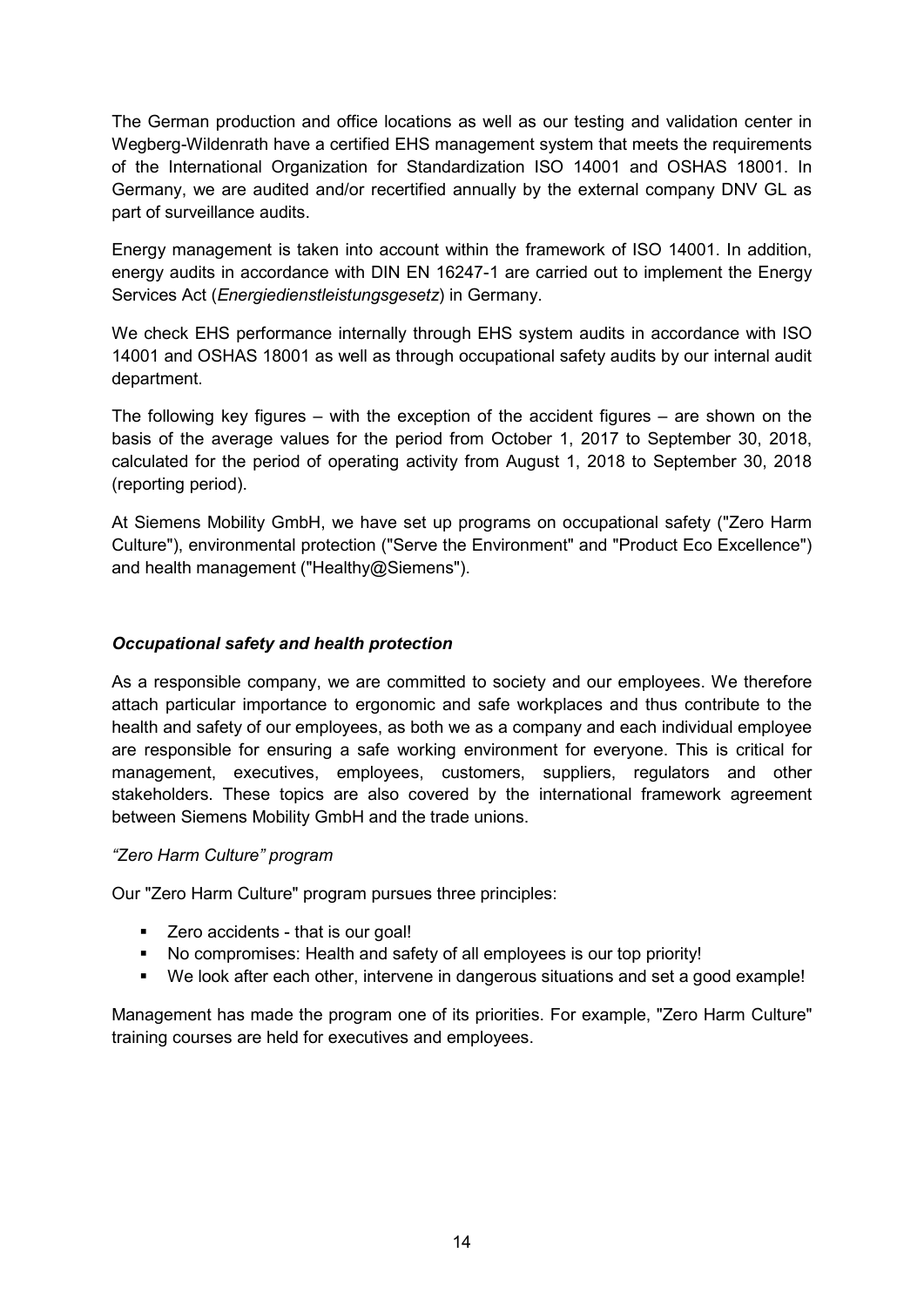In particular in the project business, the occupational safety practiced by contractors is an important concern for us, as is evident from the selection process and the mandatory involvement of safety experts in project management.

# *Accident rates*

There were no fatal accidents in the reporting period.

| <b>Accident rates</b> | <b>Reporting period</b> |
|-----------------------|-------------------------|
| I TIFR                | 0.89                    |

\* Lost Time Injury Frequency Rate (LTIFR): Number of lost time injuries (LTIs) × 200,000 / hours worked; LTIs are accidents that result in at least one day lost.

However, since we have set ourselves the goal of "Zero Harm – No Accidents", we are not satisfied with our accident rates and are continuing to work on reducing accidents.

# *"Healthy @ Siemens" program*

Digitalization and demographic change are changing the world of work and affect almost all workplaces. In order to promote the health and well-being of our employees in a sustainable manner, we proactively offer health activities. Our employees therefore benefit from services such as health consultations and checks, vaccinations, health spa treatments and fitness programs.

# *Environmental protection*

Climate change is a key challenge that affects us all. Along the entire value chain, we work both internally and together with our customers to improve energy and resource efficiency and to optimize resource consumption throughout the entire product life cycle. In this context, we also focus on reducing greenhouse gas emissions – in the supply chain, at our own facilities and through the products and services we provide to our customers.

# *Environmental portfolio*

Our environmental portfolio represents our greatest contribution to mitigating climate change. The environmental portfolio comprises products, systems and solutions which are at least 20% more energy-efficient than a comparable reference solution. This will help our global customers reduce their carbon dioxide emissions and lower their energy costs. In the period under review, this amounted to a total of 2.2 megatons of  $CO<sub>2</sub>$  equivalent. In fiscal 2018, more than 92% of sales worldwide were generated from our environmental portfolio.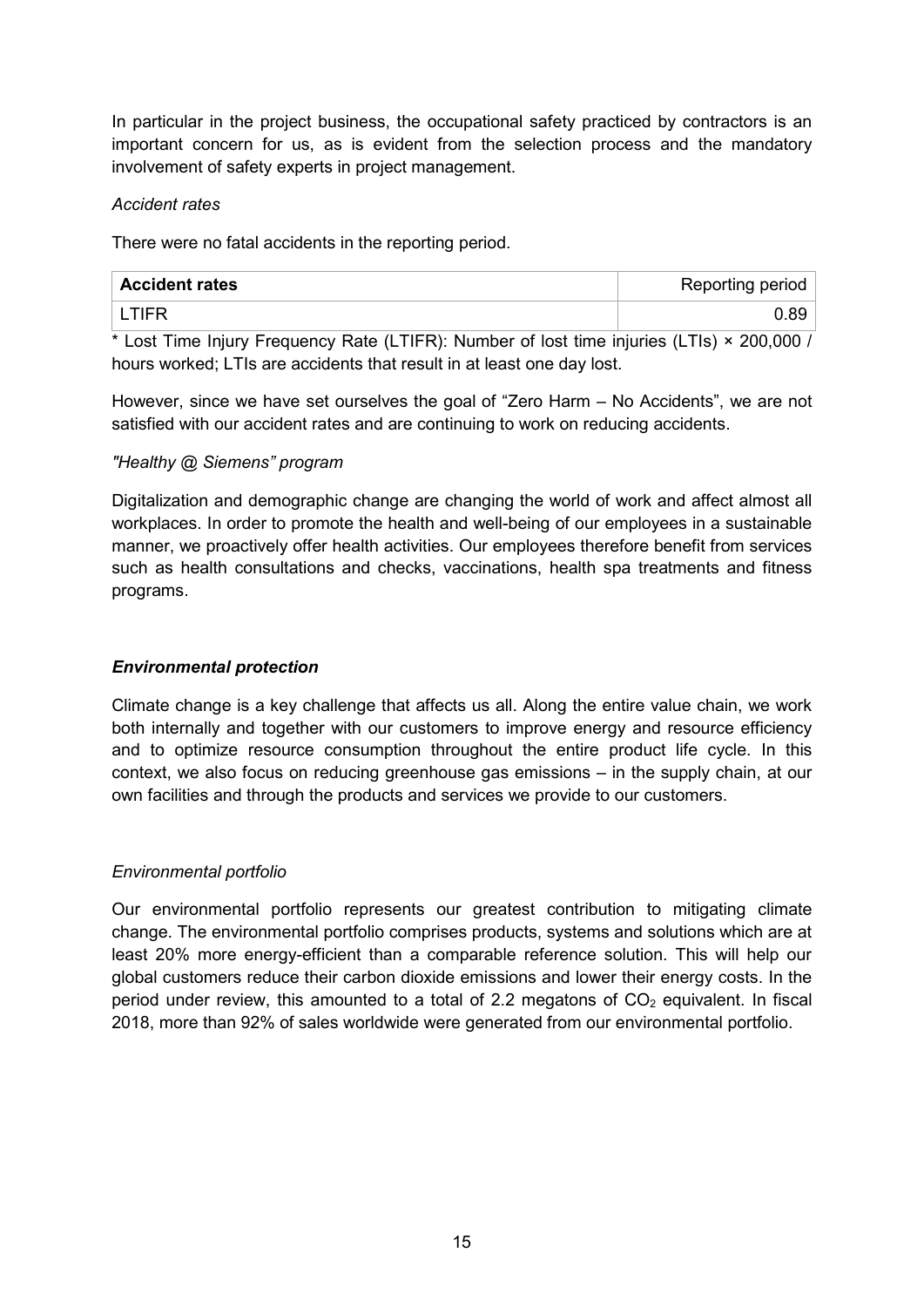#### *"Serve the Environment" program*

The improvement of energy and resource efficiency as well as the reduction of waste to be disposed of is one of the declared goals of Siemens Mobility GmbH which we are driving forward with the help of the "Serve the Environment" program. It defines targets and measures for reducing adverse environmental impacts at the facilities.

### *Energy consumption*

In the reporting period, primary energy consumption (natural gas/liquid gas, fuel oil, coal, petrol/diesel) was 42,450 gigajoules and secondary energy consumption (electricity, district heating) was 32,860 gigajoules.

# *Greenhouse gas emissions (GHG emissions)*

Our target of halving  $CO<sub>2</sub>$  emissions by 2020 compared with 2014 has already been achieved this year. The emission reductions primarily are the result of energy efficiency measures at our production sites and the purchase of  $CO<sub>2</sub>$ -neutral electricity. In the reporting period, 99.5% of the electricity required for production sites in Germany was covered by CO2-neutral electricity.

| $CO2$ emissions (in tonnes of $CO2$ equivalent)                                        | Reporting period |
|----------------------------------------------------------------------------------------|------------------|
| Scope 1 (direct GHG emissions): from sources owned or<br>controlled by the Company     | 2,360            |
| Scope 2 (indirect GHG emissions): use of purchased electricity<br>and district heating | 453              |

#### *Waste*

The groups of hazardous and non-hazardous waste are each divided into recycling and disposal waste. With a recycling share of 86% of the total waste volume, we contribute to the conservation of resources.

| <b>Waste</b> (in tonnes)              | Reporting period |
|---------------------------------------|------------------|
| Non-hazardous waste                   | 680              |
| Hazardous waste                       | 117              |
| Total                                 | 797              |
| Recycling share of total waste volume | 86%              |

#### *Water*

Our business has few water-intensive processes. The largest share of our water consumption results from the need for sanitary water.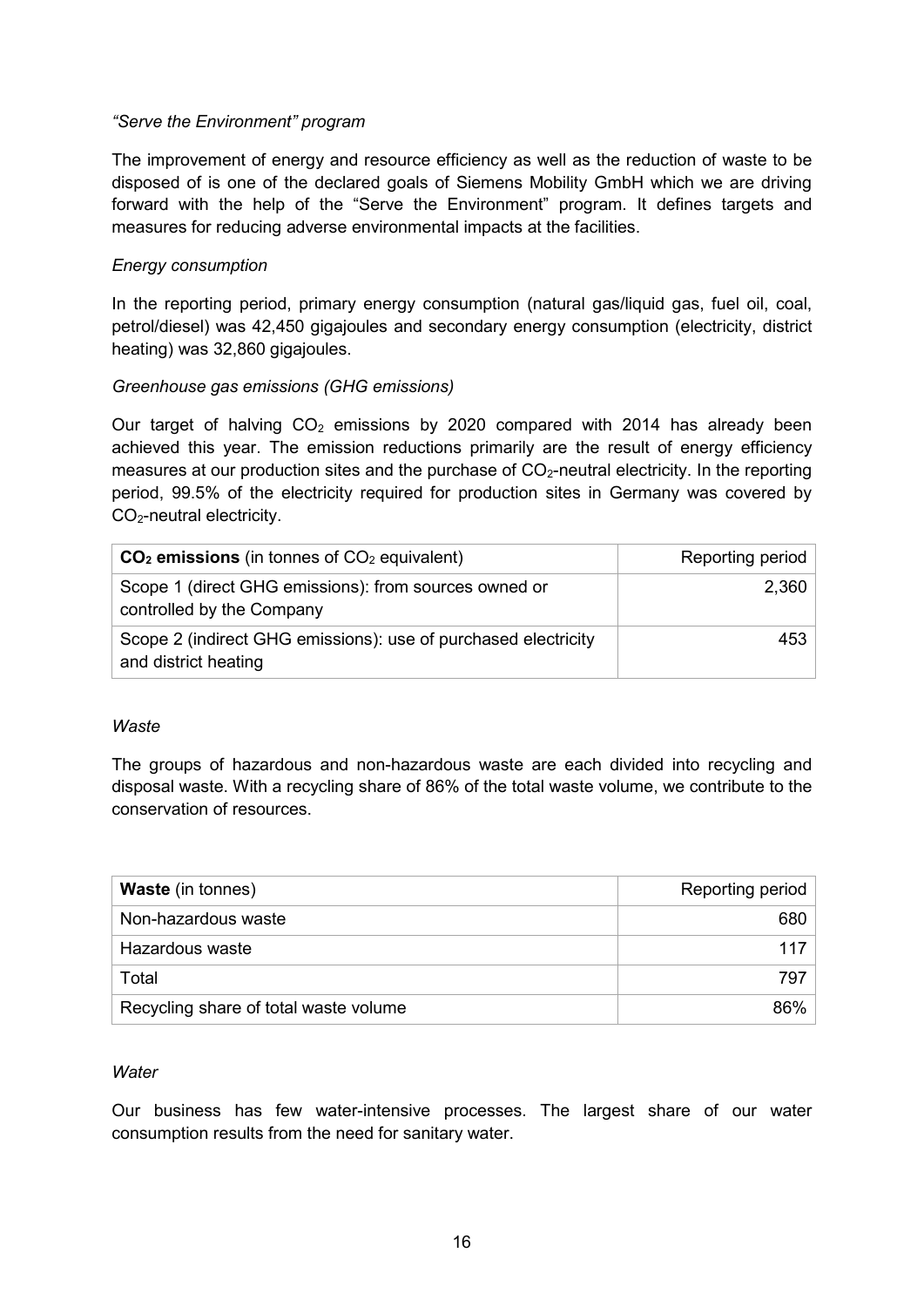| <b>Water consumption</b> (in $m^3$ ) | Reporting period |
|--------------------------------------|------------------|
| Water consumption                    | 15,639           |

### *Environmental incidents and fines*

In the year under review, we recorded no environmental incidents or fines.

#### *Product stewardship*

For us, product stewardship means strengthening awareness of recycling management. With this in mind, we focus our attention on materials and components that have a particular influence on the environmental impact of our products, and initiate improvements there.

#### *"Product Eco Excellence" program*

The "Product Eco Excellence" program aims to improve our efficiency in the use of resources and provide more transparency for our stakeholders through product-related environmental information. This also serves our commitment to guarantee legal and customer-related requirements with regard to environmentally compatible designs, labeling obligations and the ecological footprint of products.

#### **2.3.5 Overall assessment**

Siemens Mobility GmbH had a sufficient order backlog as of the balance sheet date and was profitable in fiscal 2018. The Company is financed solidly through advance payments received from customers and the liquidity of the Siemens Group.

The income margin (according to IFRS) of the Siemens Mobility Division was 10.0% for the first time in fiscal year 2018, thus exceeding the defined target corridor of 6% to 9%. Siemens Mobility GmbH, a key component of the Division, also contributed to this favorable trend.

#### **3. Subsequent events report**

There were no events of particular significance after the balance sheet date that had a material financial impact.

#### **4. Forecast, opportunities and risk report**

#### **4.1 Forecast report**

#### *Macroeconomic expectations*

In the 2019 fiscal year, the global economy is expected to develop on a solid growth path with a slight weakening compared with the 2018 financial year. Global GDP is expected to grow by 3.1% in 2019. Capital investments are forecast to grow by 4.0%, after 4.2% in 2018.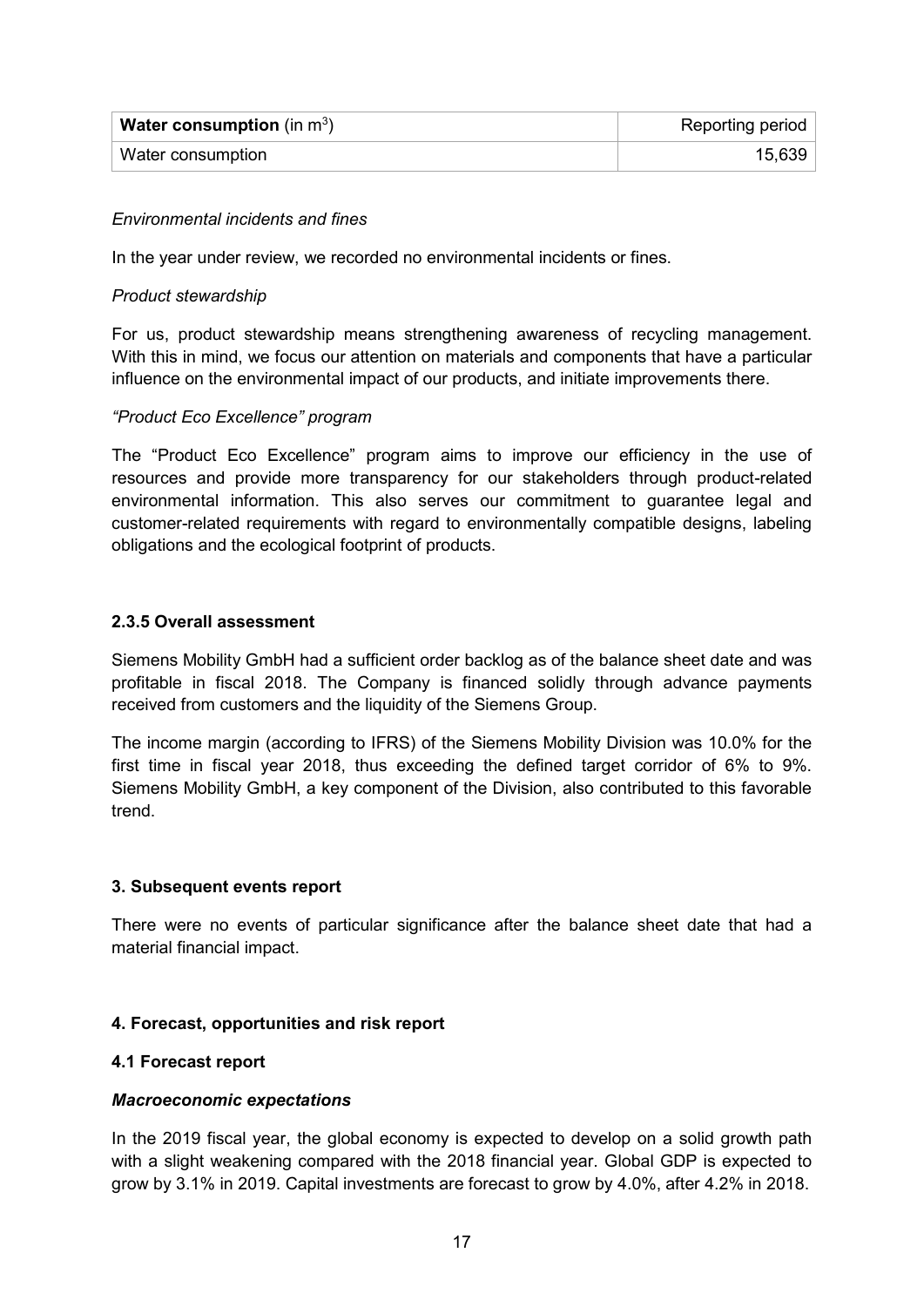Supported by strong domestic demand, low unemployment and lower corporate taxes as a result of the 2017 tax reform, the U.S. is expected to be a mainstay of global growth with a GDP growth of 2.8%. Only minor adverse effects on GDP growth and inflation are expected from new trade tariffs.

New tariffs are likely to have a more serious impact on China with its more trade-dependent economy. A significant slowdown in GDP growth from 6.7% in 2018 to 6.1% in 2019 is forecast, although the Chinese government began at the end of 2018 to take political measures against the weakening growth.

Overall GDP in emerging markets is expected to grow by 4.4%, after 4.6% in 2018, provided that problems related to currency devaluation and U.S. dollar-denominated external debt can be contained.

A significant slowdown in GDP growth compared with 2018 is also forecast for Europe, with the growth rate declining by 0.5 percentage points to 1.6%. This is due in particular to the uncertainty surrounding Brexit and the new measures taken by the Italian Government.

Overall, macroeconomic developments in fiscal 2019 could depend to a large extent on government policy decisions. Uncertainty over government decisions already slowed global growth in 2018. A fast resolution of key issues could remove these burdens and give new impetus to the economy.

The forecast data for GDP and fixed capital investments presented here are based on a report by IHS Markit dated October 15, 2018.

# *Sector-specific expectations*

Mobility's markets are expected to grow moderately in the 2019 fiscal year. The main growth trends of the 2018 fiscal year are likely to continue. Mobility also expects demand for digital solutions to rise.

#### *Expectations for Siemens Mobility GmbH*

It can be assumed that Siemens Mobility GmbH and the market as a whole will grow, generate solid earnings contributions and generate liquidity from its operations. The sales target corridor for the next twelve months for Siemens Mobility GmbH is between three and four billion euros. However, there may be short-term fluctuations on the sales side and thus also on the income side, since under HGB accounting the realization of sales and income in the plant business is delayed in comparison with the current processing of orders. Furthermore, short-term over-capacities in the production of long-distance trains are expected in fiscal 2019, driven by the completion of major projects in the past fiscal year and the normal start of production of new orders.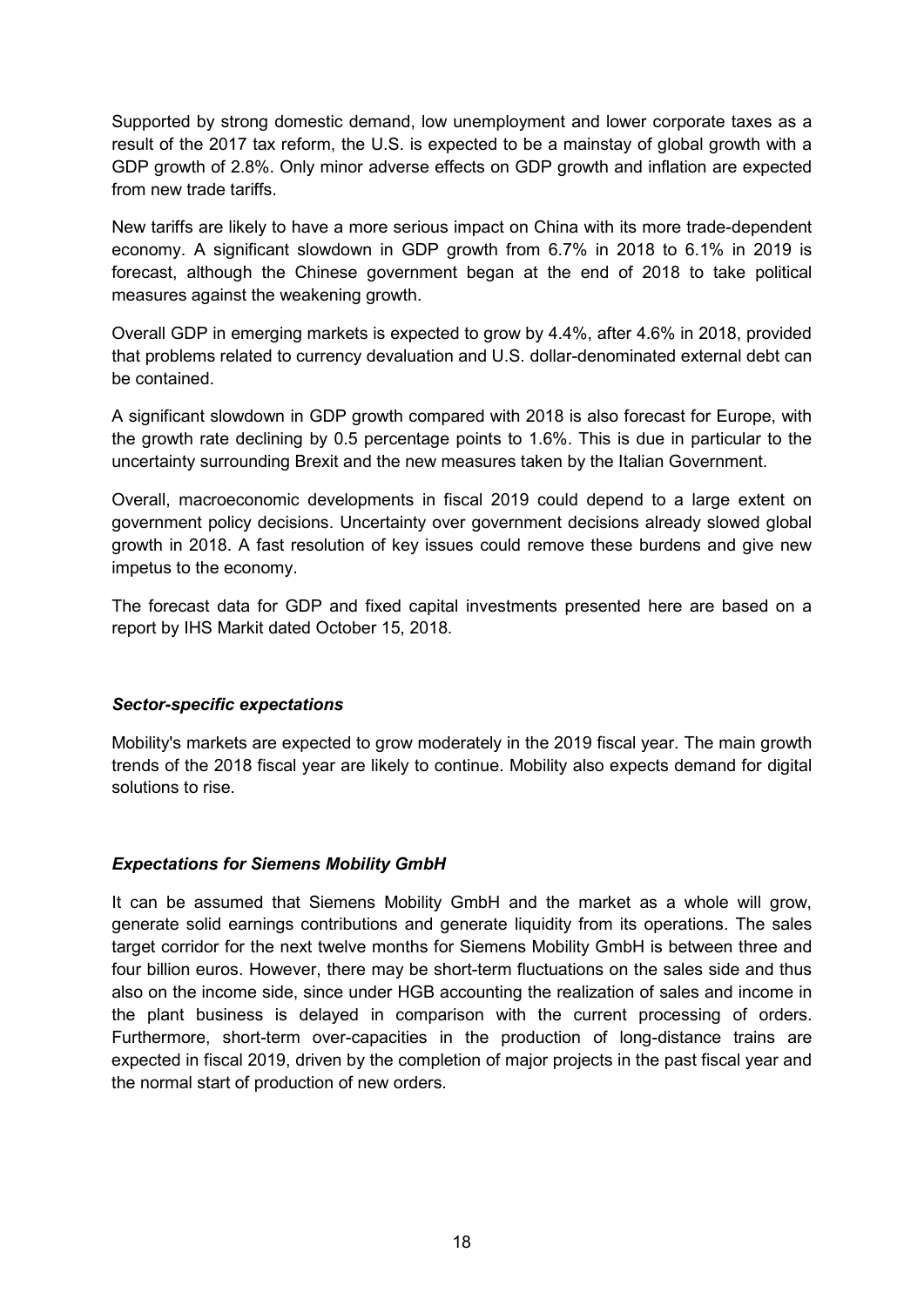As described, the data shown for the 2018 fiscal year only relate to the months of August and September. Due to the short period under review, it is not possible to derive the figures for the 2019 financial year.

# **4.2 Risk report**

#### **4.2.1 Risk management**

Our risk policy is in line with our efforts to achieve sustainable growth and increase the value of the Company while managing appropriate risks and opportunities and avoiding inappropriate risks. Our risk management is an integral part of the planning and implementation of our business strategies, and our risk policy is defined by the Management Board. In accordance with our organizational and responsibility hierarchy, the management of the respective Siemens Mobility business of the regions and functions is required to implement a risk management system that is tailored to its specific business and responsibilities and complies with the overarching principles. Siemens Mobility GmbH will continue to be integrated into the Siemens organization, in particular into the group-wide risk management system.

We make use of a number of coordinated risk management and control systems that support us in identifying at an early stage developments that could jeopardize the continuation of our business. Our company-wide processes for strategic corporate planning and internal reporting are the most important aspects in this context. Strategic corporate planning is intended to help us assess potential risks long before major business decisions are made. Internal reporting enables us to monitor such risks more closely in the course of operations. The internal audit department reviews the appropriateness and effectiveness of our risk management system at regular intervals. This allows us to initiate appropriate measures to remedy any deficiencies that may be discovered. In this way, we want to ensure that the Management Board and the Supervisory Board are fully and promptly informed of material risks. Siemens Mobility's risk management system is based on a comprehensive, interactive and management-oriented enterprise risk management (ERM) approach that is integrated into the Company's organization and addresses both risks and opportunities. Our ERM approach is based on the globally recognized concept Enterprise Risk Management - Integrated Framework (2004) developed by the Committee of Sponsoring Organizations of the Treadway Commission (COSO) and is adapted to the requirements of Siemens Mobility. It also conforms to ISO (International Organization for Standardization) Standard 31000 (2009). Our ERM process aims to identify, assess and manage at an early stage risks and opportunities that may have a significant impact on the achievement of the Company's strategic, operational, financial and compliance objectives. The period under review under the ERM approach is usually three years. Our ERM is based on a net principle that addresses the risks and opportunities that remain after existing control measures have been implemented. If risks have already been recorded in planning, budgets, forecasts or annual financial statements (e.g. in the form of provisions or risk allowances), their financial impact is already reflected in the business objectives of the individual units. As a consequence, only additional risks on the same topic, such as deviations from business objectives or in the case of different risk dimensions, should be recorded in the ERM. In order to provide a comprehensive view of our business activities, risks and opportunities are identified in a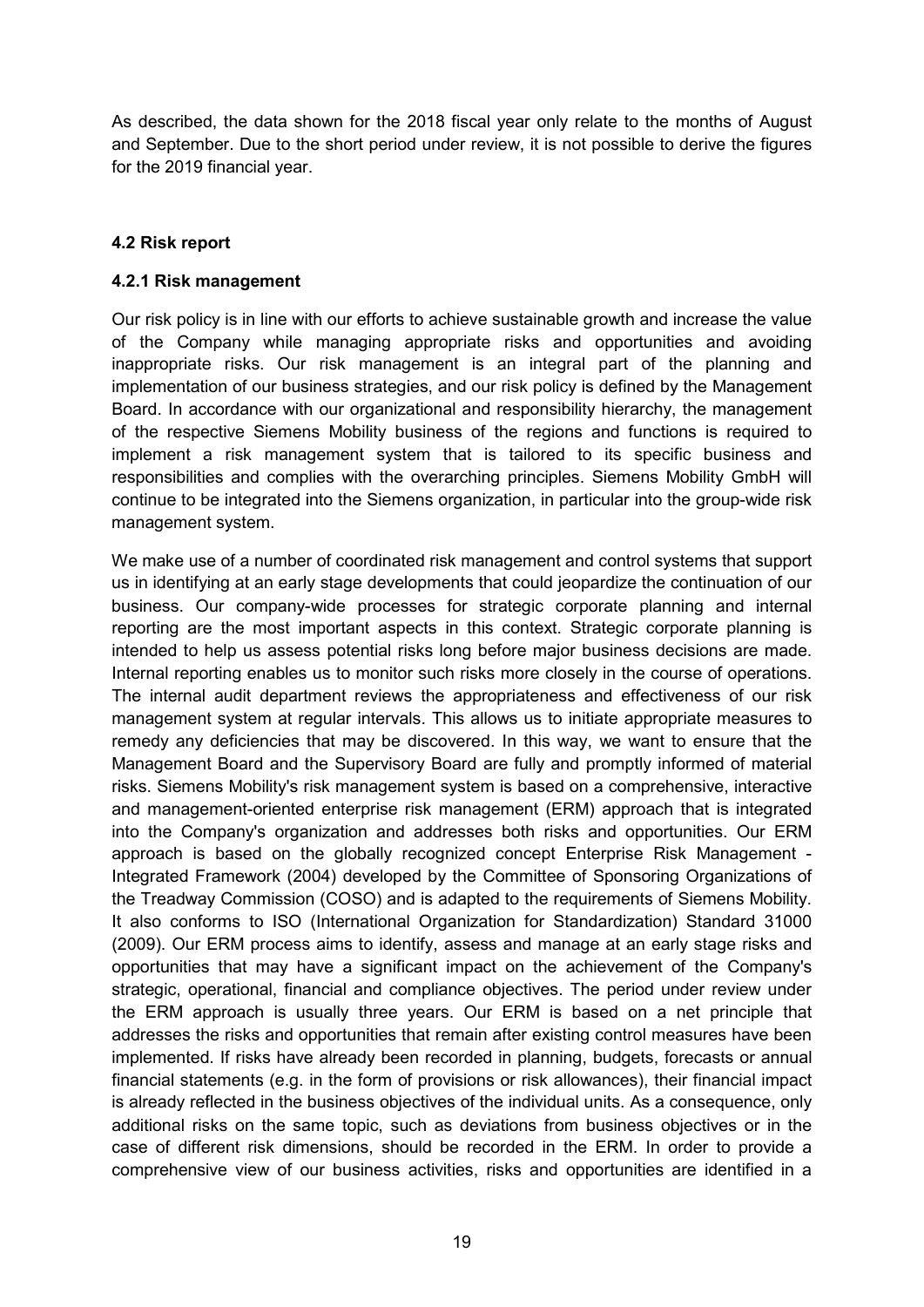structured process that combines elements of a top-down and a bottom-up approach. Reporting is generally carried out on a quarterly basis, with this regular reporting process being supplemented by ad hoc reporting in order to escalate critical issues in good time. Relevant risks and opportunities are prioritized according to impact and probability of occurrence from different perspectives such as business objectives, reputation and regulatory issues. The bottom-up identification and prioritization process is supported by working meetings with the respective management of the Siemens Mobility business, regions and functions. This top-down element ensures that potential new risks and opportunities are discussed at management level and then included in the reporting if relevant. The reported risks and opportunities are analyzed for possible cumulative effects and aggregated at the respective organizational level as described above.

Responsibilities are defined for all relevant risks and opportunities. The hierarchical level of responsibility depends on the significance of the respective risk or opportunity. As a first step, assuming responsibility for a specific risk or opportunity requires the definition of one of our general response strategies. In terms of risk, our strategies include the following alternatives: avoiding, transferring, reducing or accepting risks. In terms of opportunities, our general response strategy is to fully realize them. In a second step, responsibility for risks and opportunities also includes developing, initiating and monitoring appropriate measures in accordance with the chosen response strategy. In order to enable effective risk management, these response measures must be specifically tailored. For this reason, we have developed a large number of response measures with different characteristics.

Below, we describe risks that may have a material adverse effect on our business, financial (including effects on assets, liabilities and cash flows) and earnings position as well as on our reputation. The order of the risks presented within the four categories reflects the current assessment of the relative risk level for Siemens Mobility and therefore provides an indication of the current significance of these risks for us. Additional risks that we are not currently aware of, or risks that we currently consider to be insignificant, may also adversely affect our business activities and objectives.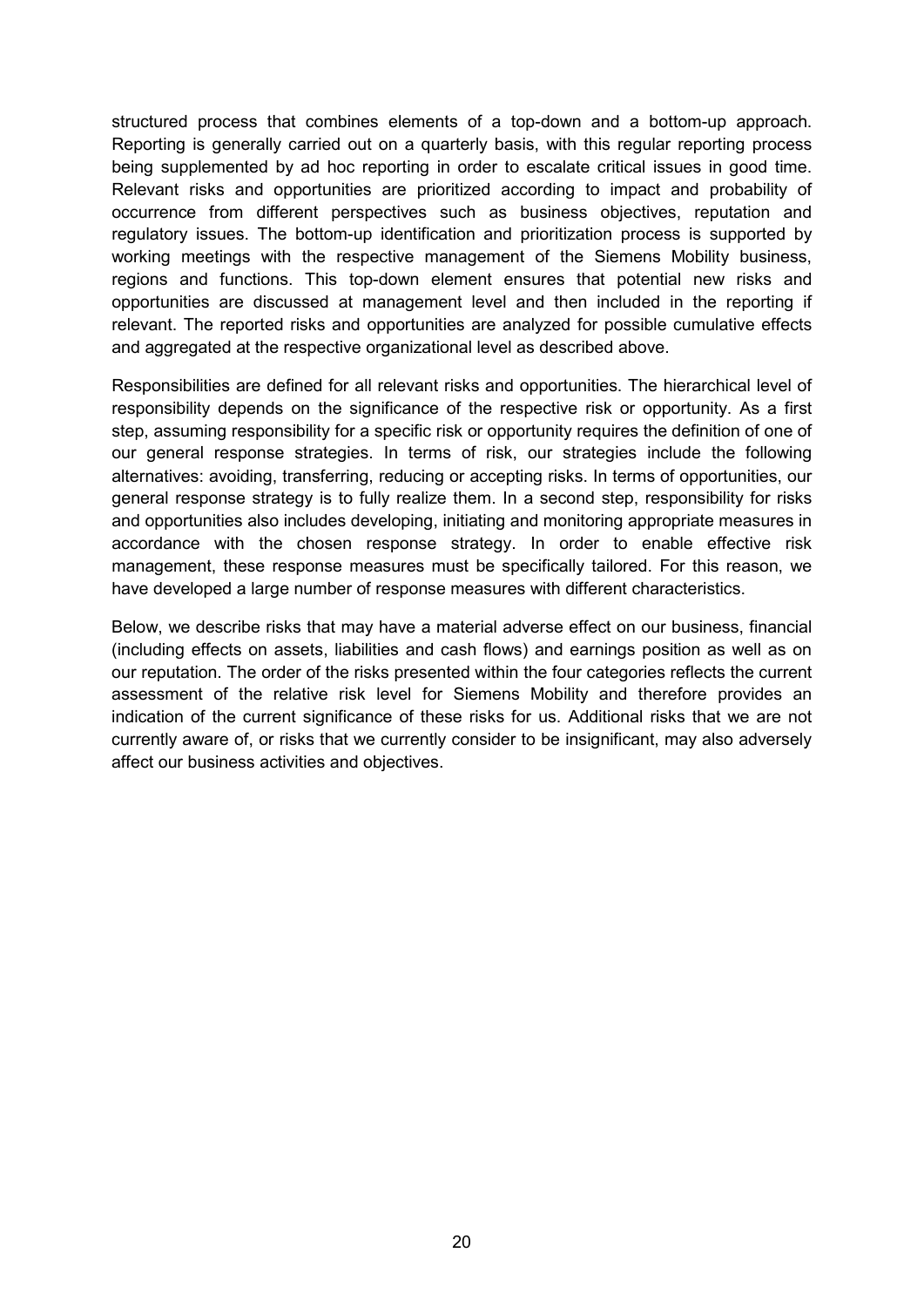The following risks are primarily presented from the Division's perspective, but apply equally to Siemens Mobility GmbH due to the integration of Siemens Mobility GmbH into the Division's supply and service network.

# **4.2.2 Risks**

### **Strategic risks**

# *Economic, political and geopolitical framework (macroeconomic environment)*

We see a high degree of uncertainty with regard to the future development of the global economy. Major risks result, for example, from increasing economic instability, geopolitical tensions (e.g. in Ukraine, Russia, Turkey and the Middle East) and trade wars. These may lead to a deterioration of the investment climate, delays or cancellations of orders and may affect infrastructure projects.

A significant business risk also results from the consequences of the Brexit negotiations. The exit process may, among other things, increase business and consumer uncertainty, lead to restrictions on imports and exports between the UK and the countries of the European Union (EU), affect our relationships with existing and future customers, suppliers and employees, reduce investment in the UK, lead to competitive disadvantages due to increased volatility in the GBP/EUR exchange rate and a need for greater localization of business in the UK. We continuously monitor the exit process and have, for example, set up a working group to coordinate our local and global activities.

Protectionist trade policies (for example, in China and the U.S.) and changes in the political and regulatory environment in the markets in which Siemens Mobility operates, such as import and export controls, customs duties and other trade barriers, may affect our business, financial and earnings position and result in penalties, other sanctions and damage to our reputation. In order to counter these risks, we continuously monitor the political situation and its indicators in order to identify critical cases. We do this with the aim of adapting our processes and our business model to possible protectionist changes and to sensitize the organization to these changes.

Events of force majeure and natural disasters (including seismic and severe weather events) may also have adverse consequences such as personal injury, damage to plant or equipment or delays or cancellations of orders and deliveries.

#### *Planned mergers*

With regard to the planned merger to form Siemens Alstom, we see that the organization and management must pay particular attention to issues outside the normal course of business. This and the additional burden on the organization may have an impact on business operations. In addition, potential measures required by antitrust authorities may place additional demands on management and the organization. We counter these risks, for example, with structured working groups.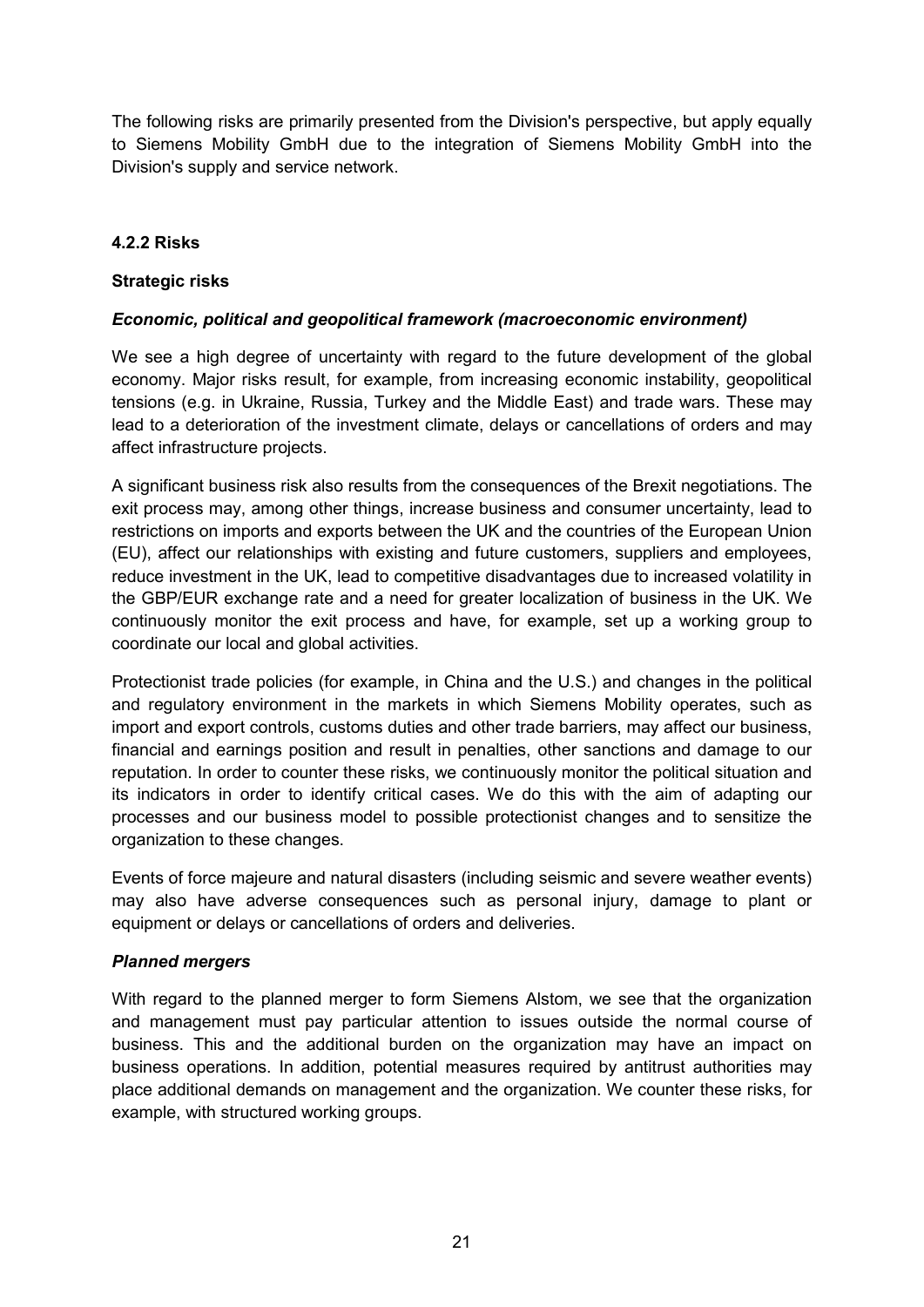#### *Competitive environment*

The mobility market is highly competitive in terms of pricing, products, solutions and services, product development and innovation. Siemens Mobility's business is confronted with a number of strong existing competitors as well as new competitors from emerging markets (mainly Asia). Some of them are trying to expand their rail business worldwide with a strategic focus on favorable manufacturing and financing conditions.

The consolidation process in which we find ourselves in the railway industry may lead to increased competition, a change in our relative market position or unexpected price erosion.

We counter these risks with a variety of measures. For example, we monitor both existing and known potential competitors and market entry barriers, continuously monitor and analyze market and competition data, carry out benchmarking activities, strategic initiatives and sales initiatives, and exchange information, for example with industry associations.

# **Operational risks**

# *Approval processes in the railway industry (homologation)*

The marketing of our rail products requires compliance with rail safety standards which vary widely at a global level and are regulated and monitored by various regulatory authorities. This creates a complex process to ensure the homologation of trains. The procedure is very costly and may lead to delays and be more expensive than initially expected due to the scope of the audits and evidence required by the competent authorities, which may change over time. Delays caused by the homologation process or additional engineering or production costs associated with the approval may result in delays in delivery and cost overruns as well as contractual penalties or even the risk of full or partial termination of the contract.

# *Lack of qualified staff*

Competition for highly qualified staff, such as specialists, experts or talents in the field of digitization, continues to be intense in the industry and regions in which we do business. We are constantly in need of highly qualified staff. Our future success depends in part on the extent to which we succeed in hiring, integrating, developing and retaining engineers and other skilled personnel. We counter this risk, for example, with structured succession planning, an improvement in our perception as an attractive employer, measures to promote employee loyalty and career management. We are also strengthening the capabilities of our talent acquisition team and have defined a strategy for proactively seeking the skills we need in the marketplace.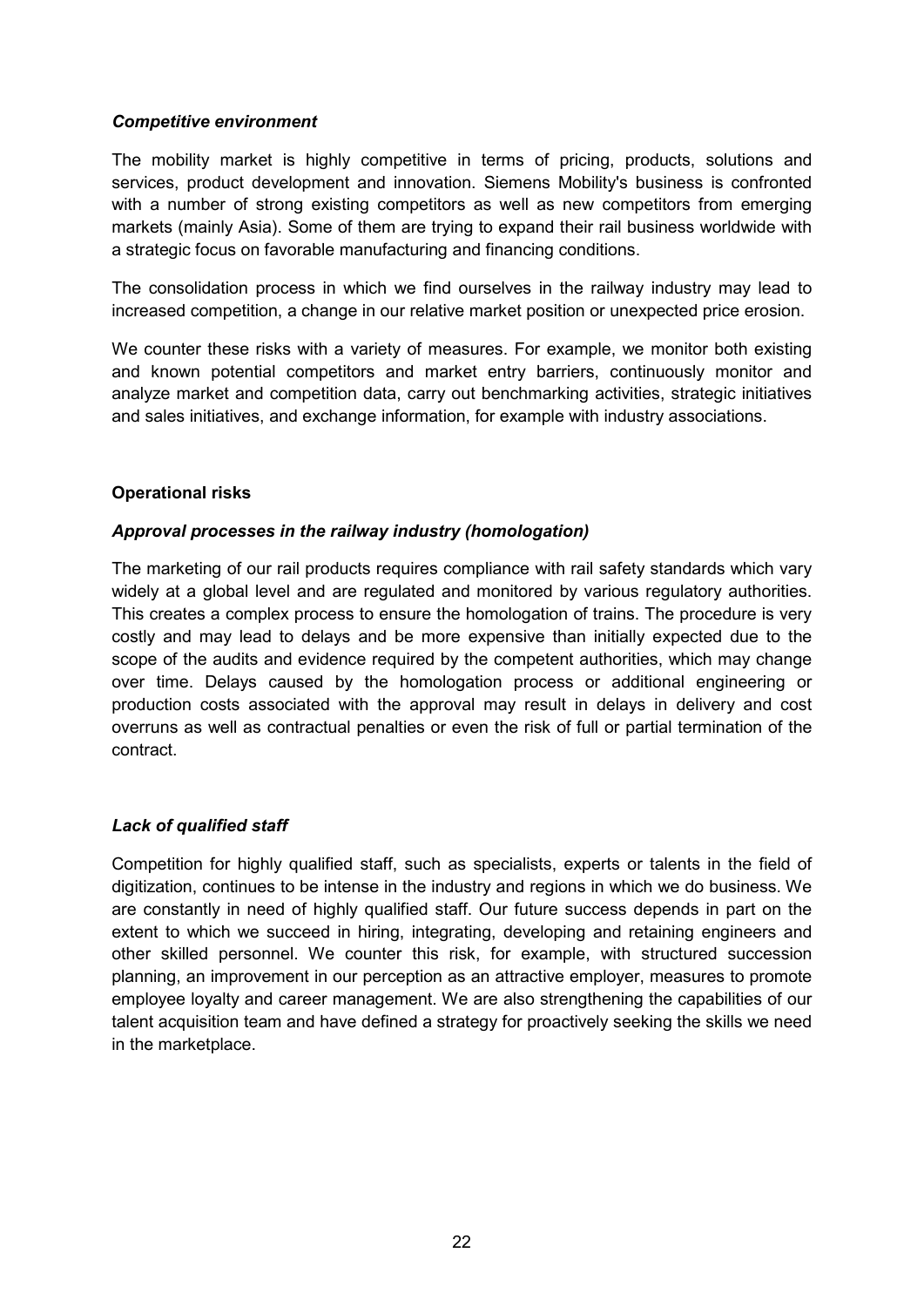# *Cyber and information security*

Our business is dependent on digital technologies. The worldwide increase in threats to information security that we have observed and greater professionalism in cybercrime lead to risks relating to the security of products, systems and networks as well as risks relating to the confidentiality, availability and reliability of data. We take a number of measures to minimize risk, including employee training, comprehensive monitoring of our networks and information systems by Cyber Defense Centers and use of security and protection systems such as firewalls and virus scanners. However, our Company's systems, products, solutions and services remain potentially vulnerable to attack. This may lead to disclosure, falsification or loss of information, misuse of information systems, product defects, production downtime and supply bottlenecks, with potentially adverse effects on our reputation, competitiveness and business.

# **Financial risks**

#### *Market risks*

We are subject to the influence of exchange rate fluctuations, particularly between the British pound and the euro and between the US dollar and the euro, as a large proportion of our business volume is transacted as part of exports to countries that use the British pound or the US dollar as their clearing currency. An appreciation or depreciation of the euro may impact our competitive position. We are also exposed to interest rate fluctuations. Adverse developments on the financial markets and changes in central bank policies may have an adverse impact on our results. We seek to manage and control these risks primarily through our ongoing operating and financing activities and use derivative financial instruments where appropriate.

#### *Liquidity and cash management*

The Siemens Group's liquidity management is based on the financing policy of the Siemens Group which is geared to a balanced financing portfolio, a diversified maturity profile and a comfortable liquidity cushion.

Siemens Mobility GmbH participated in the cash management of the Siemens Group in fiscal year 2018. The ability of Siemens Mobility GmbH to meet future payment obligations is ensured as the bank accounts participate in the cash pool of Siemens Corporate Treasury, including the possibility to draw on liquidity from Siemens Corporate Treasury and to use the Siemens payment infrastructure.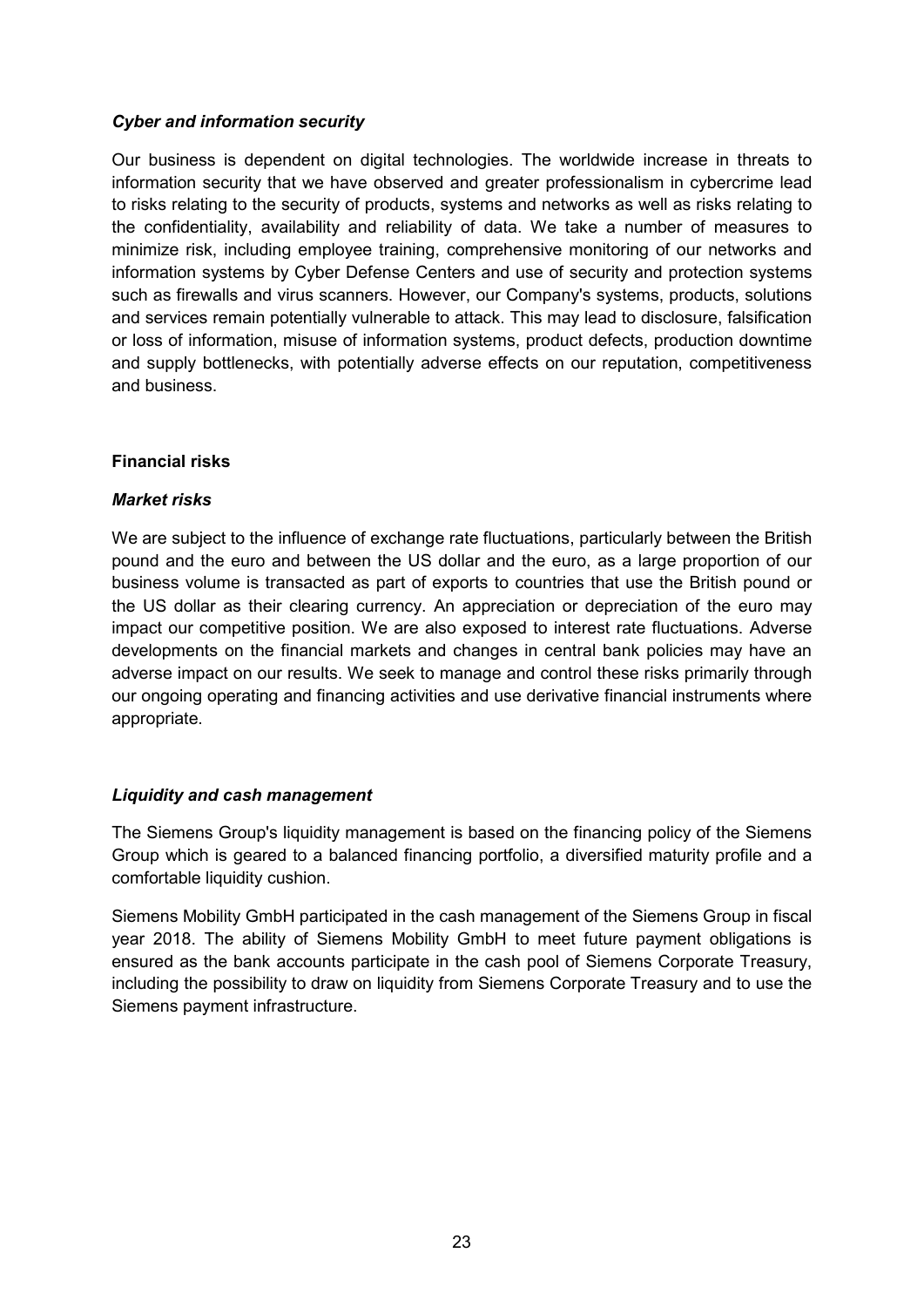Siemens AG has issued letters of comfort in favor of banks - partly for regulatory reasons to the extent that these banks have provided Siemens Mobility GmbH and its subsidiaries with loans or quarantee facilities.

# *Liquidity and financing risks*

With respect to our treasury and financing activities, adverse developments may arise in connection with the financial markets, such as (1) limited availability of funds and hedging instruments, (2) a change in the credit ratings, in particular of rating agencies, (3) effects of more restrictive regulations in the financial sector, central bank policies and the use of financial instruments, (4) termination of financing by Siemens AG or other Siemens Group units or a deterioration in the financial situation of our main financier, Siemens AG. A widening of credit spreads due to uncertainties and risk aversion in the financial markets may lead to adverse changes in our financial assets, in particular our derivative financial instruments.

# *Risks from pensions and similar obligations*

The pension obligations may be affected both by a change in actuarial assumptions and by a change in the discount rate. A significant increase in the obligation may have an adverse impact on our capital structure and thus reduce refinancing opportunities and increase refinancing costs.

# **Compliance risks**

# *Ongoing and future investigations into allegations of corruption or cartels and other violations of the law*

Proceedings against us regarding allegations of corruption, cartels or other violations of the law may result in criminal or civil-law fines, penalties, sanctions, court orders regarding future conduct, profit-skimming, exclusion from direct or indirect participation in certain transactions, loss of trade licenses or other restrictions and legal consequences. Accordingly, we may be required, among other things, to comply with certain performance obligations in connection with these investigations and proceedings, including potential tax penalties. In addition, a detection of cases of public corruption may jeopardize our dealings with government agencies and intergovernmental and supranational organizations, may lead to the appointment of additional supervisory bodies to review our future business practices, and may otherwise require us to change our business practices and our compliance program.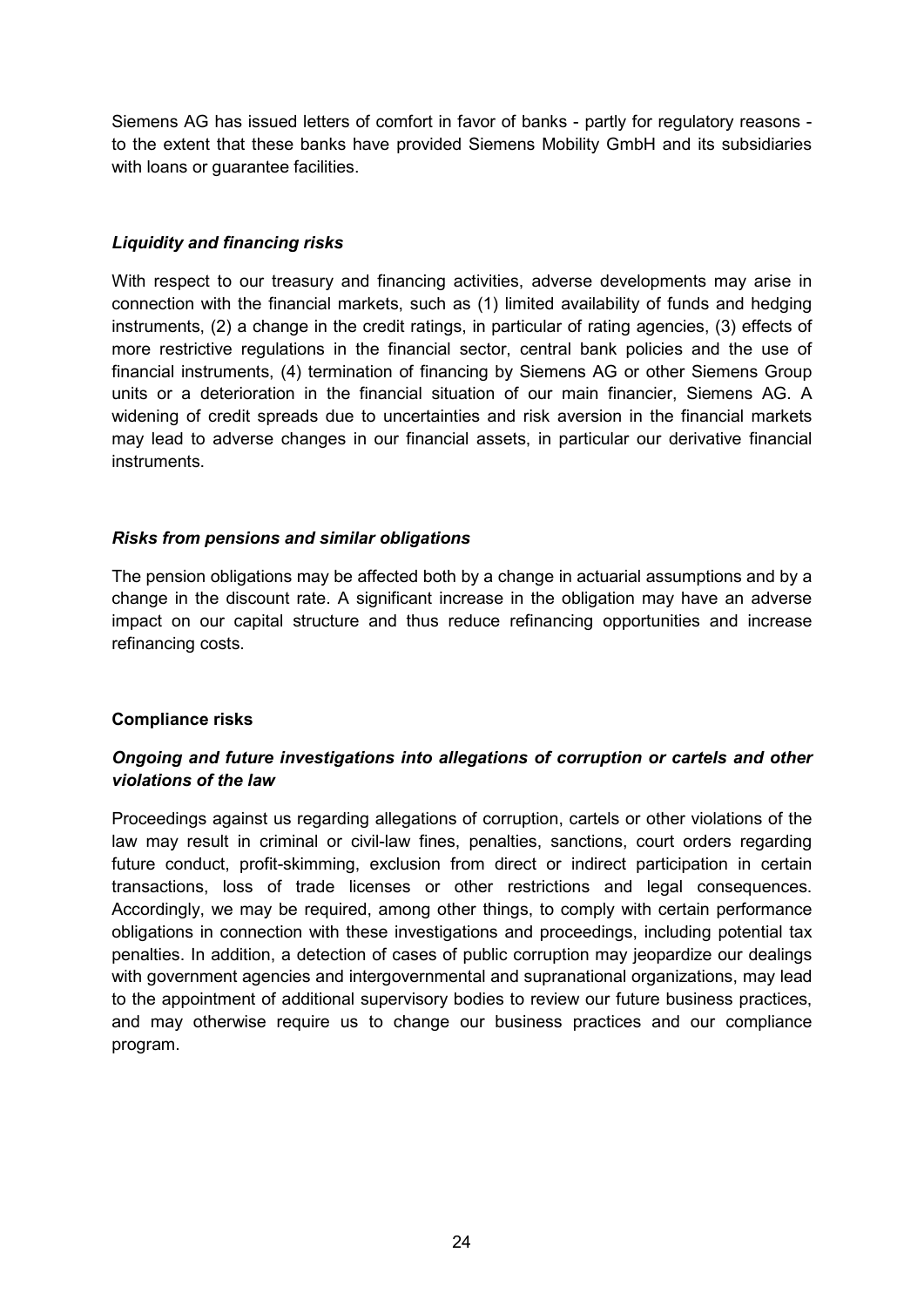Governments and state-owned companies account for a significant proportion of our business. We are also involved in various projects funded by public authorities and intergovernmental and supranational organizations such as multilateral development banks. Pending and possible future investigations into allegations of corruption or cartels or other violations of the law may have adverse effects on our relationships with such clients, including exclusion from public contracts. They may also adversely affect existing private business relationships and our ability to attract new private business partners for potentially significant strategic projects and transactions such as strategic alliances, joint ventures or other forms of business cooperation. Such investigations may also lead to the termination of some of our existing contracts, and third parties, including our competitors, may initiate significant legal proceedings against us. In addition, future developments in ongoing or potential future investigations, such as responses to regulatory requests and cooperation with authorities, may divert the management's attention and resources from other business matters. In addition, we may face compliance risks in connection with recently acquired businesses that are still in the integration process. In addition to other measures, Siemens Mobility has established a worldwide compliance organization that, among other things, conducts compliance risk reduction processes, such as compliance risk assessments. The Siemens Mobility Compliance System is part of the global Siemens Compliance System.

#### *Regulatory risks and potential sanctions*

As a global company, we conduct business with customers in countries that are subject to export control regulations, embargoes, economic sanctions or other forms of trade restrictions (hereinafter referred to as "sanctions") imposed by the U.S., the EU or other countries or organizations. New or extended sanctions in countries in which we do business may result in a restriction of our existing business activities in these countries or indirectly in other countries. We are aware of initiatives by institutional investors, such as pension funds and insurance companies, that have adopted or are considering adopting policies that prohibit investments in and transactions with companies or that require the sale of shares in companies if such companies do business with countries identified by the U.S. Department of State as state sponsors of terrorism. Such initiatives may prevent us from attracting or retaining investors, customers or suppliers. In addition, we may be exposed to claims or other actions by customers due to the termination of our business in sanctioned countries. Our reputation may also suffer from our dealings with counterparties in those countries or with counterparties associated with those countries.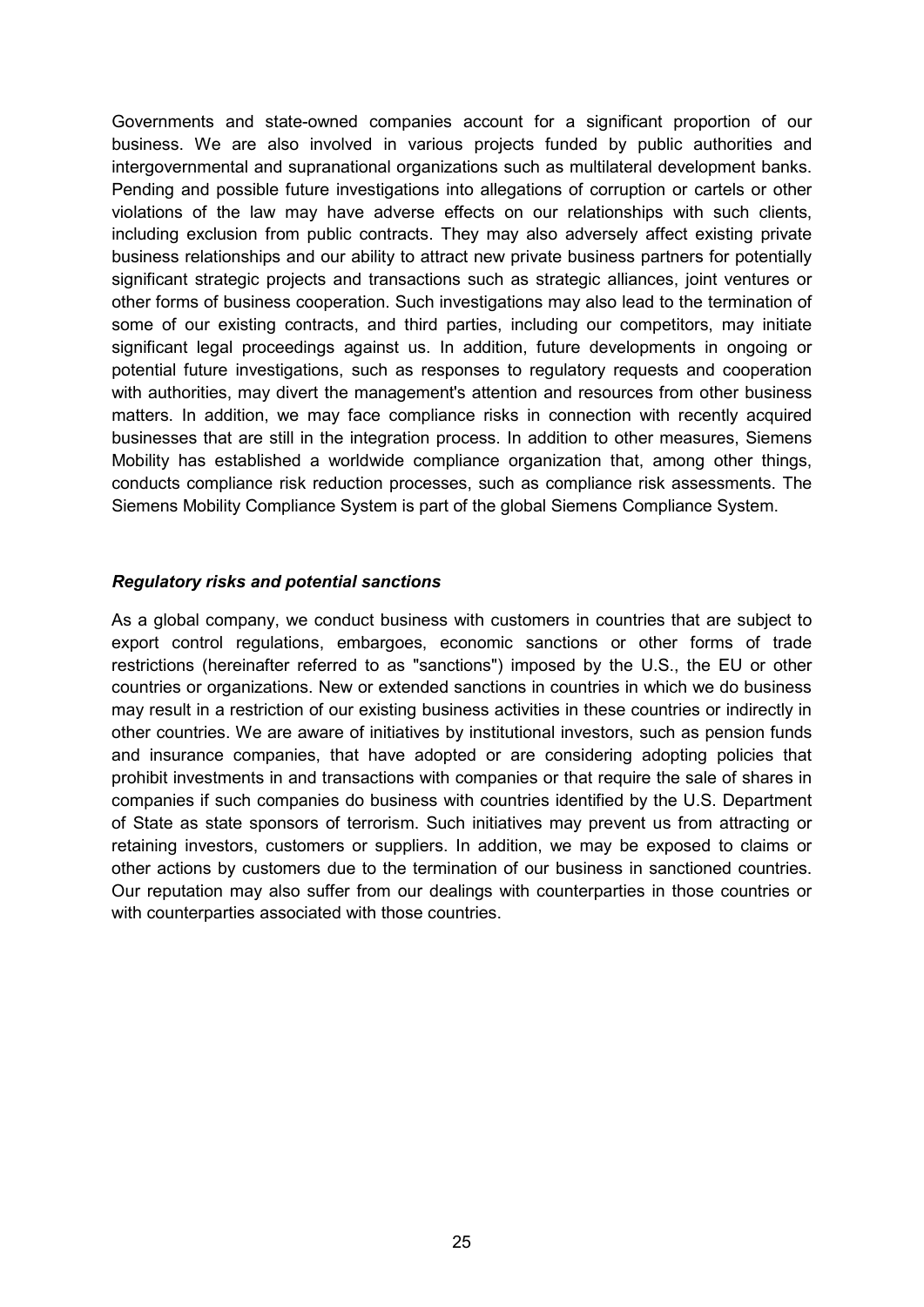#### *Changes to regulations, laws and policies*

As a company with a broad portfolio and global operations, we are exposed to a variety of product- and country-specific regulations, laws and policies that affect our business activities and processes. We monitor the political and regulatory situation in all our major markets to identify potential problem areas and to adapt our business activities and processes to changing framework conditions at an early stage. Nevertheless, changes in regulations, laws and policies may have adverse effects on our business activities and processes as well as on our net assets, financial position and earnings situation.

#### *Protectionism (including localization)*

Protectionism in trade policy and changes in the political and regulatory environment in markets in which we do business, such as import and export controls, customs regulations and other barriers to trade, including exclusion from certain markets, as well as price or currency restrictions, may influence our operations in various national markets and affect our business, assets, financial position, earnings situation and cash flows. We may also be exposed to fines, other sanctions and reputational damage. In addition, uncertainty in the legal environment in some regions may limit our ability to enforce our rights and cause us to be subject to increasing costs for appropriate compliance programs.

# *Laws and regulations relating to environmental protection, health and safety and other official regulations*

The mobility industry is in part heavily regulated. Current or future regulations regarding environmental or health and safety issues or other government regulations or changes of such regulations may require an adjustment of our operations and may result in a significant increase in our operating and production costs. In addition, we are aware of the risk of possible environmental, health or safety incidents as well as risks from non-compliance with environmental, health or safety regulations by Siemens Mobility and our contractual partners or suppliers, resulting, for example, in serious injuries, penalties, loss of reputation or internal or external investigations.

Although we have procedures in place to ensure that we comply with applicable government regulations when conducting our business, we cannot exclude the risk that we or third parties with whom we have a contractual relationship and whose actions may be attributed to us – including suppliers and service providers – may violate applicable government regulations. Any such violation exposes us to the risk of liability, reputational damage or loss of licenses and approvals that are important to our business. In particular, we may be subject to obligations arising from environmental pollution or from the decontamination of polluted production facilities built or operated by us. Siemens Mobility GmbH is included in the group insurance policies of Siemens AG. For certain environmental risks, insurance cover is therefore provided in the form of liability insurance. We may incur losses due to environmental damage that go beyond the insured sums or that may not be covered by the relevant insurance, and such losses may have adverse effects on our business, assets, financial position and earnings situation.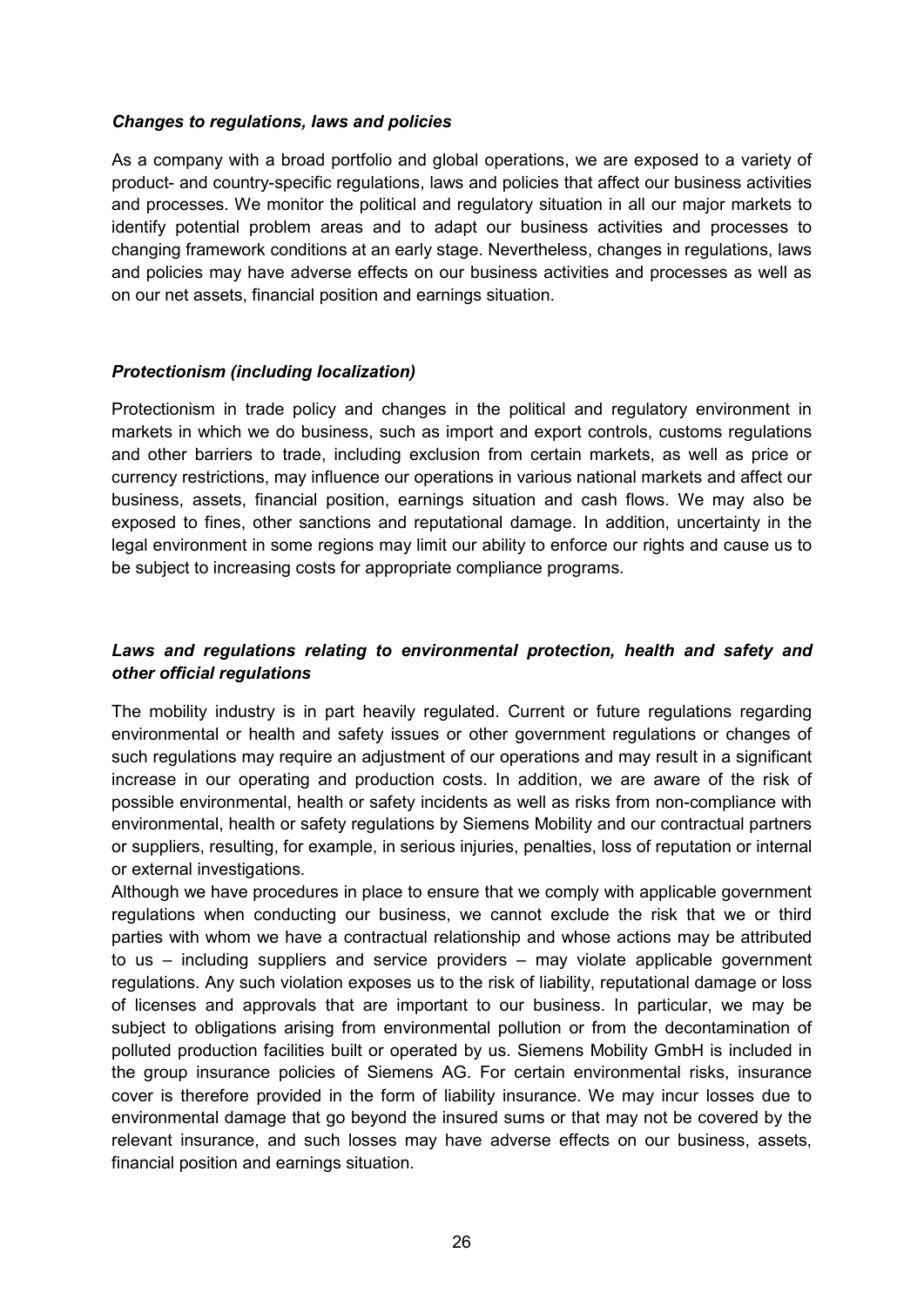# *Current or future legal disputes*

Siemens Mobility GmbH is and will continue to be affected by legal disputes or proceedings in various jurisdictions in the ordinary course of business. This also includes legal disputes arising from contracts with regard to which a transfer within the framework of the legal carveout of the Mobility business was only possible economically, and for which Siemens Mobility GmbH is liable economically on the basis of intra-group agreements. Such legal disputes may, in particular, result in Siemens Mobility GmbH being ordered to pay damages or punitive damages, fulfill other claims and decisions on criminal or civil-law sanctions, fines or skimming of benefits. In individual cases, this may also result in formal or informal exclusion from tenders or the revocation or loss of the trade or operating license. Furthermore, further legal disputes may be initiated or existing legal disputes may be expanded. Claims asserted as a result of legal disputes are generally subject to interest. Some of these legal disputes may result in negative decisions that may have a material impact on the company's net assets, financial position and earnings situation. Certain legal risks are covered by insurance under Siemens AG's group policies. However, insurance cover does not protect the Company from damage to its reputation. In addition, legal disputes may result in losses in excess of the sum insured or not covered by the insurance or in excess of any provisions for litigation losses. Finally, it cannot be guaranteed that Siemens Mobility GmbH will continue to be able to procure adequate insurance cover at economically reasonable terms in the future.

#### **4.2.3 Summary of the risk situation**

The greatest challenges were first identified in each of the four categories of strategic risk, operational risk, financial risk and compliance risk, with the risks resulting from the economic, political and geopolitical environment currently being the most significant for us.

At present, no risks have been identified that, either individually or in their entirety, may jeopardize the continuation of our company.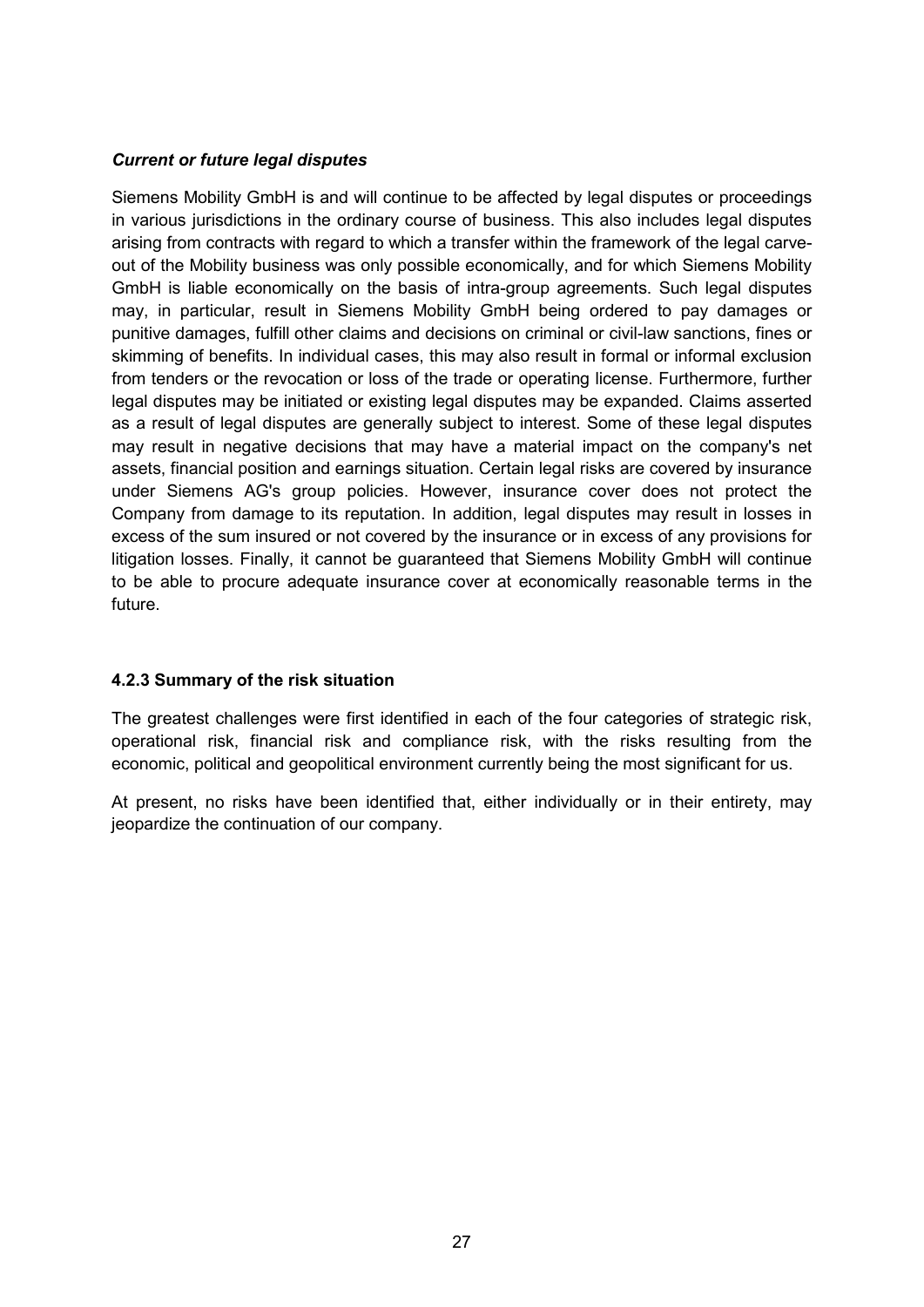# **4.3 Opportunities report**

As part of our Enterprise Risk Management approach, we regularly identify and assess the opportunities arising in our business segments and act accordingly. In the following, we shall describe our most important opportunities. The following opportunities are primarily presented from the Division's perspective, but apply equally to Siemens Mobility GmbH due to the integration of Siemens Mobility GmbH into the Division's supply and service network.

The order of the opportunities presented reflects the current assessment of the relative dimension for Siemens Mobility and therefore provides an indication of the current significance of these opportunities for us. The opportunities described are not necessarily the only ones we have. Furthermore, our assessment of opportunities is subject to change as the Company, our markets and our technologies continue to evolve. Also, opportunities we see today may never materialize.

# *Positive results from innovations in digitization*

Innovations are a central component of Siemens Mobility's entrepreneurial concept. We do this by investing significantly in research and development to develop innovative, sustainable mobility solutions for our customers while reinforcing our competitiveness. We are an innovative company and invent new technologies that  $-$  in our opinion  $-$  meet the future requirements arising from megatrends such as urbanization, climate change and interconnected intermodal mobility. With new and innovative digital products, solutions and services, we, for example, intend to make trains and infrastructure intelligent, increase the availability of infrastructures, optimize route usage, enable operators to use rail data intelligently to optimize maintenance and operation, reduce the need for hardware installations with cloud-based solutions ("interlocking in the cloud"), improve passenger comfort and strengthen cyber security for our customers, thus generating additional volume and income.

#### *Mergers, acquisitions, participations, partnerships*

We continuously monitor our current and future markets with regard to opportunities for strategic mergers, acquisitions, participations or partnerships that complement our organic growth. Such activities can help us strengthen our position in our current markets, develop new or underserved markets, or complement our technology portfolio in selected areas.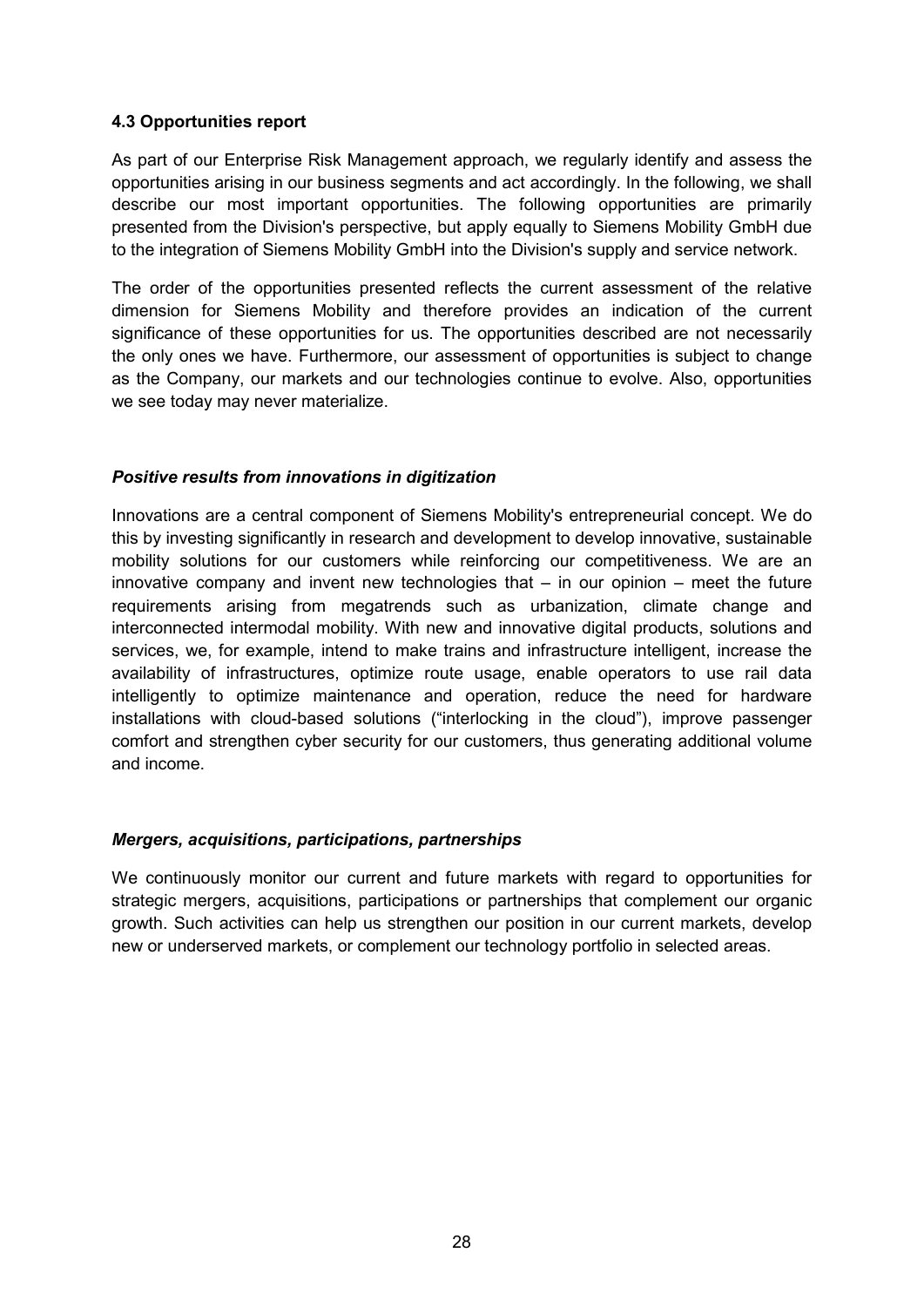# *Excellent project handling*

By increasing our project management efforts and learning from our mistakes in the course of project handling through formalized "lessons learned" approaches, we see an opportunity to continuously reduce our non-conformance costs and to ensure on-time completion of our projects and solutions. Also, stringent risk and opportunities management in the projects as well as highly professional management of our suppliers helps us avoid contractual penalties, thus improving our income position.

# **4.4 Risk reporting relating to the use of financial instruments**

To hedge the risks arising from fluctuations in foreign currencies, we follow the guidelines of the Siemens Group that are binding for us and hedge our net currency position in a range between 75% and 100%. Project business is almost completely secured.

# **5. Corporate governance declaration**

On November 5, 2018, the Supervisory Board of Siemens Mobility GmbH set targets for the proportion of women on the Supervisory Board and among the Managing Directors for the period up to October 31, 2023.

At least the current level of 5/16 (equivalent to 31.25%) should be maintained in the Supervisory Board. The same applies to the Management Board for the current level of 1/3 (corresponds to approx. 33.3%).

On November 23, 2018, the Management Board set the following targets for the proportion of women in the two management levels below the Management Board defined on the basis of the concrete reporting lines:

| Management level                                   | First | Second |
|----------------------------------------------------|-------|--------|
| Percentage of women globally as per Sept. 30, 2018 | 7 7%  | 19.5%  |
| Percentage of women Germany as per Sept. 30, 2018  | 16.7% | 17.3%  |
| Percentage of women target Sept. 30, 2023          | 25.0% | 25.0%  |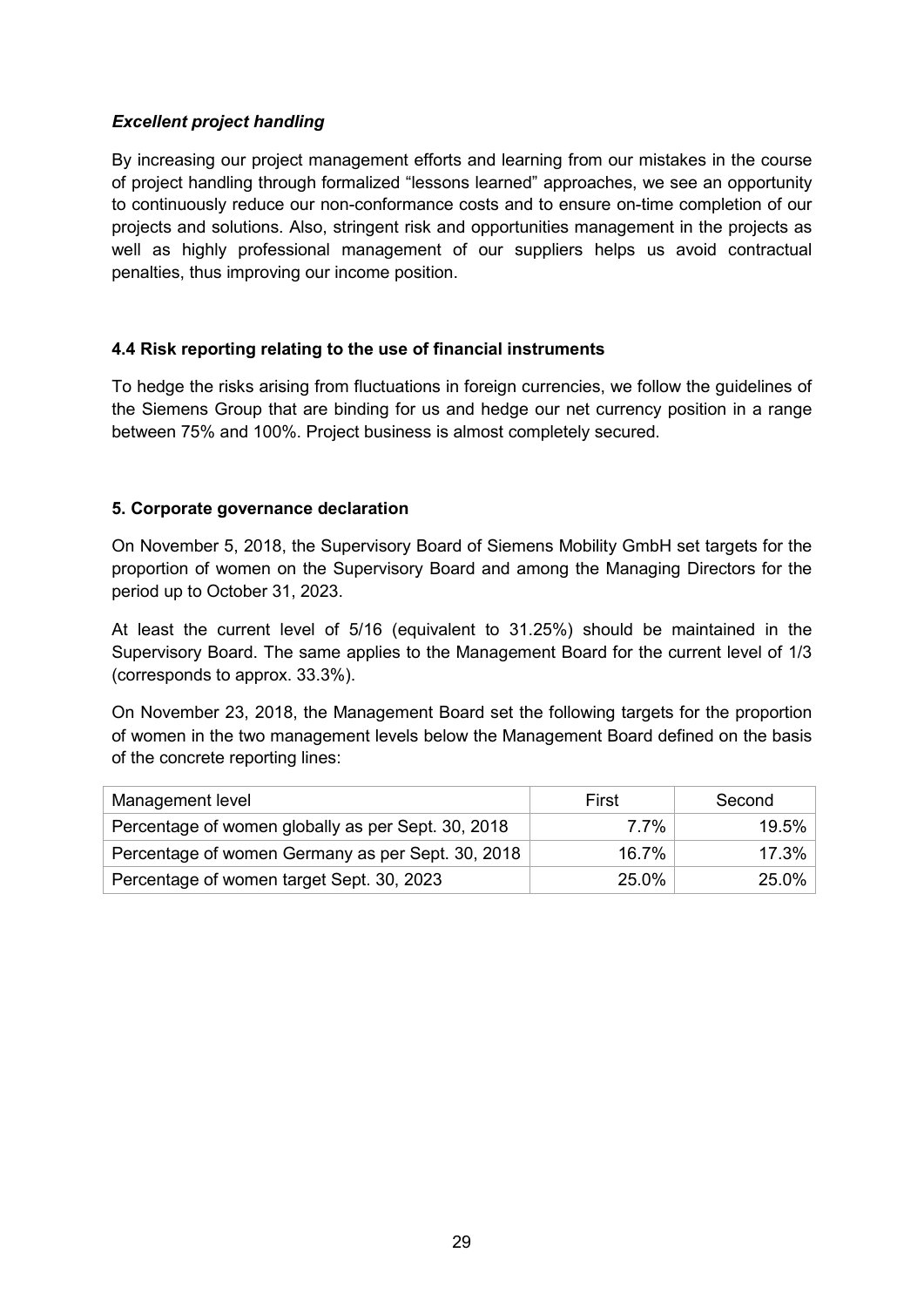# Siemens Mobility GmbH, Munich

# **Balance Sheet as of September 30, 2018**

| (EUR'000)                                     | Sep 30, 2018 | Nov 27, 2017 |
|-----------------------------------------------|--------------|--------------|
| <b>Assets</b>                                 |              |              |
| <b>Non-current assets</b>                     | 3,655,689    | 0            |
| Intangible assets                             | 13,892       | 0            |
| Property, plant and equipment                 | 192,193      | 0            |
| <b>Financial assets</b>                       | 3,449,604    | 0            |
|                                               |              |              |
| <b>Current assets</b>                         | 741,873      | $\mathbf 0$  |
| Inventories                                   | 3,530,538    | 0            |
| Advance payments received                     | (3,530,538)  | 0            |
|                                               |              |              |
| Receivables and other assets                  | 731,640      | $\mathbf 0$  |
| Trade receivables                             | 41,076       | 0            |
| Receivables from affiliated companies         | 660,286      | 0            |
| Other receivables and other assets            | 30,278       | $\mathbf 0$  |
|                                               |              |              |
| Cash and cash equivalents                     | 10,233       | 25           |
|                                               |              |              |
| <b>Prepaid expenses</b>                       | 19,883       | 0            |
| Active difference resulting from offsetting   | 1,874        | $\mathbf 0$  |
| <b>Total assets</b>                           | 4,419,319    | 25           |
|                                               |              |              |
| <b>Shareholders' equity and liabilities</b>   |              |              |
| Shareholders' equity                          | 1,600,626    | 25           |
| Subscribed capital                            | 50,000       | 25           |
| Capital reserve                               | 1,494,053    | 0            |
| Unappropriated net income                     | 56,573       | 0            |
|                                               |              |              |
| <b>Provisions</b>                             | 1,461,941    | $\mathbf 0$  |
| Provision for pension and similar commitments | 588,823      | 0            |
| Other provisions                              | 873,118      | 0            |
|                                               |              |              |
| <b>Liabilities</b>                            | 1,335,395    | $\mathbf 0$  |
| Advance payments received on orders           | 270,182      | 0            |
| Trade payables                                | 403,265      | 0            |
| Liabilities to affiliated companies           | 439,191      | 0            |
| <b>Other liabilities</b>                      | 222,757      | 0            |
|                                               |              |              |
| <b>Deferred income</b>                        | 21,357       | 0            |
| Total shareholders' equity and liabilities    | 4,419,319    | 25           |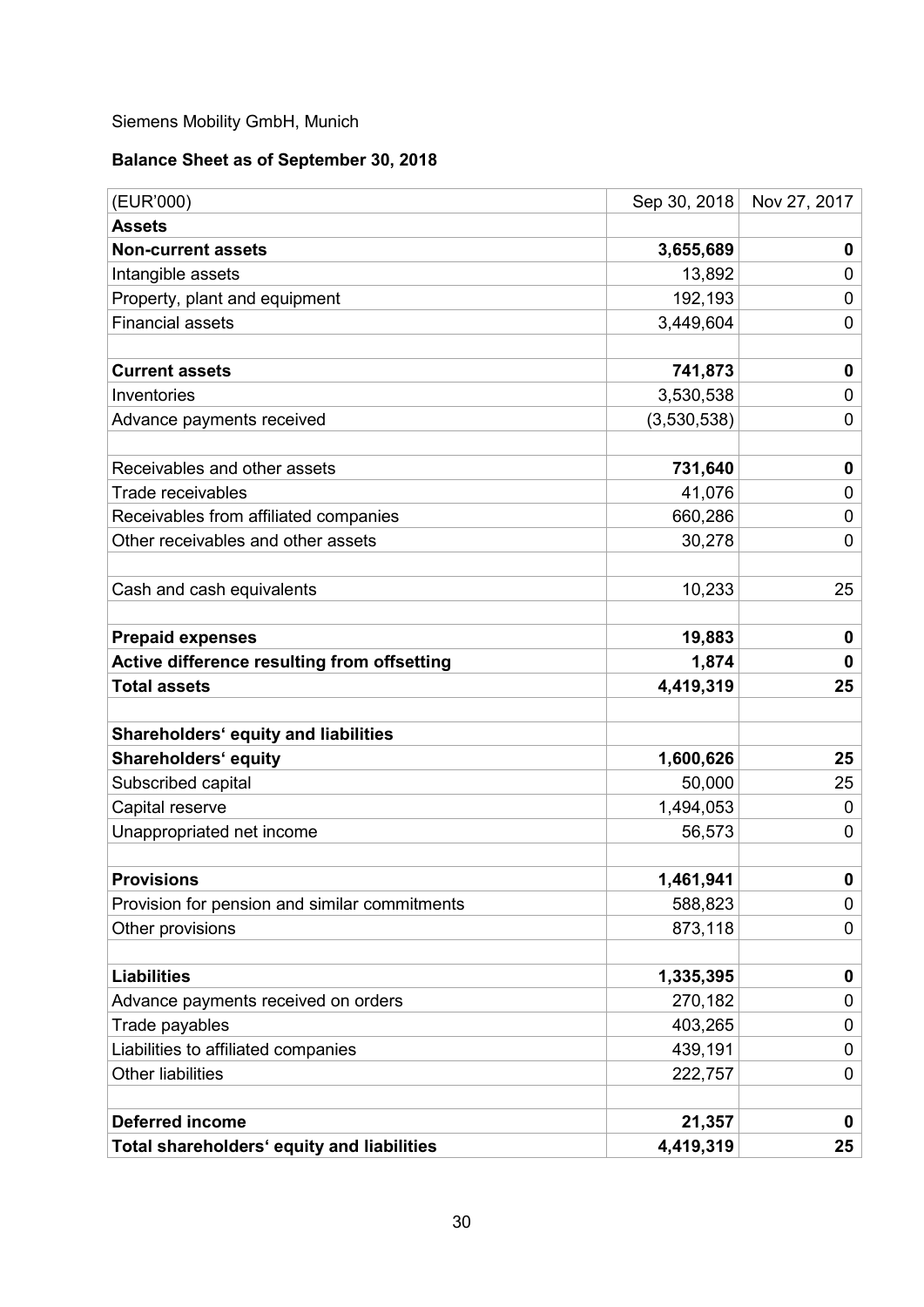Siemens Mobility GmbH, Munich

# **Income Statement**

# **for the shortened fiscal year from November 27, 2017 to September 30, 2018**

| (EUR'000)                              |            |
|----------------------------------------|------------|
| <b>Revenue</b>                         | 950,657    |
| Cost of sales                          | (719, 083) |
| <b>Gross profit</b>                    | 231,574    |
| Research and development expenses      | (70, 215)  |
| Selling expenses                       | (44, 065)  |
| General administrative expenses        | (17, 585)  |
| Other operating expenses               | (1,048)    |
| Income from operations                 | 98,661     |
| Interest income                        | (132)      |
| Interest expenses                      | (588)      |
| Other financial income (expenses), net | (9, 597)   |
| Income from business activity          | 88,344     |
| Income taxes                           | (31, 771)  |
| <b>Net income</b>                      | 56,573     |
|                                        |            |
| <b>Appropriation of net income</b>     |            |
| <b>Net income</b>                      | 56,573     |
| Unappropriated net income              | 56,573     |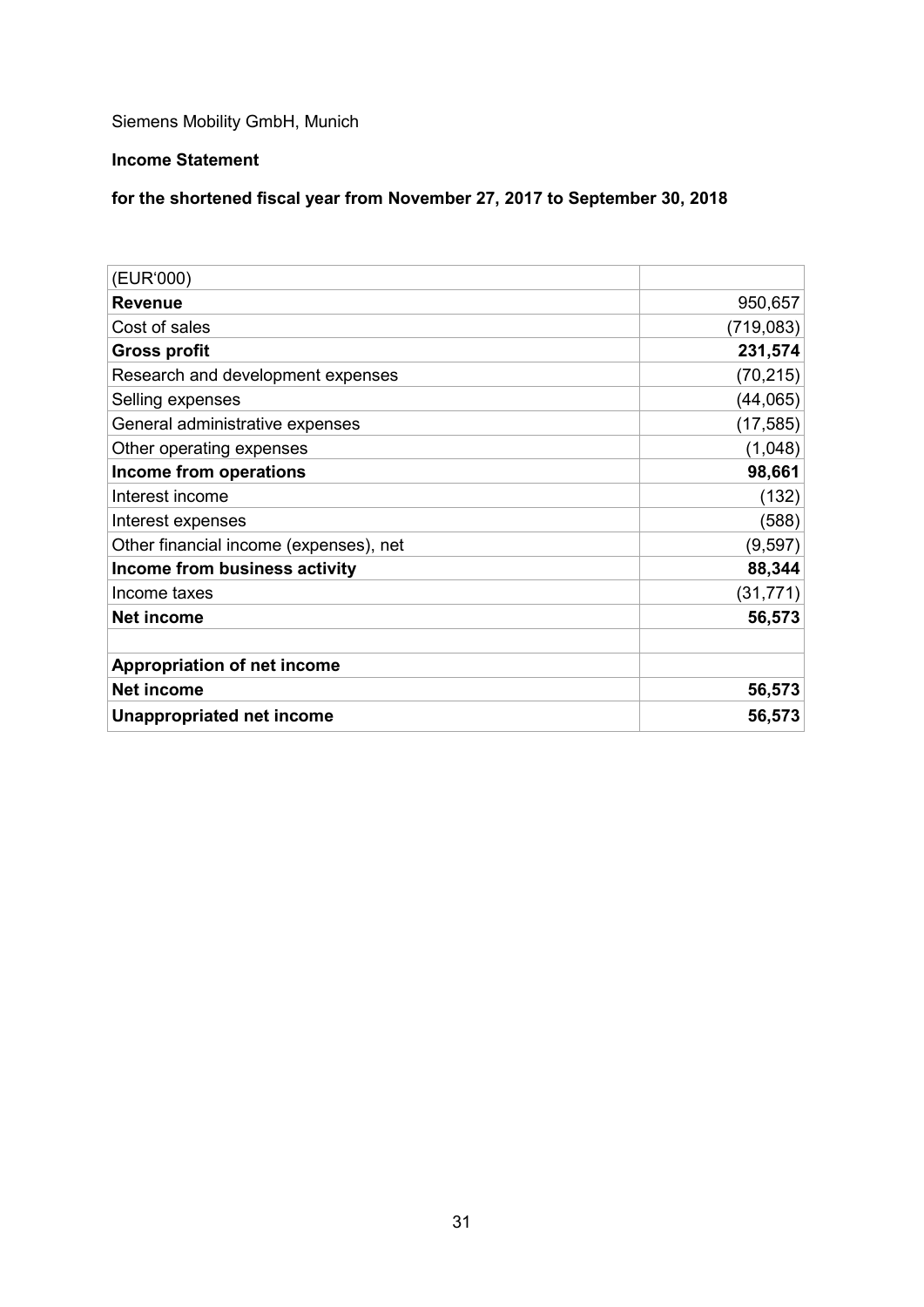### **General information**

Siemens Mobility GmbH, formerly Blitz 17-575 GmbH, was entered in the commercial register on November 27, 2017.

The object of the company is research and development, manufacture, sale and distribution as well as the operation and maintenance of products, systems, installations and solutions in the mobility sector, in particular related to electrification, automation and digitization, as well as the provision of related services.

The fiscal year starts on October 01 of one year and ends on September 30 of the following year. The 2018 fiscal year is a shortened fiscal year. It started on November 27, 2017 and ended on September 30, 2018.

Siemens Mobility GmbH acquired its business operations from the sole shareholder Siemens AG, registered offices in Berlin and Munich, by contribution in kind against the granting of corporate rights, with effect as of August 1, 2018. Accordingly, the income statement essentially comprises income and expenses for the period from August 1, 2018 to September 30, 2018.

These financial statements were prepared in accordance with sections 242 et seq. and 264 et seq. of the Commercial Code (HGB), the relevant provisions of the Limited Liability Companies Act (GmbHG) and the articles of association. The regulations for large corporations apply.

Amounts are presented in EUR'000.

The income statement is presented using the cost-of-sales method.

In order to improve the clarity of presentation, individual items of the balance sheet and income statement have been combined and are therefore broken down and explained separately in these notes. For the same reason, information on the allocation to other items and information on sub-items is also provided in the notes.

#### **Register information**

The Company is registered under the name Siemens Mobility GmbH, registered offices in Munich, in the commercial register of the local court of Munich under number HRB 237219.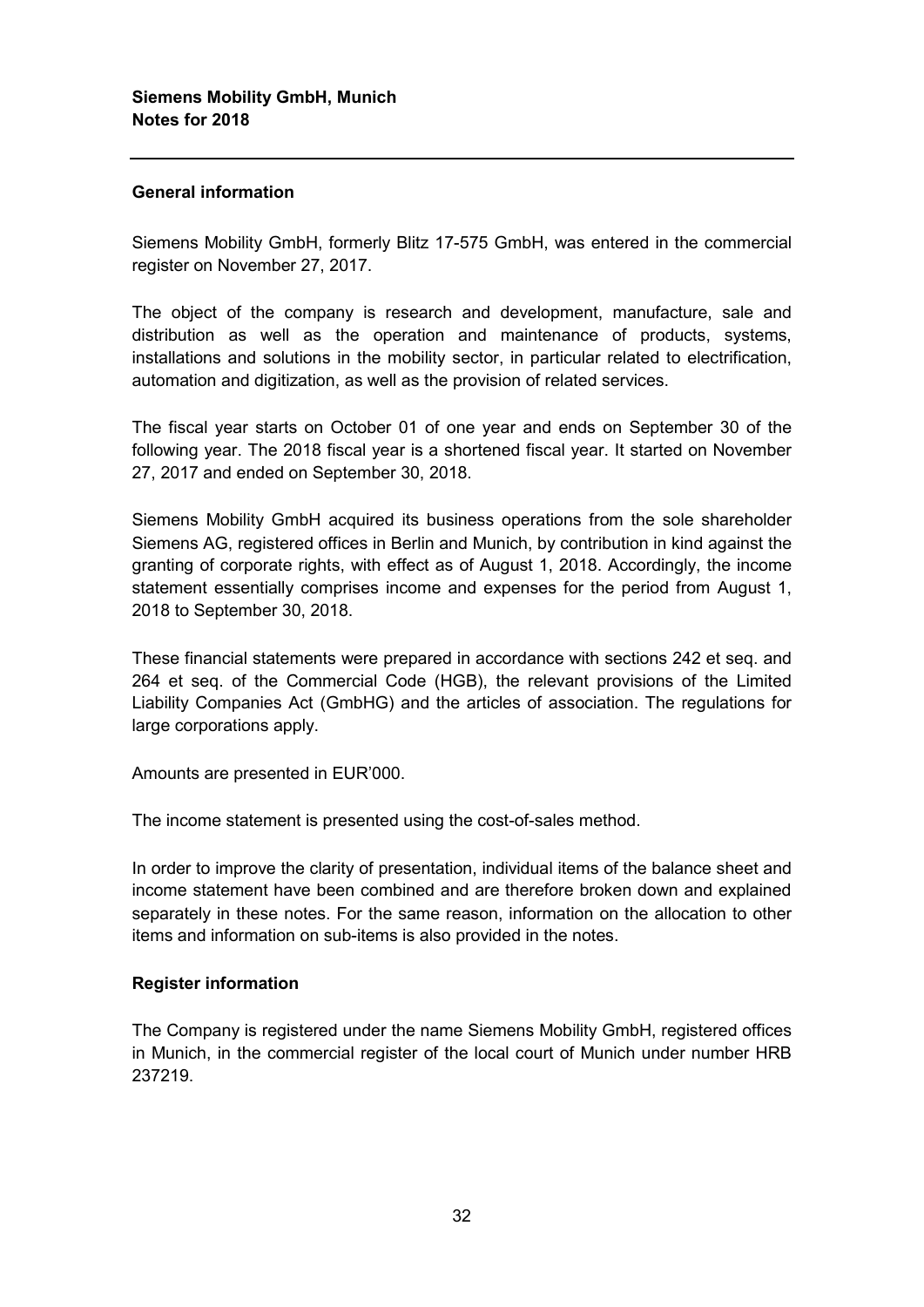#### **Accounting and measurement principles**

The following accounting and measurement principles were used to prepare the annual financial statements.

**Revenue** comprises income from the sale of products, the provision of services, the rental of products and the granting of licenses.

Negative interest from financial investments is shown under **interest income**, positive interest from borrowing under **interest expenses** as a deductible item.

**Intangible assets** acquired for consideration are capitalized at cost and depreciated on a straight-line basis over a maximum of the longer of five years or the contractual useful life. In the year of acquisition, depreciation takes place *pro rata temporis*.

The capitalization option is not exercised for internally generated intangible fixed assets.

Goodwill acquired against consideration is generally depreciated over the expected useful life of 15 years. This is based on the expected benefit of the acquired businesses and is determined in particular by economic factors such as future growth and profit expectations, synergy effects and headcount.

**Property, plant and equipment**: Property, plant and equipment is recognized at cost and, if depreciable, reduced by scheduled depreciation. In addition to direct costs, the manufacturing costs of self-constructed assets also include *pro rata* overheads and depreciation caused by the manufacturing process. Property, plant and equipment is generally depreciated using the straight-line method. In certain cases, the declining balance method of depreciation is applied. In these cases, the straight-line depreciation method is used as soon as this leads to higher depreciation. In the year of acquisition, depreciation takes place *pro rata temporis*.

Independently usable movable fixed assets of up to EUR 250 that are subject to wear and tear are immediately expensed at cost. Additions whose acquisition or manufacturing costs amount to more than EUR 250 but not more than EUR 800 are capitalized and fully depreciated in the year of acquisition.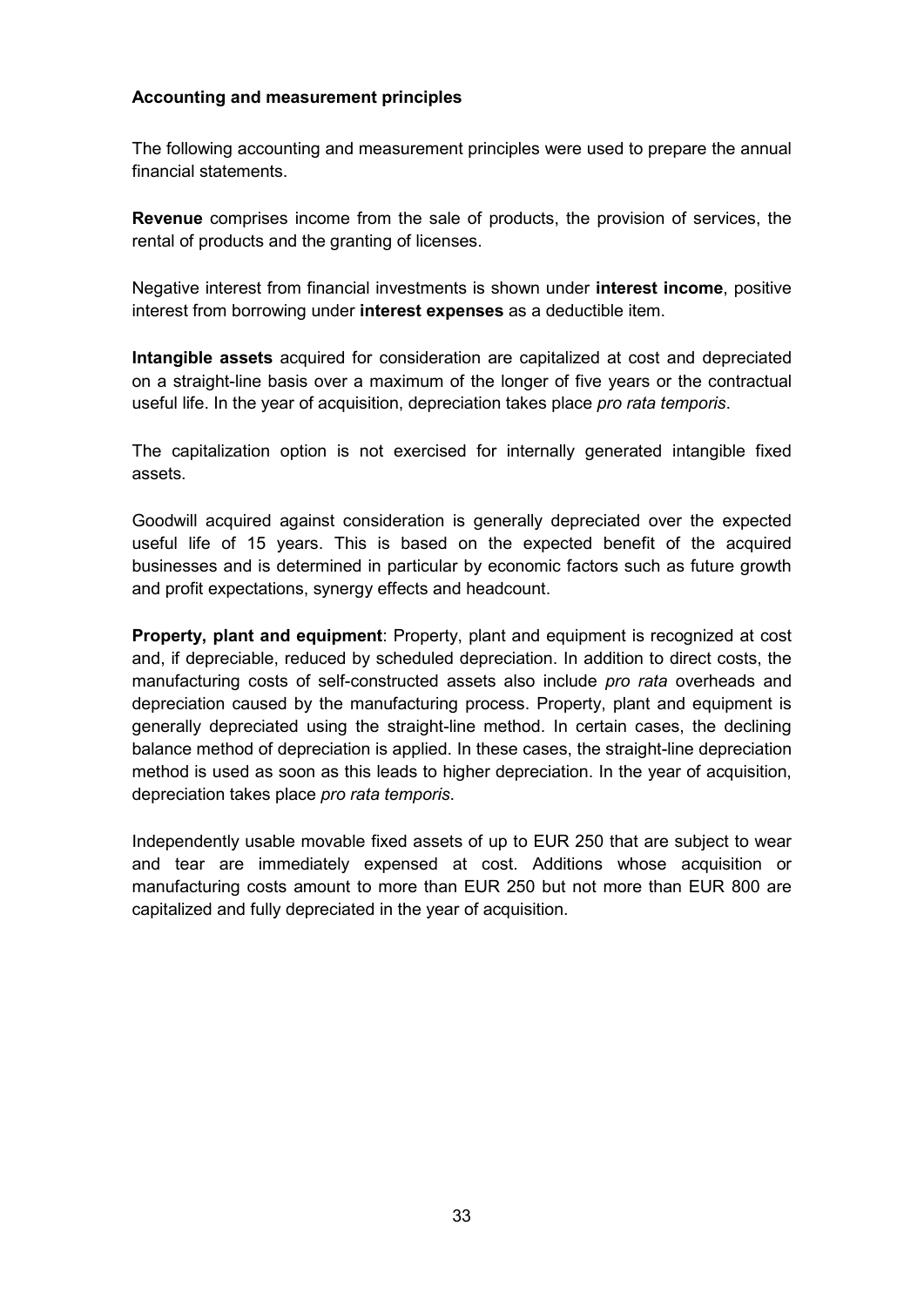| Useful life of property, plant and equipment  | In years             |
|-----------------------------------------------|----------------------|
| Factory and commercial buildings              | 20 to 50             |
| Other buildings                               | 5 to 10              |
| Technical equipment and machinery             | predominantly 10     |
| Other equipment, factory and office equipment | 3 to 8               |
| Leased products                               | predominantly 3 to 5 |

**Financial assets**: Impairment losses are recorded if a decline in value is expected to be permanent. This is the case when objective evidence, in particular events or changed circumstances, indicate a significant or prolonged decline in value. Loans that do not bear interest or bear interest below market rates are discounted to their present value.

**Inventories** are carried at the lower of average acquisition/manufacturing cost or current market value. In addition to direct costs, production costs also include appropriate portions of production and material overheads as well as decline in value of fixed assets. General administration expenses and expenses for company social facilities, voluntary social benefits and occupational pensions are not capitalized. Writedowns are made for inventory risks resulting from reduced usability and technical obsolescence as well as in the context of the loss-free valuation of uncharged deliveries and services in the plant and service business.

Allowances on **receivables** are recognized according to the probability of default and according to country risk.

**Deferred taxes**: Deferred tax liabilities are recognized to the extent that differences between the valuation according to the commercial code and the valuation according to tax law are expected to result in an overall future tax burden. If the deferred tax assets correspond to the existing deferred tax liabilities, the amount after offsetting is recorded. An excess of deferred tax assets over deferred tax liabilities is not recognized if it results in an overall tax credit, thus exercising the option under section 274 (1) HGB. Deferred taxes were measured at a tax rate of 31.59%. Deferred taxes are mainly based on differences in the valuation of goodwill, inventories, provisions for pensions and similar obligations, other provisions and non-current liabilities.

**Offsetting of assets, income and expenses**: Assets which serve exclusively to meet pension obligations and residual partial retirement obligations and which are not available to all other creditors are measured at fair value. Income and expenses from these assets are offset against the costs from the reversal of discounting of the corresponding liabilities, and are reported under other financial income/expenses.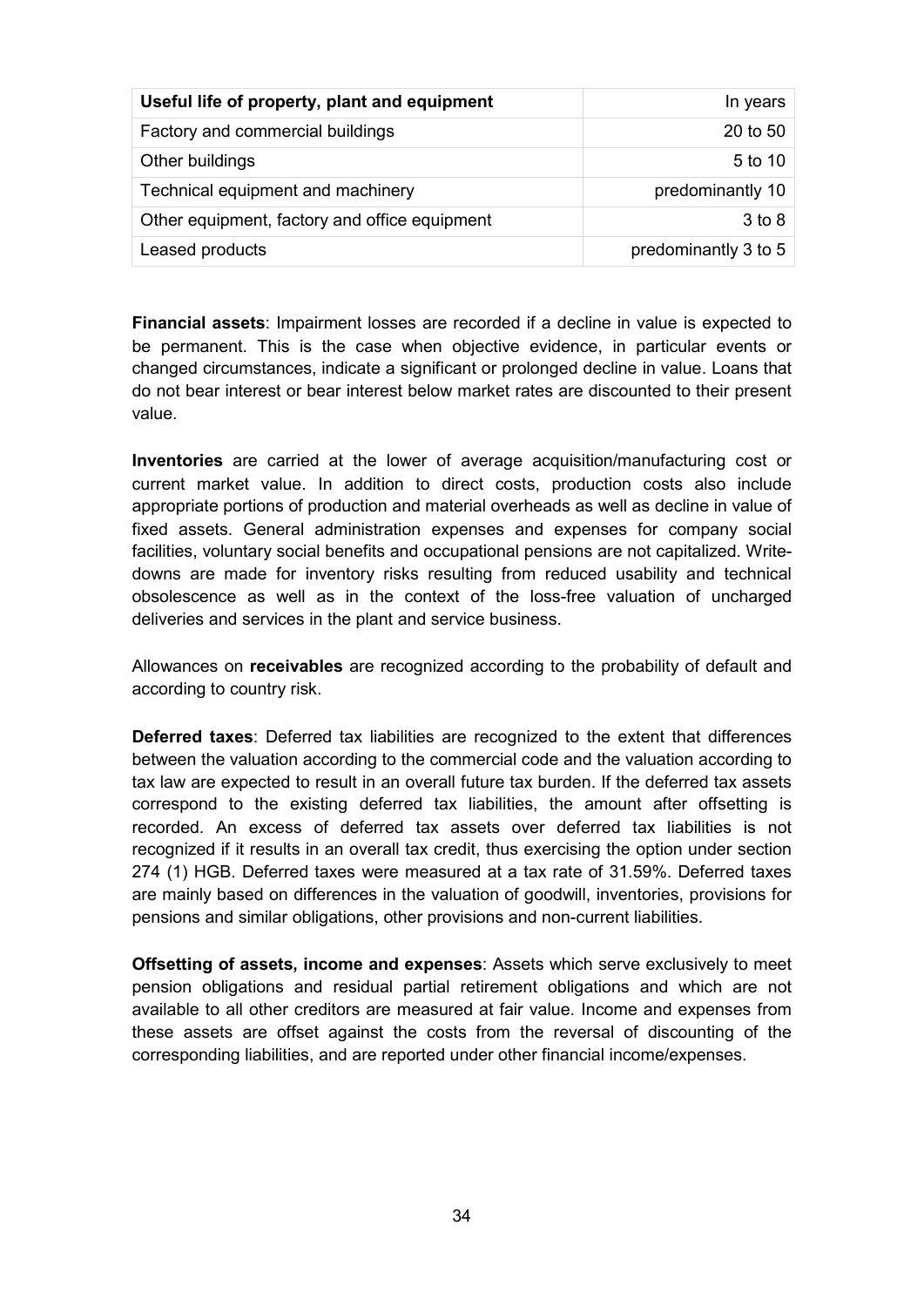**Pensions and similar obligations**: Siemens Mobility GmbH measures the payment obligations from pension commitments on the basis of biometric probabilities at the settlement amount determined using the projected-unit-credit method. Discounting is based on the respective average market interest rate published by Deutsche Bundesbank for a remaining term of 15 years.

**Other provisions** include appropriate and sufficient individual provisions for all identifiable risks from uncertain liabilities and for impending losses from pending transactions, taking into account the settlement amount required according to prudent business judgment. Material provisions with a remaining term of more than one year are discounted at the average market interest rate for the appropriate term as determined and published by Deutsche Bundesbank.

**Currency translation**: Receivables, other assets, securities, cash and cash equivalents, provisions and liabilities (excluding advance payments received on orders) as well as contingent liabilities in foreign currencies are generally valued at the mean spot exchange rate on the balance sheet date. Balance sheet items in foreign currencies that are part of the valuation unit used to hedge foreign currency risk are valued at the average spot exchange rate on the transaction date. Fixed assets and inventories acquired in foreign currencies are translated at the average spot exchange rate on the transaction date.

**Derivative financial instruments** are used exclusively for hedging purposes and, if the conditions are met, are combined with the hedged underlying transactions to form valuation units. When valuation units are formed, the changes in value or cash flows from the underlying and hedging transactions are compared with each other; only a negative surplus from the ineffective portion of the market value changes is provided for. The unrealized gains and losses on the effective portion are fully offset and are neither recognized in the balance sheet nor in the income statement.

#### **Notes to the balance sheet**

#### **Fixed assets**

The development of the individual fixed asset items is shown in the following statement of changes in fixed assets, together with depreciation for the fiscal year.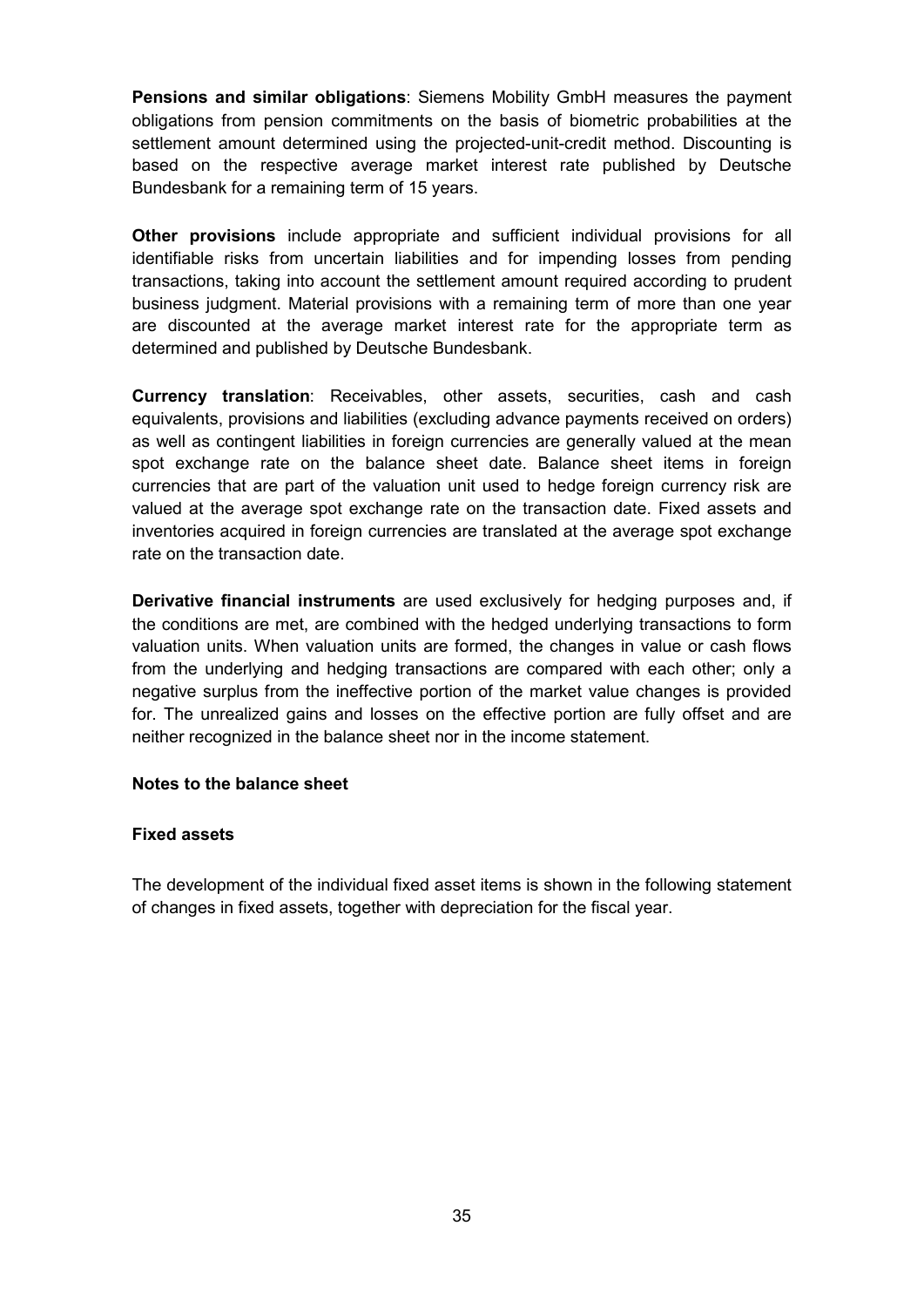|                                                                             |                  |           | Acquisition or production costs |             |                  | Accumulated depreciation |                | Book values      |                  |                  |                  |
|-----------------------------------------------------------------------------|------------------|-----------|---------------------------------|-------------|------------------|--------------------------|----------------|------------------|------------------|------------------|------------------|
| (EU'000)                                                                    | Nov. 27,<br>2017 | Additions | Reclassifications               | Disposals   | Sep. 30,<br>2018 | Nov. 27,<br>2017         | Depreciation   | Disposals        | Sep. 30,<br>2018 | Sep. 30,<br>2018 | Nov. 27,<br>2017 |
| Intangible assets                                                           |                  |           |                                 |             |                  |                          |                |                  |                  |                  |                  |
| Licenses and industrial property rights                                     | 0                | 6,013     | $\overline{0}$                  | 0           | 6,013            | $\mathbf 0$              | (391)          | $\mathbf 0$      | (391)            | 5,622            | $\mathbf 0$      |
| Goodwill                                                                    | 0                | 8,590     | $\mathbf 0$                     | 0           | 8,590            | $\mathbf 0$              | (320)          | $\boldsymbol{0}$ | (320)            | 8,270            | 0                |
|                                                                             | 0                | 14,603    | $\mathbf{0}$                    | 0           | 14,603           | $\mathbf 0$              | (711)          | 0                | (711)            | 13,892           | $\mathbf 0$      |
| Property, plant and equipment                                               |                  |           |                                 |             |                  |                          |                |                  |                  |                  |                  |
| Land, land rights and buildings, including<br>buildings on third-party land | 0                | 2,364     | $\mathbf 0$                     | $\mathbf 0$ | 2,364            | $\pmb{0}$                | (71)           | $\boldsymbol{0}$ | (71)             | 2,293            | $\overline{0}$   |
| Technical equipment and machinery                                           | $\mathbf 0$      | 115,513   | 603                             | (356)       | 115,760          | $\mathbf 0$              | (3,032)        | 325              | (2,707)          | 113,053          | $\mathbf 0$      |
| Other equipment, factory and office equipment                               | 0                | 59,508    | 2,459                           | (498)       | 61,469           | $\pmb{0}$                | (4,746)        | 373              | (4, 373)         | 57,096           | $\boldsymbol{0}$ |
| Leased products                                                             | $\mathbf 0$      | 8,316     | $\mathbf 0$                     | 0           | 8,316            | $\mathbf 0$              | $-59$          | $\overline{0}$   | (59)             | 8,257            | $\boldsymbol{0}$ |
| Advance payments made and assets under<br>construction                      | 0                | 14,556    | (3,062)                         | 0           | 11,494           | $\mathbf 0$              | $\mathbf 0$    | $\overline{0}$   | 0                | 11,494           | $\boldsymbol{0}$ |
|                                                                             | 0                | 200,257   | $\mathbf 0$                     | (854)       | 199,403          | $\mathbf 0$              | (7,908)        | 698              | (7, 210)         | 192,193          | 0                |
| <b>Financial assets</b>                                                     |                  |           |                                 |             |                  |                          |                |                  |                  |                  |                  |
| Shares in affiliated companies                                              | 0 <sup>1</sup>   | 3,321,573 | 0 <sup>1</sup>                  | 0           | 3,321,573        | 0                        | $\overline{0}$ | $\boldsymbol{0}$ | 0 <sup>1</sup>   | 3,321,573        | $\mathbf 0$      |
| Shares in investments                                                       | 0                | 127,800   | $\overline{0}$                  | 0           | 127,800          | $\mathbf 0$              | $\pmb{0}$      | $\boldsymbol{0}$ | 0                | 127,800          | $\mathbf 0$      |
| Loans                                                                       | 0                | 231       | $\mathbf 0$                     | 0           | 231              | $\mathbf 0$              | $\mathbf 0$    |                  | $\mathbf 0$      | 231              | $\mathbf 0$      |
|                                                                             | 0                | 3,449,604 | $\mathbf{0}$                    | 0           | 3,449,604        | $\mathbf 0$              | $\pmb{0}$      | $\mathbf 0$      | 0                | 3,449,604        | $\mathbf 0$      |
|                                                                             |                  |           |                                 |             |                  |                          |                |                  |                  |                  |                  |
| <b>Fixed assets</b>                                                         | 0                | 3,664,464 | $\mathbf 0$                     | (854)       | 3,663,610        | $\mathbf 0$              | (8, 619)       | 698              | (7, 921)         | 3,655,689        | 0                |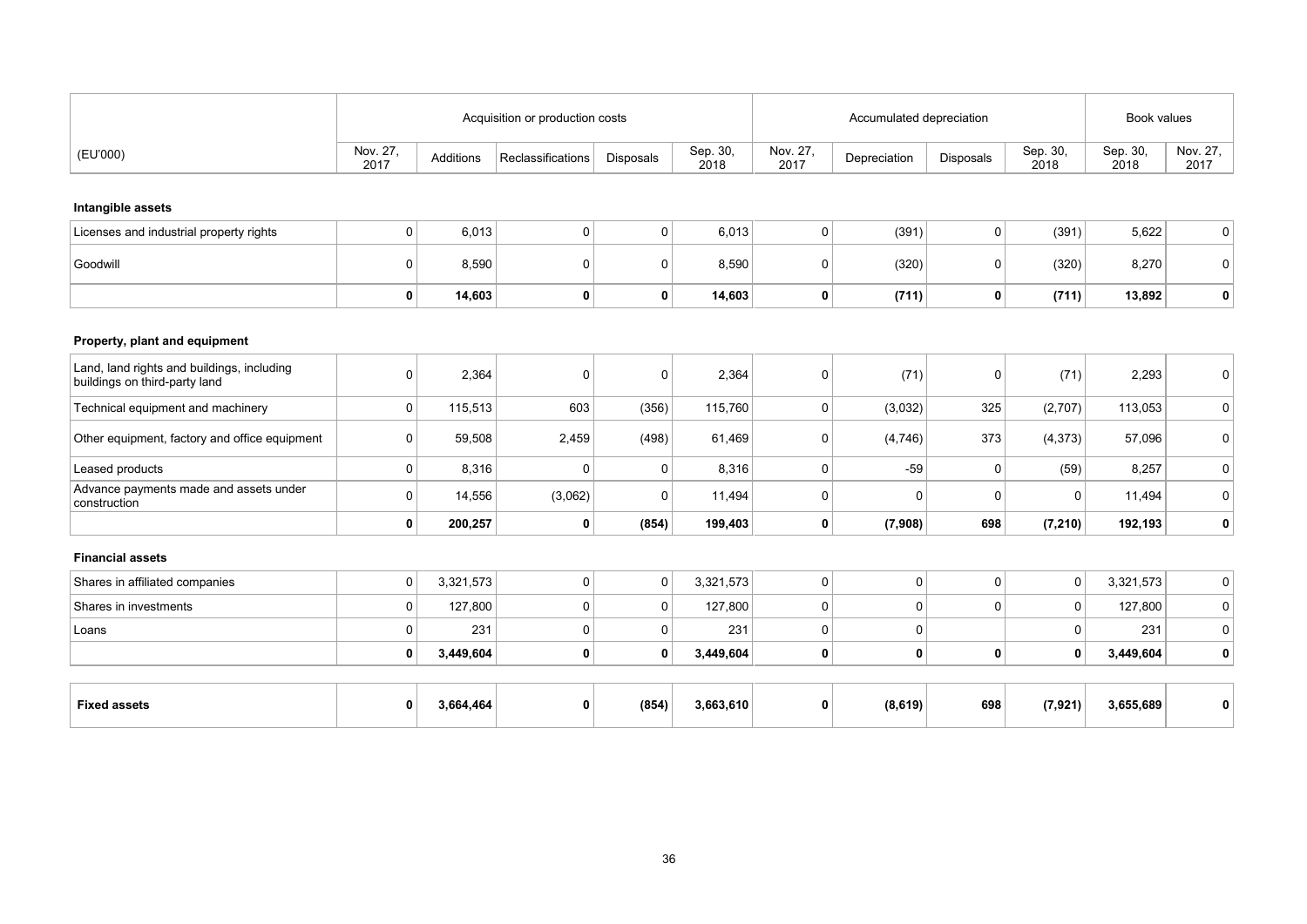# **Information on shareholdings**

|                                                                                                                                                | Shareholding | <b>Equity</b>  | <b>Income</b><br>(expenses) |
|------------------------------------------------------------------------------------------------------------------------------------------------|--------------|----------------|-----------------------------|
|                                                                                                                                                | %            | <b>EUR'000</b> | <b>EUR'000</b>              |
| Germany                                                                                                                                        |              |                |                             |
| HaCon Ingenieurgesellschaft mbH, Hanover                                                                                                       | 100          | 20,078         | $1,119^{2}$                 |
| Siemens Traction Gears GmbH, Penig                                                                                                             | 100          | 1)             | 1) 2)                       |
| Sternico GmbH, Wendeburg                                                                                                                       | 40           | $(-65)$        | (830)                       |
| Hubject GmbH, Berlin                                                                                                                           | 11           | 9,041          | (1,957)                     |
| IFTEC GmbH & Co. KG, Leipzig                                                                                                                   | 50           | 8,714          | 1,358                       |
| <b>Elsewhere</b>                                                                                                                               |              |                |                             |
| Bytemark, Inc., New York, NY                                                                                                                   | 79           | 52             | (5,310)                     |
| <b>ESTEL Rail Automation SPA, Algier</b>                                                                                                       | 51           | 2,303          | 963                         |
| Sensys Networks, Inc., Berkeley, CA                                                                                                            | 13           | (190)          | (12)                        |
| Siemens Mobility, Inc, Wilmington, DE                                                                                                          | 100          | 1)             | 1) 2)                       |
| Siemens Mobility Limited, Frimley, Surrey                                                                                                      | 100          | 206,452        | 59,942 <sup>2)</sup>        |
| Siemens Mobility GmbH, Vienna                                                                                                                  | 100          | 1)             | 1) 2)                       |
| Siemens Mobility AG, Wallisellen                                                                                                               | 100          | 1)             | 1) 2)                       |
| Siemens Mobility Ulasim Sistemleri Anonim<br>Sirketi, Istanbul                                                                                 | 100          | 1)             | 1) 2)                       |
| Ural Locomotives Holding Besloten<br>Vennootschap, Den Haag                                                                                    | 50           | 71,307         | 17,765                      |
| Wi-Tronix Group Inc., Dover, DE                                                                                                                | 30           | 19,356         | (1,226)                     |
| $1$ ) The company was founded in the 2018 fiscal year so that no annual financial statements are available yet.<br>$ 2)$ Shortened fiscal year |              |                |                             |

Insofar as the disclosures are of minor significance for the presentation of assets, liabilities, financial position and income situation, they are not made, in accordance with section 286 (3) No. 1 HGB.

# **Inventories**

|                                         | Sep. 30, 2018  | Nov. 27, 2017 |
|-----------------------------------------|----------------|---------------|
|                                         | <b>EUR'000</b> | EUR'000       |
| Raw materials, consumables and supplies | 137,635        |               |
| Unfinished products                     | 285,106        |               |
| Finished products and merchandise       | 108,127        |               |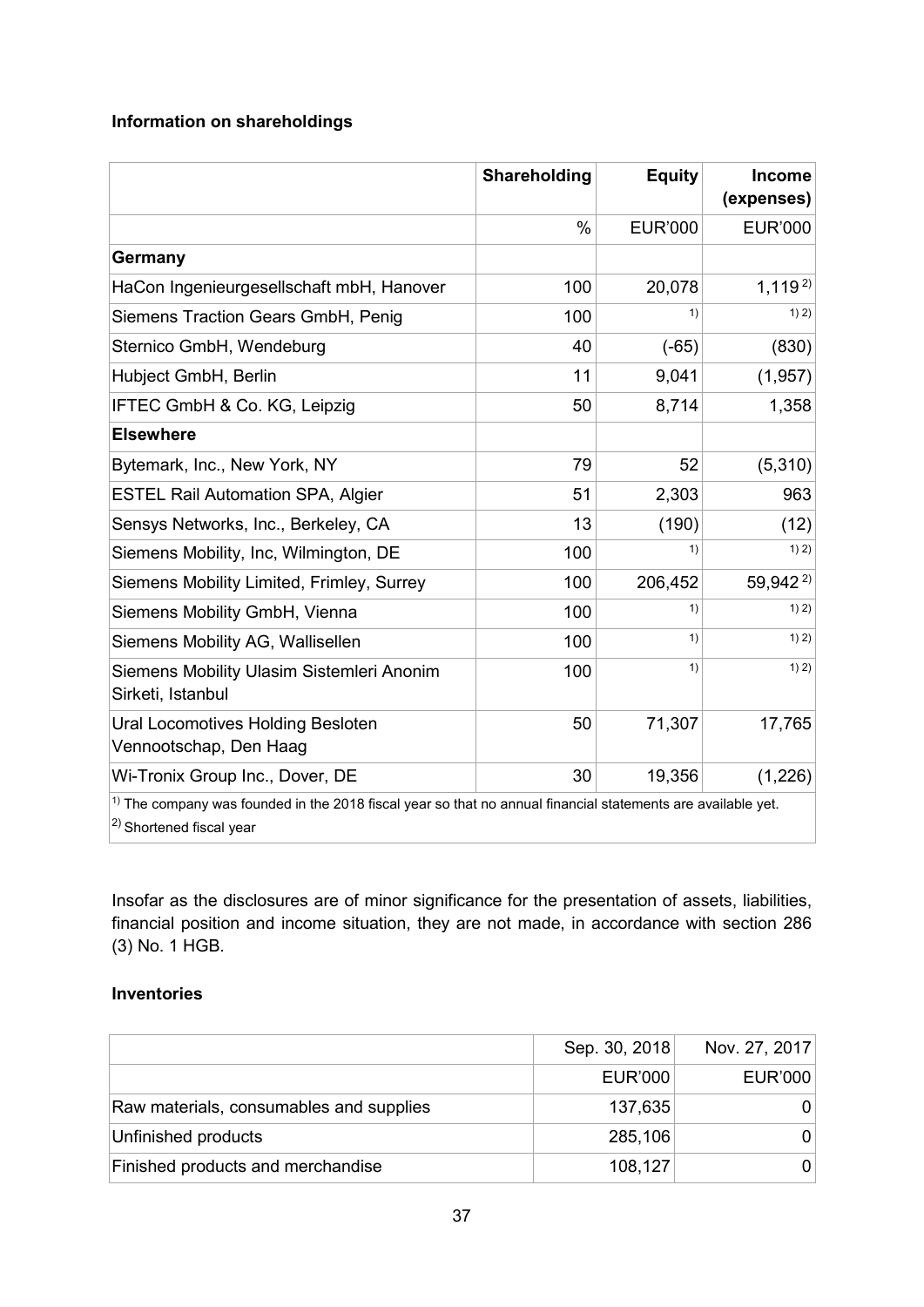|                                   | Sep. 30, 2018 | Nov. 27, 2017  |
|-----------------------------------|---------------|----------------|
|                                   | EUR'000       | <b>EUR'000</b> |
| Uncharged deliveries and services | 2,429,946     | 0              |
| Advance payments made             | 569,724       | 0.             |
| Total                             | 3,530,538     | 0              |

Uncharged deliveries and services essentially comprise capitalized expenses incurred in connection with the provision of deliveries and services for projects in the plant business that had not yet been invoiced to the customer as of the balance sheet date.

#### **Receivables and other assets**

|                                                                         | Sep. 30, 2018  | Nov. 27, 2017 |
|-------------------------------------------------------------------------|----------------|---------------|
|                                                                         | <b>EUR'000</b> | EUR'000       |
| Trade receivables                                                       | 41,076         | O             |
| of which with residual maturities of more than 1 year                   | 28             | 0             |
| Receivables from affiliated companies                                   | 660,286        | 0             |
| of which with residual maturities of more than 1 year                   | Ω              | 0             |
| Receivables from companies in which shareholding<br>linterests are held | 2,713          |               |
| of which with residual maturities of more than 1 year                   | 1,500          | 0             |
| Other receivables and other assets                                      | 27,565         | 0             |
| of which with residual maturities of more than 1 year                   | 13,492         | 0             |
| <b>Total</b>                                                            | 731,640        | 0             |

Receivables and other assets include EUR 470,266 thousand in receivables from the sole shareholder Siemens AG. Of this amount, EUR 387,526 thousand relates to receivables resulting from customer contracts that were transferred to Siemens Mobility GmbH only economically, but not legally, as part of the contribution in kind of the business operations. The contracting parties have not yet agreed to the legal transfer of these contracts. EUR 25,620 thousand is attributable to fund shares not yet transferred to Siemens Mobility GmbH which serve to secure the obligations relating to partial retirement schemes.

Of the receivables from affiliated companies, a partial amount of EUR 4,619 thousand relates to trade receivables.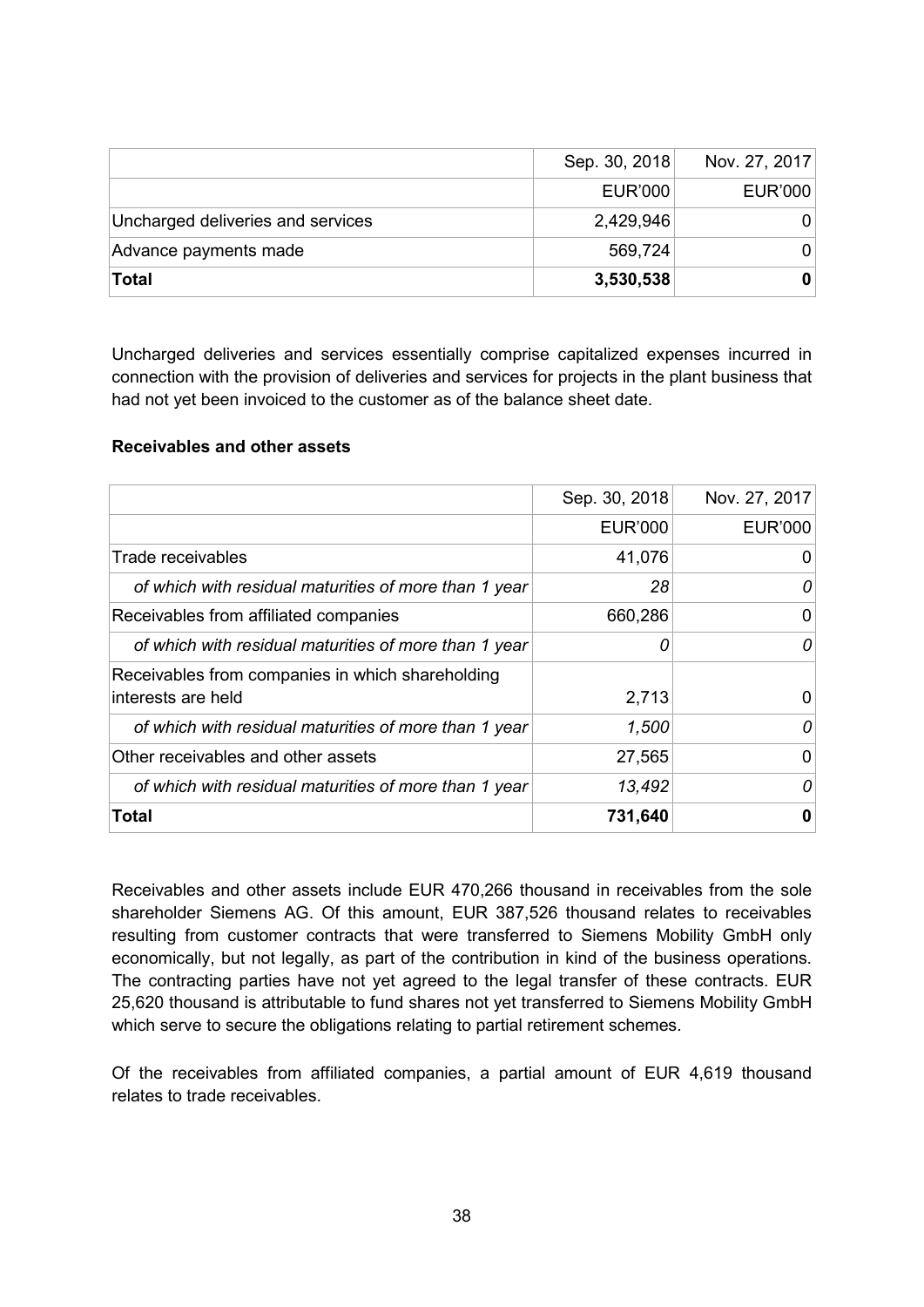# **Active difference resulting from offsetting**

The active difference results from the offsetting in accordance with section 246 (2) 2 HGB of pension obligations with assets that exclusively serve to meet pension obligations and are not accessible to all other creditors (plan assets as defined in section 246 (2) 2 HGB).

Information on offsetting pursuant to section 246 (2) 2 HGB:

|                                             | Sep. 30, 2018  |
|---------------------------------------------|----------------|
|                                             | <b>EUR'000</b> |
| Acquisition costs of assets                 | 54,024         |
|                                             |                |
| Fair value of assets                        | 53,828         |
| Settlement amount of offset liabilities     | 51,954         |
| Active difference resulting from offsetting | 1,874          |

# **Shareholders' equity - amounts subject to dividend payout restriction**

The valuation at fair value of assets to be netted in connection with partial retirement agreements did not result in amounts subject to a dividend payout restriction.

The valuation at fair value of assets to be netted in connection with pension obligations did not result in amounts subject to a dividend payout restriction either.

The difference that is subject to a dividend payout restriction between the recognition of provisions for pension obligations in accordance with the corresponding average market interest rate from the past ten and seven fiscal years amounts to EUR 91,945 thousand.

#### **Unappropriated net income**

Unappropriated net income includes income carried forward of EUR 0 thousand; reference is also made to the proposal for the appropriation of net income.

#### **Provisions for pensions and similar obligations**

Siemens Mobility GmbH provides pension benefits through the Siemens Defined Contribution Pension Plan (BSAV), frozen plans with old commitments (vested benefits) and Deferred Compensation Plans. The majority of active employees participate in the BSAV. The benefits under this plan are mainly based on the contributions made by the Company and the investment income from these contributions, with the Company guaranteeing a minimum rate of return. In the course of the introduction of the BSAV, the effect of salary increases was largely eliminated for benefits from the frozen plans with old commitments, so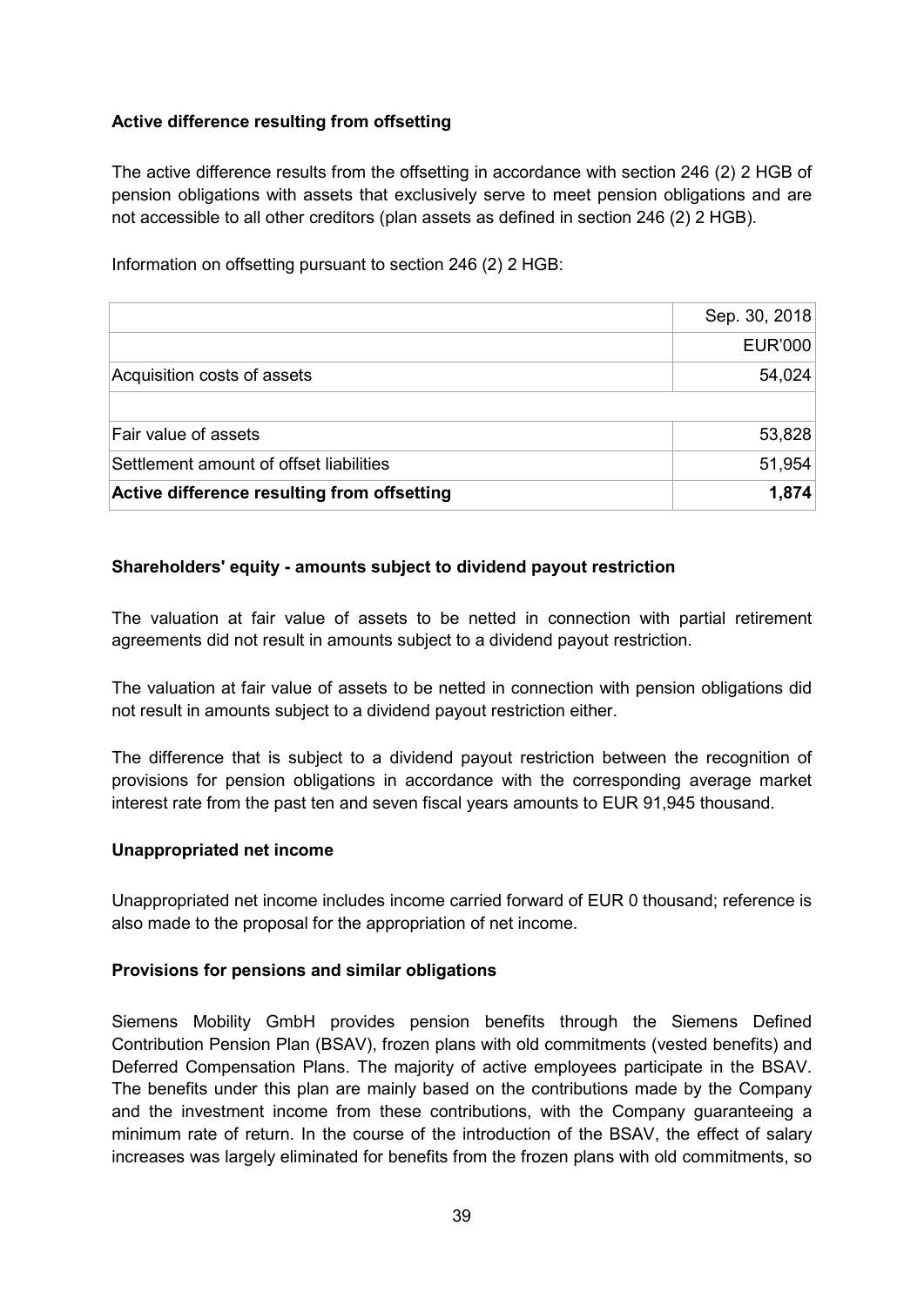that valuation assumptions for salary increases including the career trend no longer have any material significance for the Siemens Mobility GmbH pension obligations. As of the balance sheet date, the plans are covered by assets via trust structures. Siemens Mobility GmbH does not yet have its own trust structure; the beneficial owner of the trust assets is Siemens AG. The assets are to be transferred to a separate trust structure in fiscal 2019, provided that the planned merger of the Siemens Mobility business with Alstom takes place.

The actuarial valuation of the settlement amount was based, *inter alia*, on a discount rate of 3.34% and a pension trend of 1.50%; a pension trend of 1.00% was assumed for the obligations under the BSAV. The mortality probabilities are based on Siemens-specific mortality tables with a mortality trend based on the Heubeck RT 2005 G tables.

#### **Other provisions**

Other provisions amounting to EUR 873,118 thousand include miscellaneous provisions of EUR 841,541 thousand and tax provisions of EUR 31,577 thousand.

Miscellaneous provisions mainly relate to provisions for warranties in the amount of EUR 391,294 thousand, provisions for personnel expenses in the amount of EUR 189,558 thousand, provisions for outstanding invoices for goods and services in the amount of EUR 100,752 thousand and for losses on orders in the amount of EUR 76,802 thousand.

#### **Liabilities**

The remaining maturities of the liabilities are shown in detail in the statement of changes in liabilities.

| <b>EUR'000</b>                            | Sep. 30, 2018            |                                                           |         |   |
|-------------------------------------------|--------------------------|-----------------------------------------------------------|---------|---|
|                                           | <b>Residual maturity</b> |                                                           |         |   |
| Type of liability                         |                          | more than<br>up to 1 year<br>1 to $5$<br>5 years<br>years |         |   |
| 1. Advance payments received on<br>orders | 270,182                  |                                                           |         |   |
| 2. Trade payables                         | 403,265                  | 402,841                                                   | 424     |   |
| 3. Liabilities to affiliated companies    | 439,191                  | 211,638                                                   | 227,553 | 0 |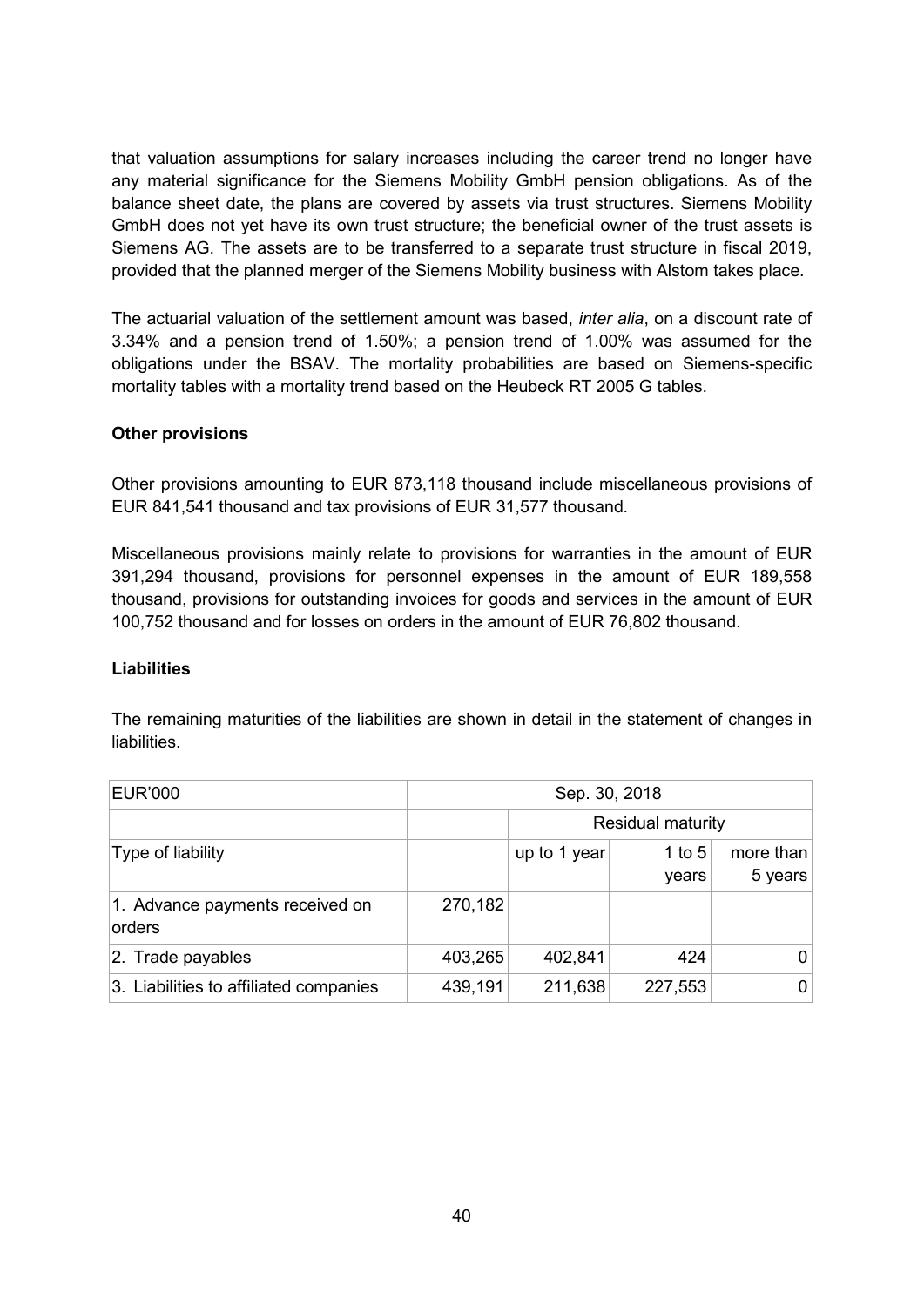| <b>EUR'000</b>                                                          | Sep. 30, 2018 |                          |                   |                      |
|-------------------------------------------------------------------------|---------------|--------------------------|-------------------|----------------------|
|                                                                         |               | <b>Residual maturity</b> |                   |                      |
| Type of liability                                                       |               | up to 1 year             | 1 to $5$<br>years | more than<br>5 years |
| 4. Liabilities to companies in which<br>shareholding interests are held | 21            | 21                       |                   |                      |
| 5. Other liabilities                                                    | 222,736       | 164,171                  | 8,693             | 49,872               |
| of which from taxes                                                     | 35,034        |                          |                   |                      |
| - of which social security liabilities                                  | 11,242        | ۰                        |                   |                      |
| <b>Total</b>                                                            | 1,335,395     | 778,671                  | 236,670           | 49,872               |

Liabilities to affiliated companies amount to EUR 426,040 thousand and are in relation to the sole shareholder Siemens AG. The liabilities to the shareholder include a loan liability for the ICE 4 project amounting to EUR 374,184 thousand and liabilities amounting to EUR 50,271 thousand resulting from contracts that were transferred to Siemens Mobility GmbH only economically, but not legally, as part of the contribution in kind of the business operations.

Of the liabilities to affiliated companies, a partial amount of EUR 3,986 thousand relates to trade payables.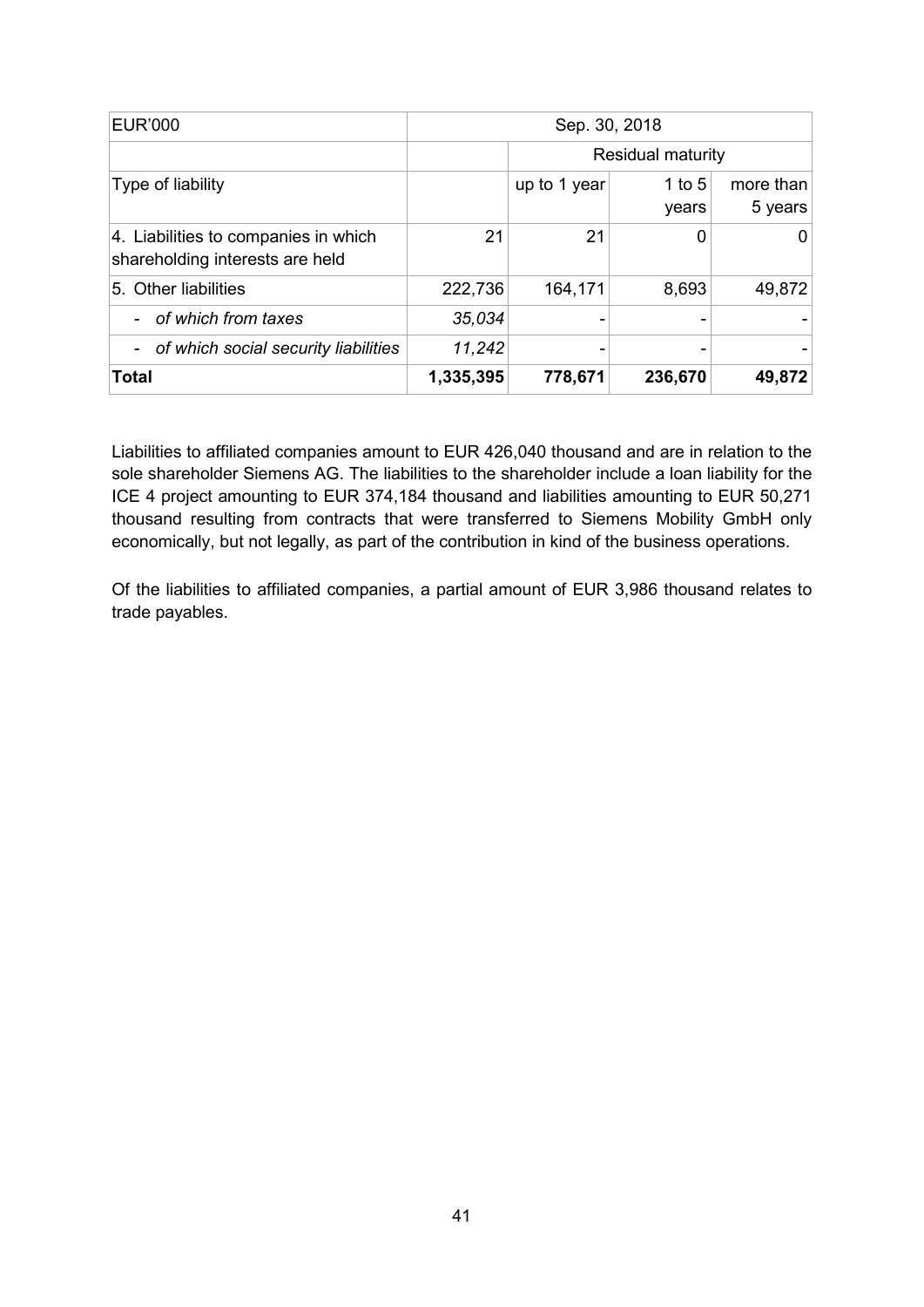#### **Notes to the Income Statement**

#### **Breakdown of revenues**

Siemens Mobility GmbH operates in the following two areas of business:

- "Infrastructure" supplies products, solutions and complete systems for the automation and optimization of rail and road traffic. This business unit also includes complete solutions for rail and road traffic as well as rail electrification solutions.

- "Rolling Stock" is a leading supplier of rail vehicles for regional and long-distance transport as well as for urban passenger transport. The portfolio includes both product and system solutions.

In both business areas, information is also disclosed on the respective "Customer Service" as a worldwide service provider for the provision of maintenance services for rail vehicles, railway and road infrastructure as well as for complete systems.

|                                  | 2018           |
|----------------------------------|----------------|
|                                  | <b>EUR'000</b> |
| Revenue                          |                |
| by area of activity<br>Ξ.        |                |
| Infrastructure                   | 191,403        |
| <b>Rolling Stock</b>             | 753,562        |
| <b>Others</b>                    | 5,693          |
| <b>Total</b>                     | 950,657        |
|                                  |                |
| by region<br>Ι.                  |                |
| Germany                          | 391,764        |
| Americas                         | 12,907         |
| Asia, Australia                  | 55,062         |
| Europe, CIS, Africa, Middle East | 490,924        |
| <b>Total</b>                     | 950,657        |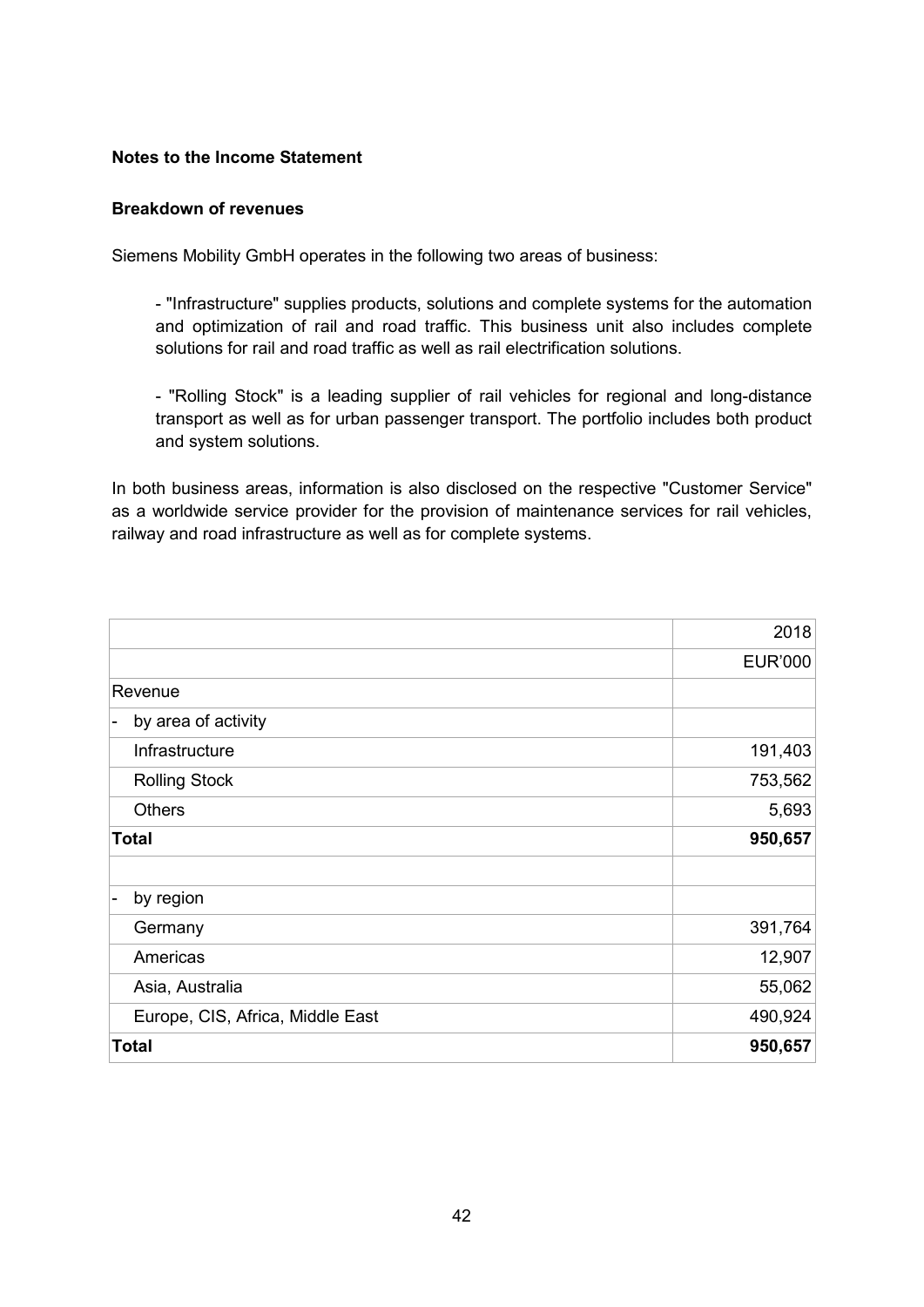# **Cost of materials and personnel expenses**

The cost of materials in the fiscal year amounted to EUR 520,930 thousand and is broken down as follows:

| <b>Cost of materials</b>                                                        | (520, 930) |
|---------------------------------------------------------------------------------|------------|
| Cost of purchased services                                                      | (257, 786) |
| Cost of raw materials, consumables and supplies and of purchased<br>merchandise | (263, 144) |
|                                                                                 | EUR'000    |
|                                                                                 | 2018       |

The personnel expenses incurred in the past fiscal year amounted to EUR 210,948 thousand and are broken down as follows:

|                                                  | 2018       |
|--------------------------------------------------|------------|
|                                                  | EUR'000    |
| <b>Wages and salaries</b>                        | (172, 971) |
| Social security, pension and other benefit costs | (37, 977)  |
| of which for pensions                            | (10,006)   |
| <b>Personnel expenses</b>                        | (210, 948) |

#### **Interest income, interest expenses**

Interest income includes interest expenses to affiliated companies in the amount of EUR 201 thousand, in particular due to negative interest from investments in the amount of EUR 262 thousand.

Interest expenses to affiliated companies amounted to EUR 495 thousand.

#### **Other financial income/expenses**

Other financial income/expenses consists of interest expenses for pensions in the amount of EUR 8,942 thousand, expenses in connection with deferred compensation (employeefinanced pension plan) in the amount of EUR 217 thousand, as well as accrued interest on provisions in the amount of EUR 438 thousand.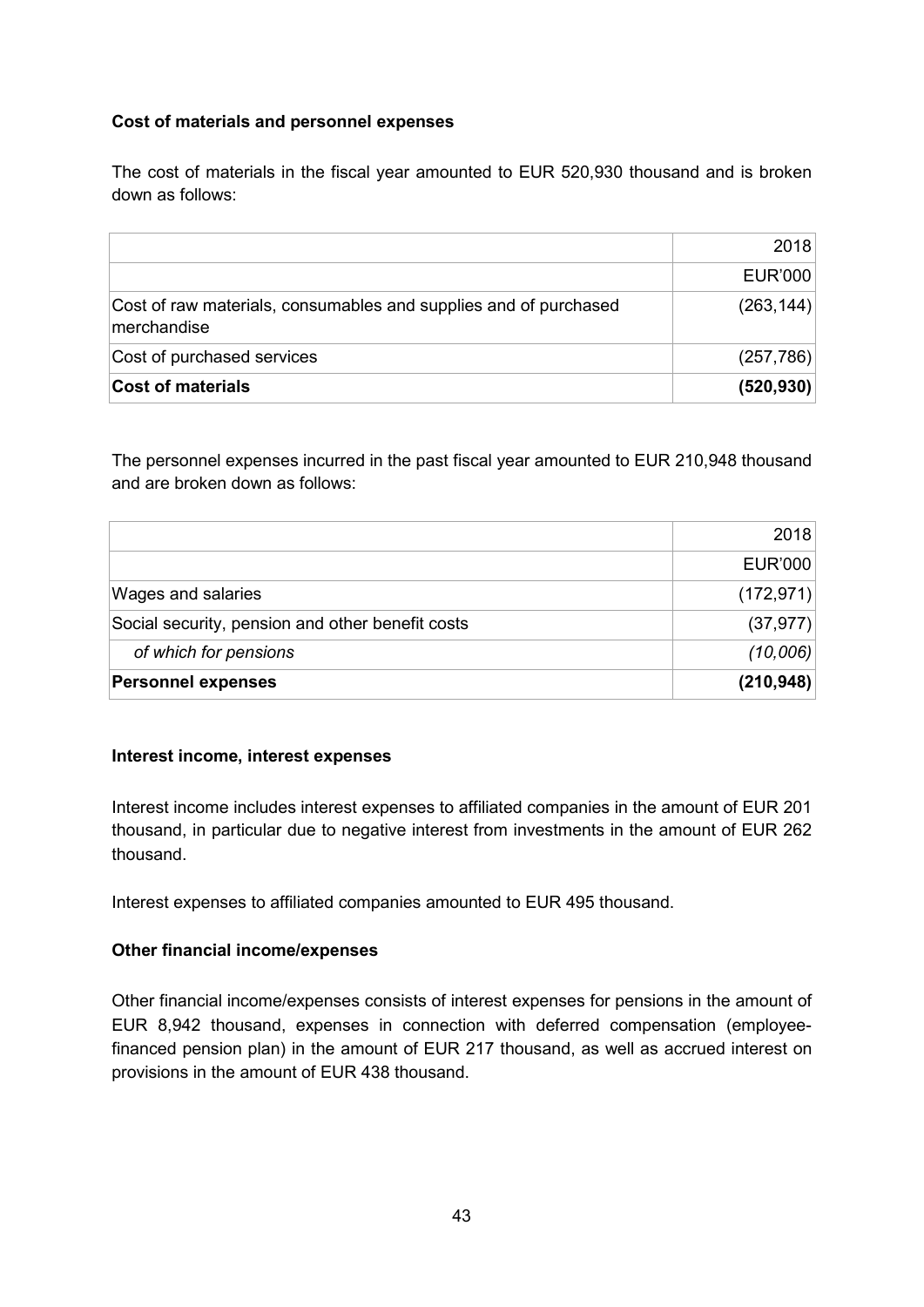# **Other information**

### **Off-balance sheet transactions**

The Company uses supplier consignment warehouses to ensure that urgently needed parts are made available close to the production facilities. As a result, the Company is restricted to certain suppliers, but there are no delivery times for parts held in these warehouses and the investment cost and/or capital commitment is lower compared with company-owned warehouses for goods or components. As of September 30, 2018, consignment stocks totaled EUR 4,732 thousand.

# **Financial obligations from leasing and rental agreements**

Expenses from leasing and rental agreements where the economic ownership of the leased or rented asset was not attributable to Siemens Mobility GmbH and where Siemens Mobility GmbH therefore did not capitalize these assets amounted to EUR 14,464 thousand. Of this amount, EUR 12,070 thousand relate to obligations to affiliated companies. The objects of these contracts were in particular rents for buildings and land.

Future payment obligations from leasing and rental agreements amount to EUR 292,597 thousand. This includes EUR 287,504 thousand due to affiliated companies. Of the total payment obligations arising from leasing and rental agreements, EUR 56,573 thousand relate to the upcoming fiscal year; the obligations to affiliated companies amount to EUR 54,273 thousand.

#### **Derivative financial instruments**

Siemens Mobility GmbH's worldwide business activities expose it in particular to risks from exchange rate fluctuations which are managed within the framework of a proven risk management system, taking into account specified risk limits. Siemens Mobility GmbH uses foreign exchange forwards to hedge exchange rate fluctuations.

Siemens Mobility GmbH is also exposed to risks from changes in raw material prices. Siemens Mobility GmbH uses commodity forward contracts without physical delivery (financial hedges) for hedging purposes. Hedges for aluminum, lead and copper existed at the balance sheet date.

The contracting partner for derivative financial instruments is Siemens AG.

The following table shows the existing derivative financial instruments: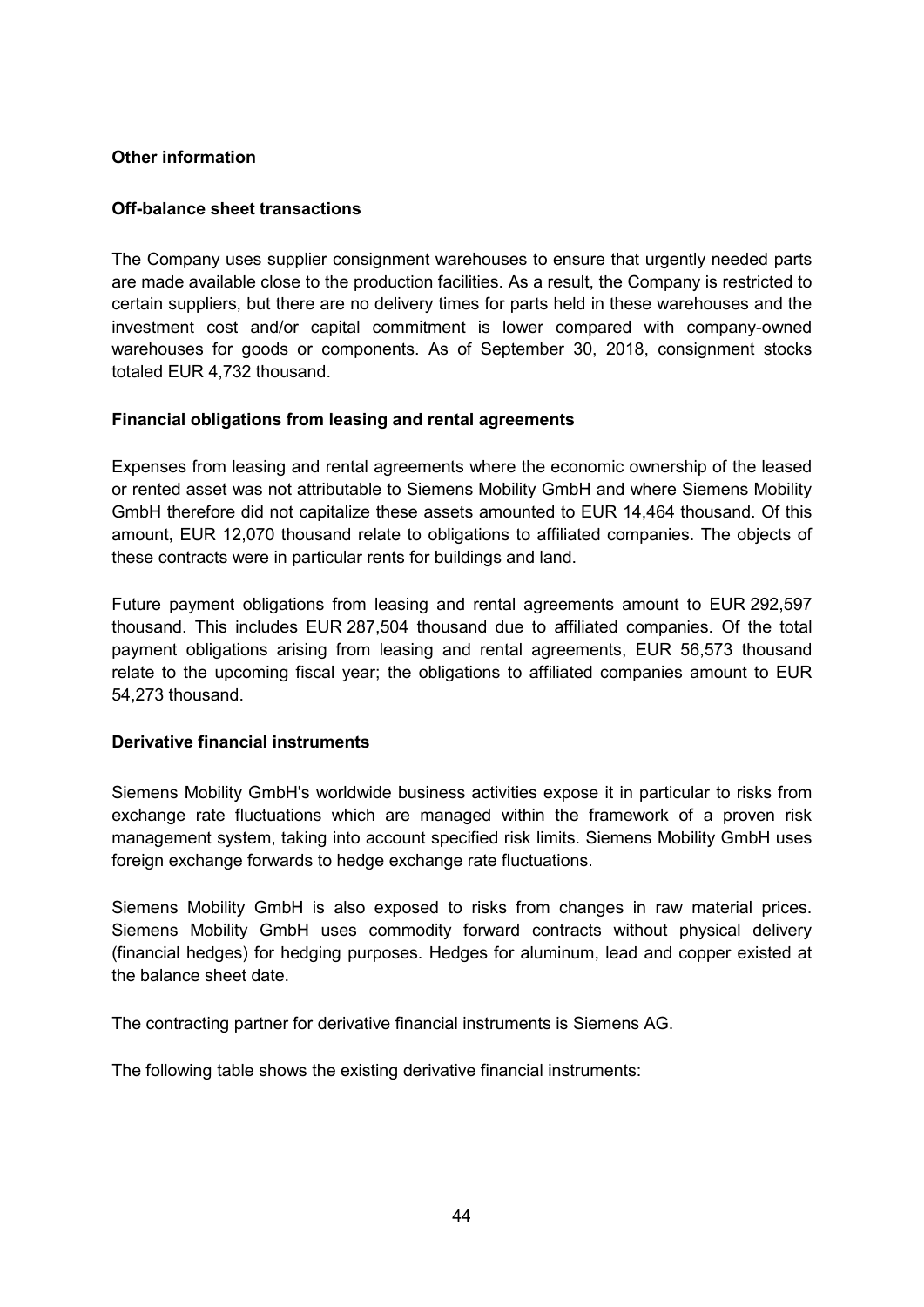|                                                  | Sep. 30, 2018         |                      |
|--------------------------------------------------|-----------------------|----------------------|
| <b>EUR'000</b>                                   | <b>Nominal amount</b> | <b>Market values</b> |
| Foreign exchange forwards                        | 981,629               | 1,785                |
| Commodity forwards                               | 31,069                | (401)                |
| <b>Existing derivative financial instruments</b> | 1,012,698             | 1,384                |

The nominal amount corresponds to the contract values of the individual derivative financial instruments, which – irrespective of the type of transaction concluded (purchase or sale) – are shown without netting (gross nominal amounts).

The valuation of derivative financial instruments and the determination of fair values depend on the type of instrument. For currency derivatives, it is determined on the basis of the fluctuations in the relevant exchange rates. If the conditions are met, derivative financial instruments are combined with the hedged underlying transactions to form valuation units. The effectiveness of the valuation unit is either guaranteed by risk management or demonstrated both prospectively and retrospectively on the basis of the relevant methods for measuring effectiveness (e.g. dollar-offset method, regression analysis, sensitivity analysis).

# **Valuation unit for hedging foreign exchange risk**

The expected cash flows in foreign currency in the project business (plant and service business) are fully hedged and combined into valuation units (micro hedge).

The remaining net foreign currency position is hedged within a range of at least 75% but not more than 100% with the Siemens AG Treasury.

The net foreign currency position (before hedging) is combined with the offsetting currency hedging transactions to form a macro valuation unit. Underlying and hedging transactions are measured for this purpose using the underlying discounted cash flows. Incoming and outgoing payments resulting from currency hedging transactions and from pending and anticipatory transactions are shown net in the following table.

The derivative financial instruments have a maximum term up until 2033.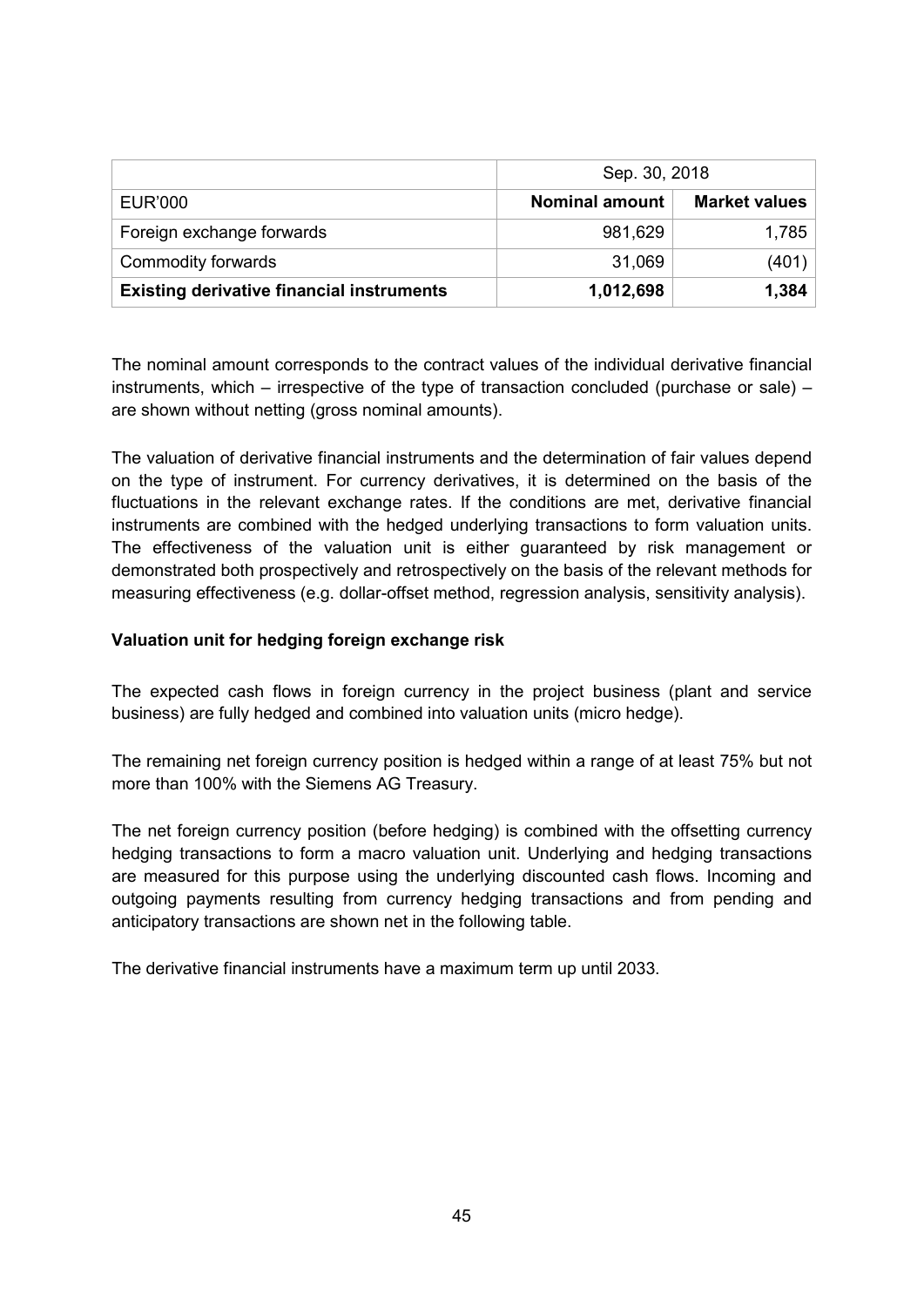| <b>EUR'000</b>                                                                   | Sep. 30, 2018 |
|----------------------------------------------------------------------------------|---------------|
| Foreign currency risk from balance sheet items                                   | 61,213        |
| of which assets                                                                  | 141,972       |
| of which liabilities                                                             | (80, 759)     |
| Foreign currency risk from pending transactions and anticipatory<br>transactions | 921,100       |
| Net foreign currency position (before hedging)                                   | 982,313       |
| <b>Currency hedging transactions</b>                                             | (981,629)     |
| of which with external contracting partners                                      |               |
| of which with affiliated companies                                               | (981, 629)    |
| Net foreign currency position (after hedging)                                    | 684           |

As of 30 September 2018, the foreign currency portfolio reached a hedging degree (ratio of the absolute amounts of hedging transactions to underlying transactions) of almost 100%. It was not necessary to set up a provision for impending losses from pending transactions.

# **Corporate bodies**

# *Supervisory Board*

| Alia Al Rifai                                                  | Head of Shareholder Controlling, Siemens AG                                   |
|----------------------------------------------------------------|-------------------------------------------------------------------------------|
| Nina Günther                                                   | Head of Labor Law, Employment Conditions,<br><b>Communication, Siemens AG</b> |
| Peter Kastenmeier                                              | Head of Shareholder Controlling Region<br>Germany, Siemens AG                 |
| Sabine Reichel                                                 | Head of Investor Relations, Siemens AG                                        |
| Wolfram Seiler                                                 | Head of Strategic Planning and Portfolio,<br>Siemens AG                       |
| <b>Robert Spangler</b>                                         | Head of Tax Planning, Siemens AG                                              |
| Anton Steiger - Chairman of the<br><b>Supervisory Board</b>    | Head of Legal Mergers & Acquisitions,<br>Corporate, Siemens AG                |
| Hardi Zajewski                                                 | Head of Mergers & Acquisitions Team 3,<br><b>Siemens AG</b>                   |
| Bettina Haller - Deputy Chairwoman of<br>the Supervisory Board | Deputy Chairwoman of the Works Council,<br>Siemens Mobility GmbH, Berlin      |
| <b>Klaus-Dieter Weber</b>                                      | Chairman of the Works Council, Siemens<br>Mobility GmbH, Munich-Allach        |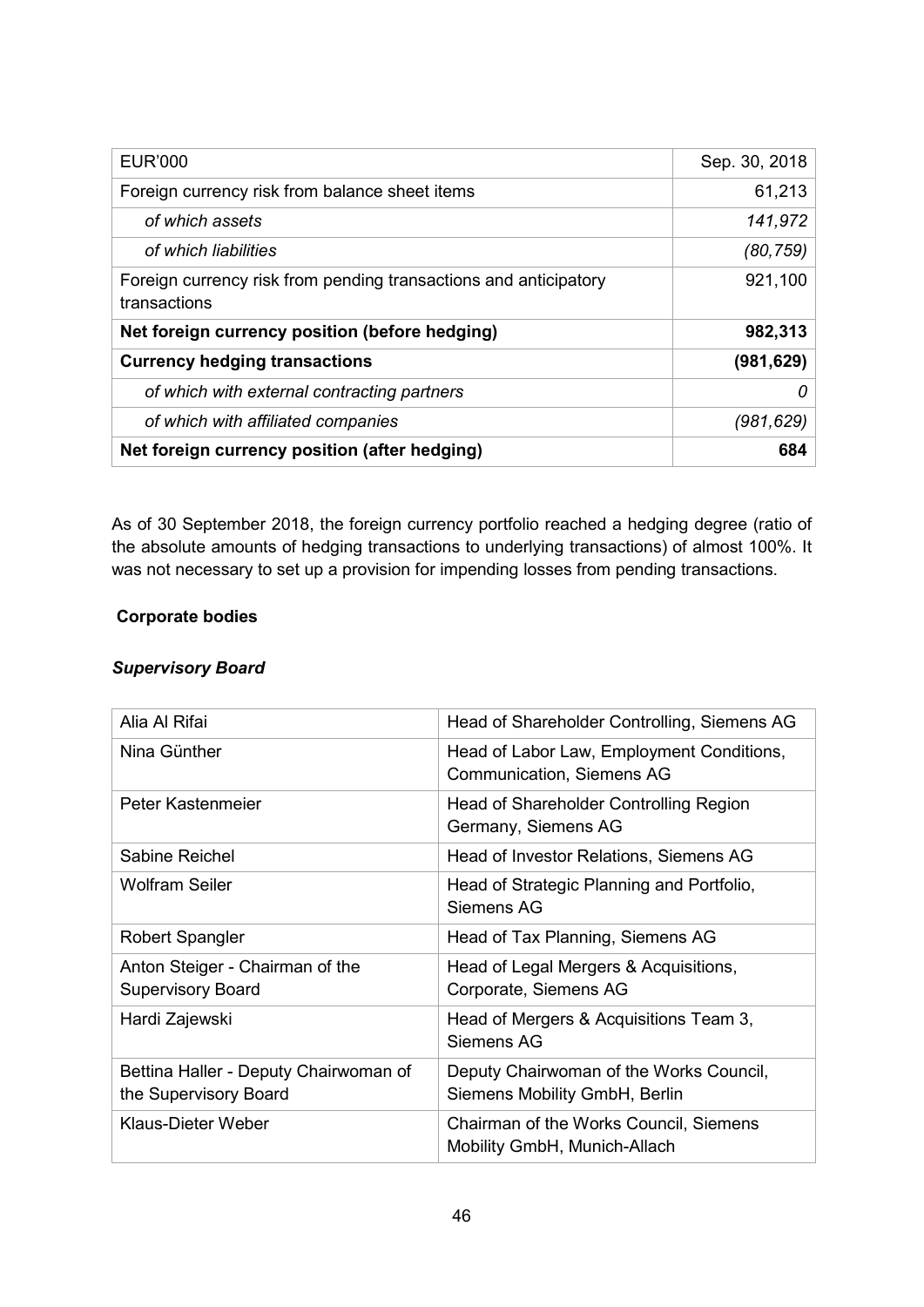| Heinz Spörk             | Chairman of the Works Council,<br>Siemens Mobility GmbH, Krefeld                                                           |  |
|-------------------------|----------------------------------------------------------------------------------------------------------------------------|--|
| Dr. Christian Pfeiffer  | Member of the Works Council, Siemens<br>Mobility GmbH, Erlangen                                                            |  |
| <b>Torsten Kaminski</b> | Deputy Chairman of the Works Council,<br>Siemens Mobility GmbH, Braunschweig                                               |  |
| Silke Holzschuh-Reick   | Head of Business Administration<br>Mobility<br>Services,<br>Customer Services<br>Lifecycle<br><b>Siemens Mobility GmbH</b> |  |
| Anatoli Classes         | Trade Union Secretary on the IG Metall<br>executive board                                                                  |  |
| Thorsten Gröger         | IG Metall District Manager - District of Lower<br>Saxony and Saxony-Anhalt                                                 |  |

# *Management Board*

Randi Mette Selnes, from Nov. 27, 2017 to Nov. 30, 2017, Chief Executive Officer Martin Rohbogner, from Dec. 11, 2017 to July 31, 2018, Chief Executive Officer Wolfgang Seltmann, from Dec. 11, 2017 to July 31, 2018, Chief Executive Officer Karl Blaim, since June 12, 2018, Chief Financial Officer Michael Peter, since June 12, 2018, Chief Executive Officer Sabrina Soussan, since June 12, 2018, Chief Executive Officer

#### *Total remuneration of the Management Board*

The remuneration for the Management Board for the 2018 fiscal year amounted to EUR 220 thousand.

#### *Total remuneration of the Supervisory Board*

In the 2018 fiscal year, the Supervisory Board members received no remuneration, as the Supervisory Board was not constituted until November 05, 2018.

#### **Employees**

Part-time employees were included on a *pro rata* basis in the average number of employees. In determining the number of employees, only the period of operating activities from August 1 to September 30, 2018 was considered. The employees held the following positions: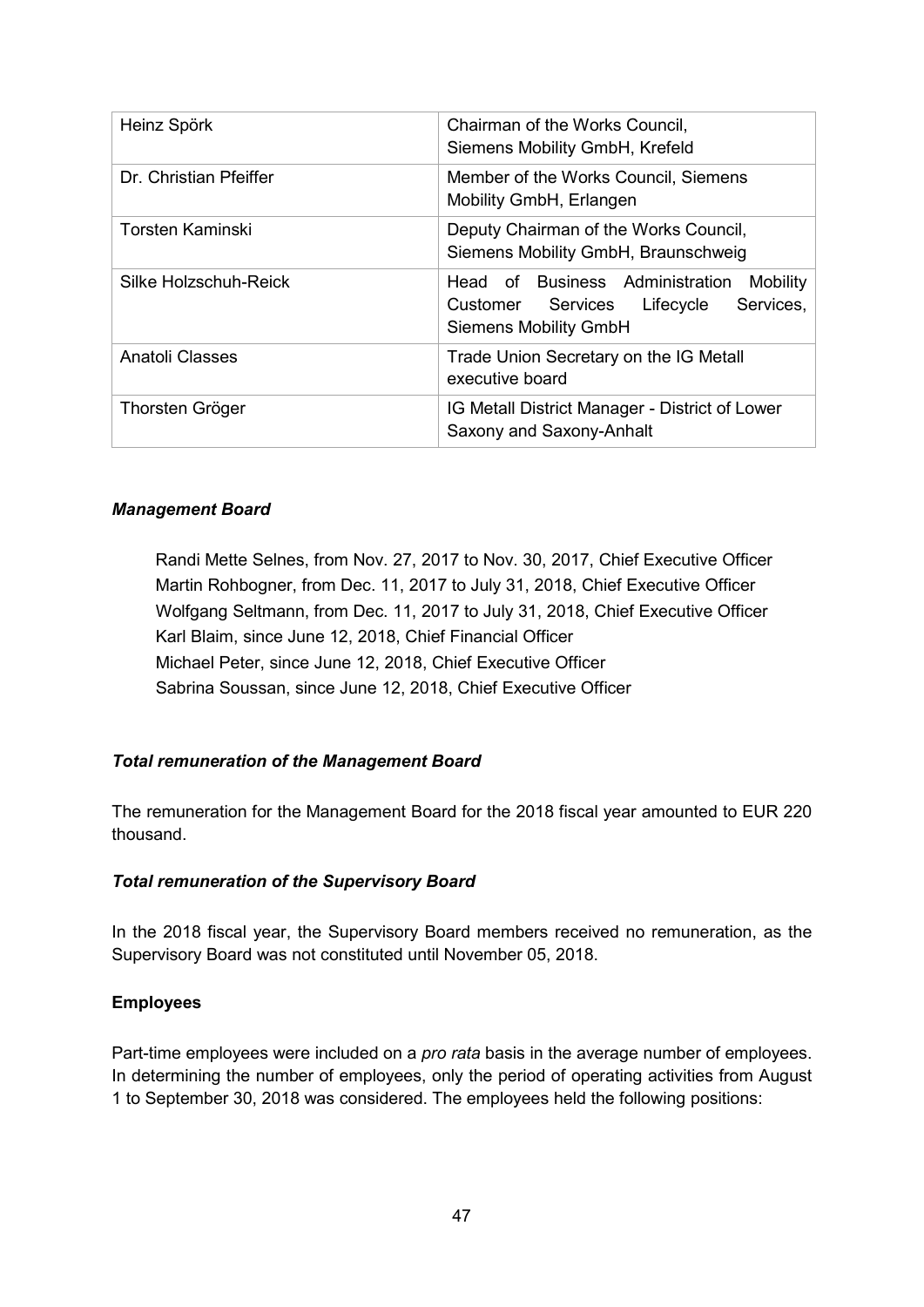|                                     | 2018   |
|-------------------------------------|--------|
| Production                          | 10,009 |
| <b>Sales</b>                        | 1,777  |
| Research and development            | 1,333  |
| Administration and general services | 408    |
| <b>Employees</b>                    | 13,527 |

#### **Group relations**

The annual financial statements of Siemens Mobility GmbH are included in the consolidated financial statements of Siemens AG, Berlin and Munich.

Siemens AG, Berlin and Munich, prepares consolidated financial statements for the smallest number of companies. These statements are published in the German Federal Gazette.

Consolidated financial statements for the largest number of companies are prepared by Siemens AG, Berlin and Munich and published in the German Federal Gazette.

Siemens Mobility GmbH was not required to prepare consolidated financial statements as per September 30, 2018, as Siemens AG prepares consolidated financial statements and a consolidated management report as of September 30, 2018, with exempting effect for Siemens Mobility GmbH; these can be obtained from the registered office of Siemens AG in Munich.

#### **Auditor's fees**

The auditor's fees charged for the fiscal year need not be disclosed as they are included in the Siemens AG consolidated financial statements.

#### **Supplementary statement**

There were no events of particular significance after the balance sheet date that had a material financial impact.

#### **Proposal for the appropriation of net income**

The Management Board proposes to carry forward the unappropriated net income of EUR 56,573 thousand to the new period.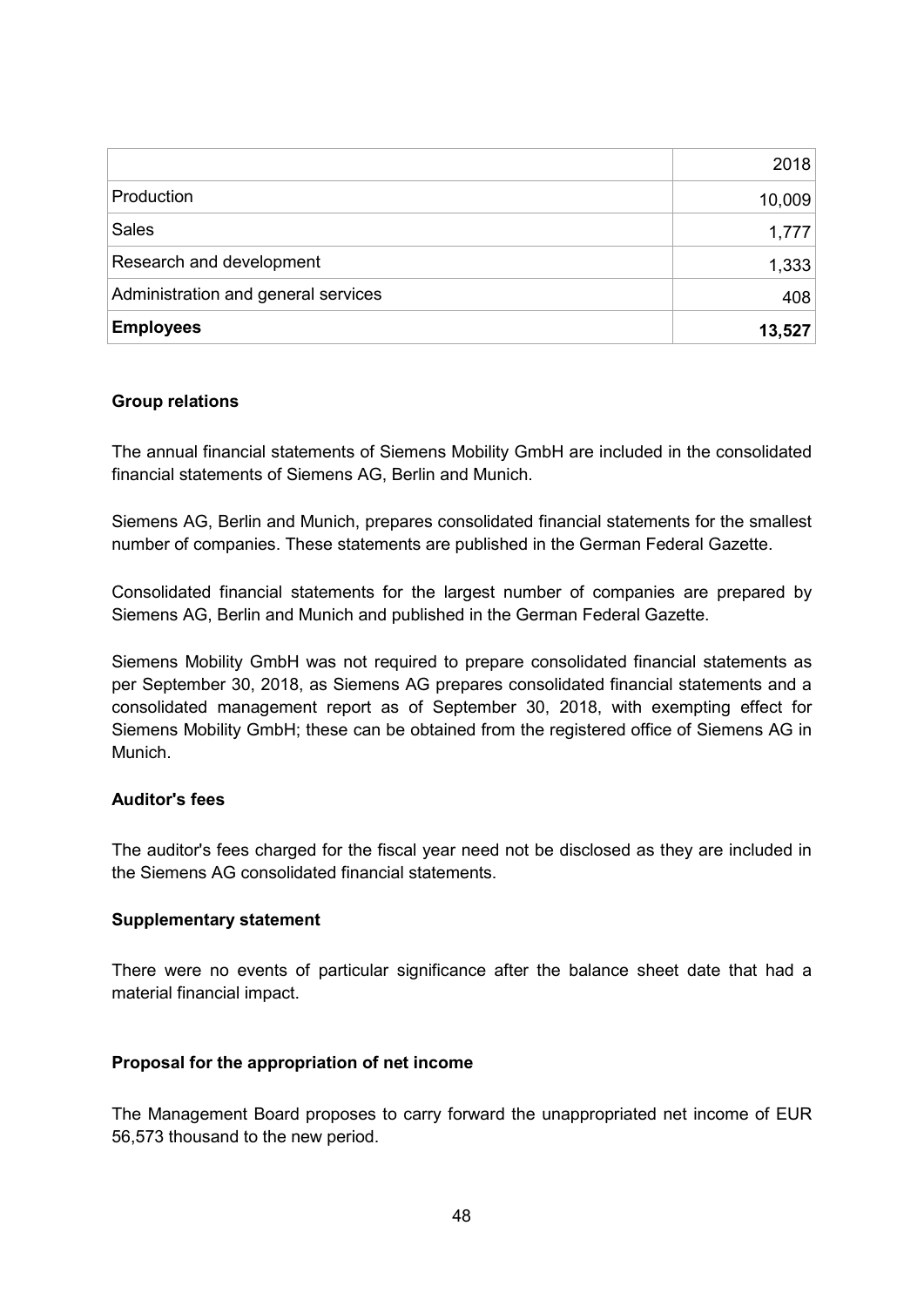Munich, December 19, 2018

The Management Board

[*signature*] [*signature*] [*signature*]

Karl Blaim **Michael Peter** Sabrina Soussan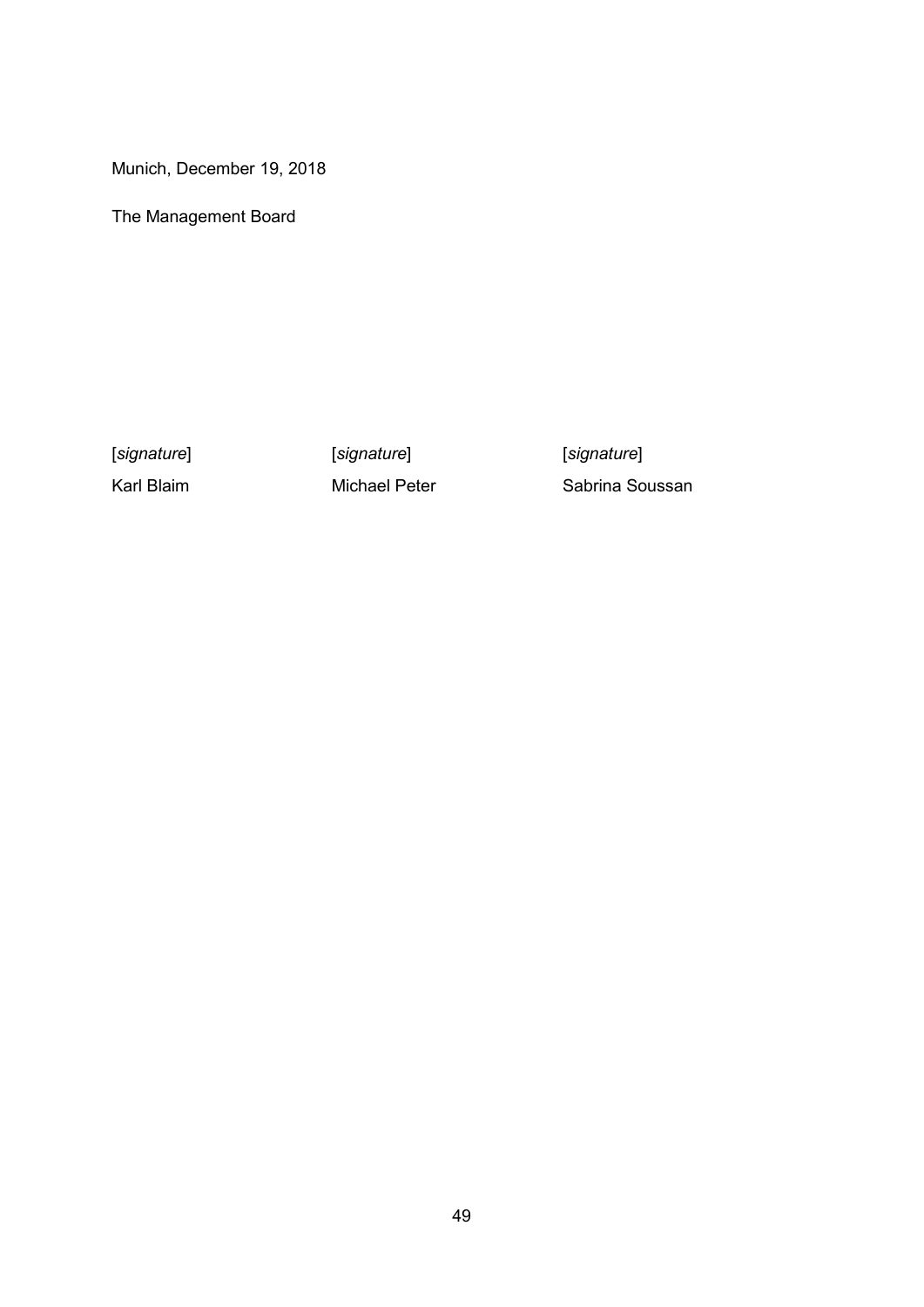

# Independent auditor's report

To Siemens Mobility GmbH

### Opinions

We have audited the annual financial statements of Siemens Mobility GmbH, Munich, which comprise the balance sheet as of 30 September 2018, and the income statement for the shortened fiscal year from 27 November 2017 to 30 September 2018, and notes to the financial statements, including the recognition and measurement policies presented therein. In addition, we have audited the management report of Siemens Mobility GmbH for the shortened fiscal year from 27 November 2017 to 30 September 2018. In accordance with the German legal requirements, we have not audited the content of the statement on corporate governance pursuant to Sec. 289f (4) HGB ["Handelsgesetzbuch": German Commercial Code] (disclosures on the quota for women on executive boards) in Section 5 of the management report.

In our opinion, on the basis of the knowledge obtained in the audit,

- the accompanying annual financial statements comply, in all material respects, with the requirements of German commercial law applicable to business corporations and give a true and fair view of the assets, liabilities and financial position of the Company as of 30 September 2018 and of its financial performance for the shortened fiscal year from 27 November 2017 to 30 September 2018 in compliance with German legally required accounting principles, and
- the accompanying management report as a whole provides an appropriate view of the Company's position. In all material respects, this management report is consistent with the annual financial statements, complies with German legal requirements and appropriately presents the opportunities and risks of future development. Our opinion on the management report does not cover the content of the statement on corporate governance or the non-financial statement pursuant to Sec. 289f (4) HGB referred to above (disclosures on the quota for women on executive boards) in Section 5 of the management report.
- Pursuant to Sec. 322 (3) Sentence 1 HGB, we declare that our audit has not led to any reservations relating to the legal compliance of the annual financial statements and of the management report.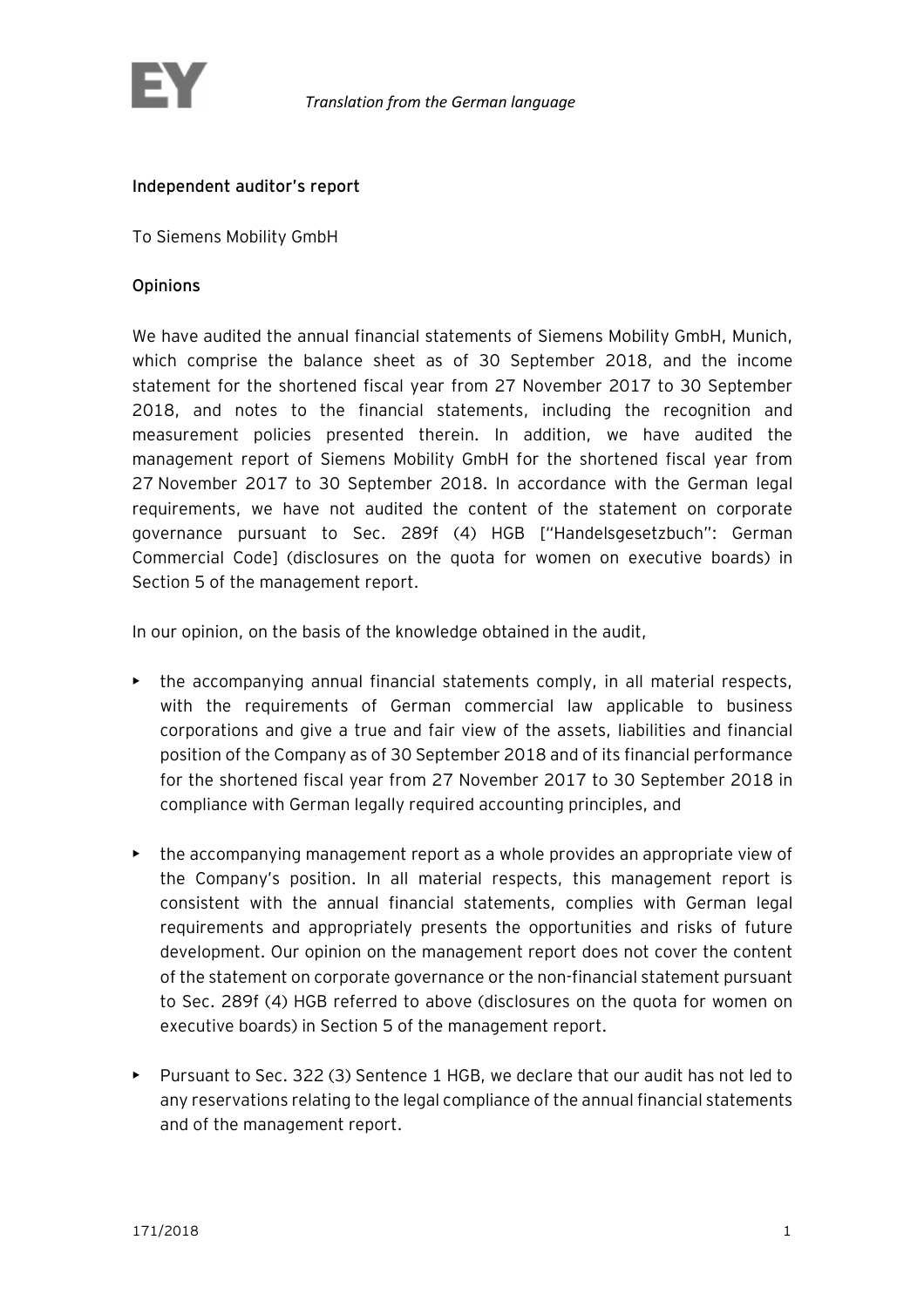

#### Basis for the opinions

We conducted our audit of the annual financial statements and of the management report in accordance with Sec. 317 HGB and in compliance with German Generally Accepted Standards for Financial Statement Audits promulgated by the Institut der Wirtschaftsprüfer [Institute of Public Auditors in Germany] (IDW). Our responsibilities under those requirements and principles are further described in the "Auditor's responsibilities for the audit of the annual financial statements and of the management report" section of our auditor's report. We are independent of the Company in accordance with the requirements of German commercial and professional law, and we have fulfilled our other German professional responsibilities in accordance with these requirements. We believe that the audit evidence we have obtained is sufficient and appropriate to provide a basis for our opinions on the annual financial statements and on the management report.

#### Other information

The executive directors are responsible for the other information. The other information comprises the statement on corporate governance pursuant to Sec. 289f (4) HGB included in section 5 of the management report (disclosures on the quota for women on executive boards).

Our opinions on the annual financial statements and on the management report do not cover the other information, and consequently we do not express an opinion or any other form of assurance conclusion thereon.

In connection with our audit, our responsibility is to read the other information and, in so doing, to consider whether the other information

- $\triangleright$  is materially inconsistent with the annual financial statements, with the management report or our knowledge obtained in the audit, or
- otherwise appears to be materially misstated.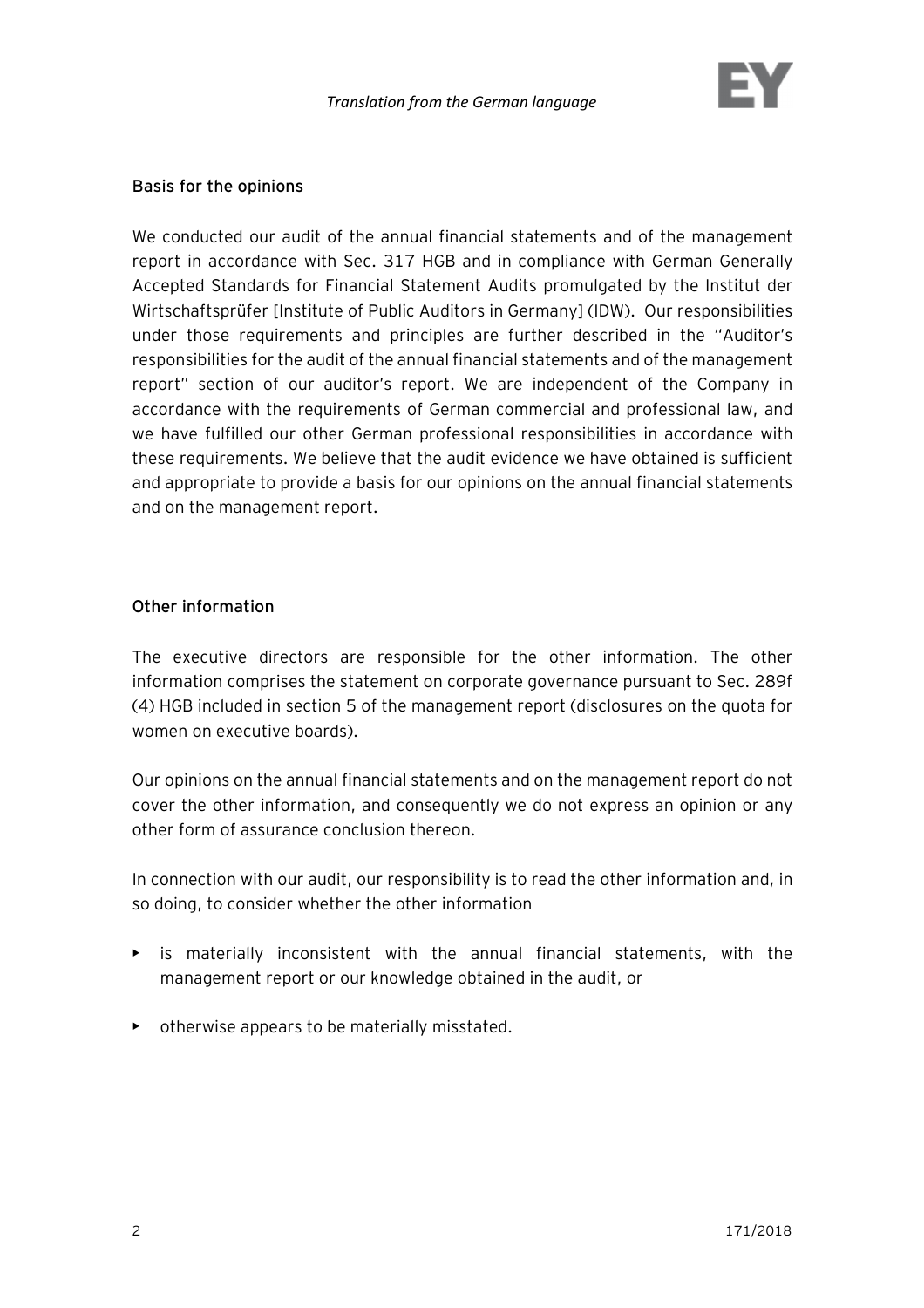# Responsibilities of the executive directors and the supervisory board for the annual financial statements and the management report

The executive directors are responsible for the preparation of the annual financial statements that comply, in all material respects, with the requirements of German commercial law applicable to business corporations, and that the annual financial statements give a true and fair view of the assets, liabilities, financial position and financial performance of the Company in compliance with German legally required accounting principles. In addition, the executive directors are responsible for such internal control as they, in accordance with German legally required accounting principles, have determined necessary to enable the preparation of annual financial statements that are free from material misstatement, whether due to fraud or error.

In preparing the annual financial statements, the executive directors are responsible for assessing the Company's ability to continue as a going concern. They also have the responsibility for disclosing, as applicable, matters related to going concern. In addition, they are responsible for financial reporting based on the going concern basis of accounting, provided no actual or legal circumstances conflict therewith.

Furthermore, the executive directors are responsible for the preparation of the management report that, as a whole, provides an appropriate view of the Company's position and is, in all material respects, consistent with the annual financial statements, complies with German legal requirements and appropriately presents the opportunities and risks of future development.

In addition, the executive directors are responsible for such arrangements and measures (systems) as they have considered necessary to enable the preparation of a management report that is in accordance with the applicable German legal requirements, and to be able to provide sufficient appropriate evidence for the assertions in the management report.

The supervisory board is responsible for overseeing the Company's financial reporting process for the preparation of the annual financial statements and of the management report.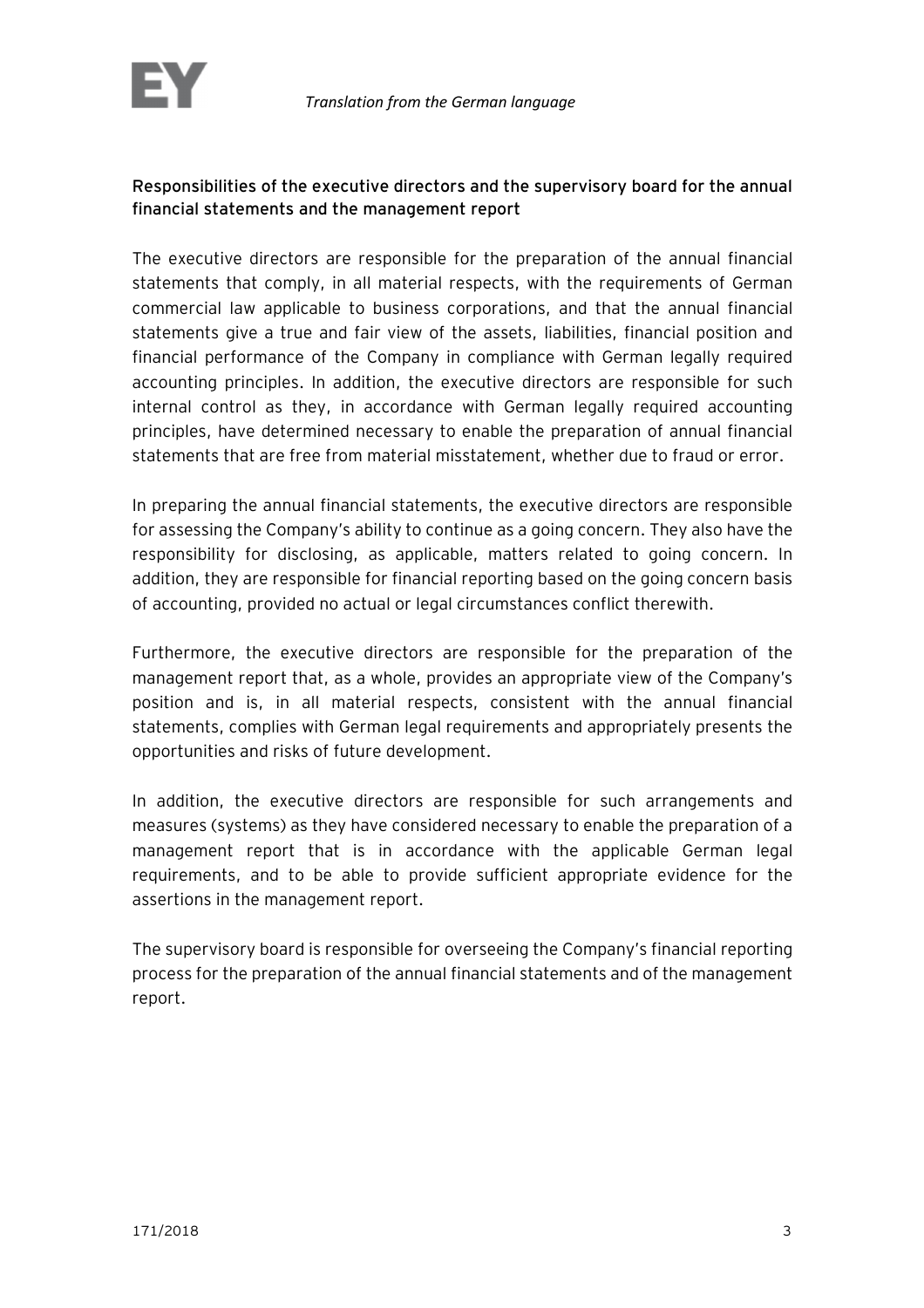

# Auditor's responsibilities for the audit of the annual financial statements and of the management report

Our objectives are to obtain reasonable assurance about whether the annual financial statements as a whole are free from material misstatement, whether due to fraud or error, and whether the management report as a whole provides an appropriate view of the Company's position and, in all material respects, is consistent with the annual financial statements and the knowledge obtained in the audit, complies with the German legal requirements and appropriately presents the opportunities and risks of future development, as well as to issue an auditor's report that includes our opinions on the annual financial statements and on the management report.

Reasonable assurance is a high level of assurance, but is not a guarantee that an audit conducted in accordance with Sec. 317 HGB and in compliance with German Generally Accepted Standards for Financial Statement Audits promulgated by the Institut der Wirtschaftsprüfer (IDW) will always detect a material misstatement. Misstatements can arise from fraud or error and are considered material if, individually or in the aggregate, they could reasonably be expected to influence the economic decisions of users taken on the basis of these annual financial statements and this management report.

We exercise professional judgment and maintain professional skepticism throughout the audit. We also:

- Identify and assess the risks of material misstatement of the annual financial statements and of the management report, whether due to fraud or error, design and perform audit procedures responsive to those risks, and obtain audit evidence that is sufficient and appropriate to provide a basis for our opinions. The risk of not detecting a material misstatement resulting from fraud is higher than for one resulting from error, as fraud may involve collusion, forgery, intentional omissions, misrepresentations, or the override of internal control.
- Obtain an understanding of internal control relevant to the audit of the annual financial statements and of arrangements and measures (systems) relevant to the audit of the management report in order to design audit procedures that are appropriate in the circumstances, but not for the purpose of expressing an opinion on the effectiveness of these systems of the Company.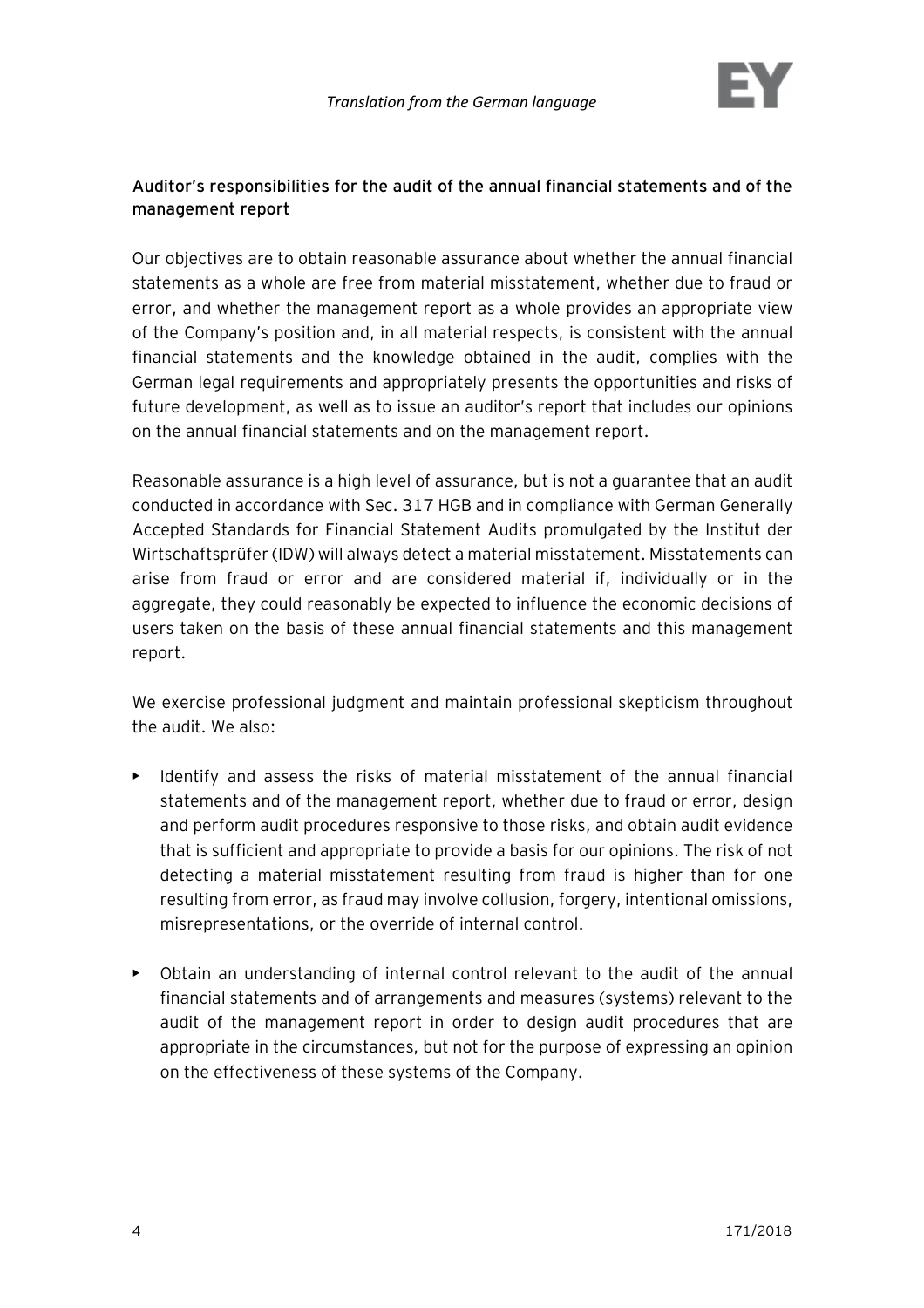

- Evaluate the appropriateness of accounting policies used by the executive directors and the reasonableness of estimates made by the executive directors and related disclosures.
- Conclude on the appropriateness of the executive directors' use of the going concern basis of accounting and, based on the audit evidence obtained, whether a material uncertainty exists related to events or conditions that may cast significant doubt on the Company's ability to continue as a going concern. If we conclude that a material uncertainty exists, we are required to draw attention in the auditor's report to the related disclosures in the annual financial statements and in the management report or, if such disclosures are inadequate, to modify our respective opinions. Our conclusions are based on the audit evidence obtained up to the date of our auditor's report. However, future events or conditions may cause the Company to cease to be able to continue as a going concern.
- Evaluate the overall presentation, structure and content of the annual financial statements, including the disclosures, and whether the annual financial statements present the underlying transactions and events in a manner that the annual financial statements give a true and fair view of the assets, liabilities, financial position and financial performance of the Company in compliance with German legally required accounting principles.
- Evaluate the consistency of the management report with the annual financial statements, its conformity with law, and the view of the Company's position it provides.
- Perform audit procedures on the prospective information presented by the executive directors in the management report. On the basis of sufficient appropriate audit evidence we evaluate, in particular, the significant assumptions used by the executive directors as a basis for the prospective information, and evaluate the proper derivation of the prospective information from these assumptions. We do not express a separate opinion on the prospective information and on the assumptions used as a basis. There is a substantial unavoidable risk that future events will differ materially from the prospective information.